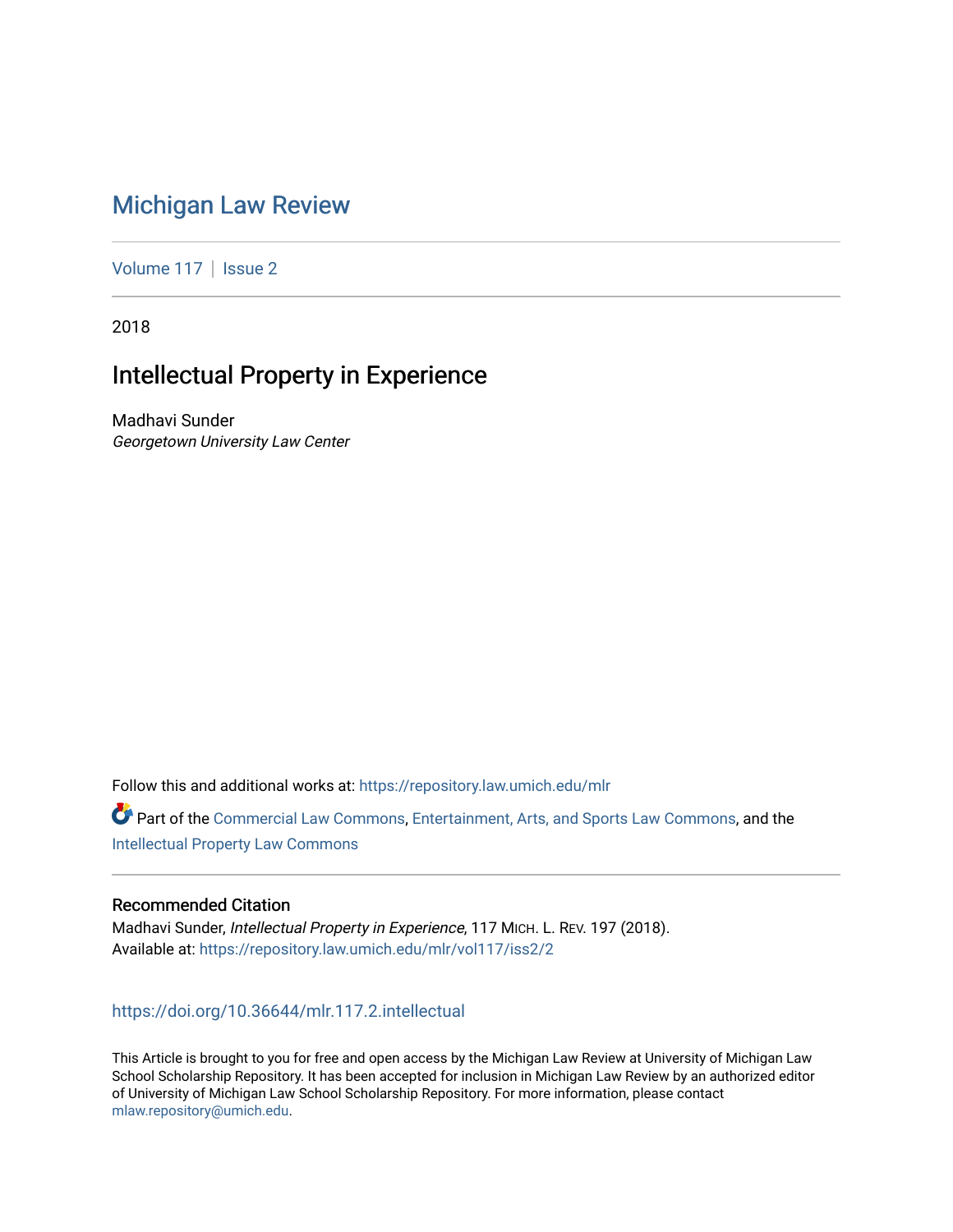# **INTELLECTUAL PROPERTY IN EXPERIENCE**

#### *Madhavi Sunder\**

*In today's economy, consumers demand experiences. From* Star Wars *to* Harry Potter*, fans do not just want to watch or read about their favorite characters—they want to be them. They don the robes of Gryffindor, flick their wands, and drink the butterbeer. The owners of fantasy properties understand this, expanding their offerings from light sabers to the Galaxy's Edge®, the new Disney* Star Wars *immersive theme park opening in 2019.*

*Since* Star Wars*, Congress and the courts have abetted what is now a \$262 billion-a-year industry in merchandising, fashioning "merchandising rights" appurtenant to copyrights and trademarks that give fantasy owners exclusive rights to supply our fantasy worlds with everything from goods to a good time. But are there any limits? Do merchandising rights extend to fan activity, from fantasy-themed birthday parties and summer camps to real world Quidditch leagues? This Article challenges the conventional account, arguing that as the economic value of fantasy merchandising increases in the emergent "experience economy," intellectual property owners may prove less keen on tolerating uncompensated uses of their creations. In fact, from Amazon's Kindle Worlds granting licenses for fan fiction, to crackdowns on sales of fan art sold on internet sites like Etsy, to algorithms taking down fan videos from YouTube, the holders of intellectual property in popular fantasies are seeking to create a world requiring licenses to make, do, and play. This Article turns to social and cultural theories of art as experience, learning by doing, tacit knowledge, and performance to demonstrate that fan activity, from discussion sites to live-action role-playing fosters learning, creativity, and sociability. Law must be attentive to the profound effects these laws have on human imagination and knowledge creation. I apply the insights of these theories to* 

Professor of Law, Georgetown University Law Center. Thanks to Bruce Ackerman, Greg Alexander, Michelle Anderson, Jack Balkin, Barton Beebe, Mario Biagioli, Anupam Chander, Tom Conley, Julie Cohen, Francesca Coppa, Joe Dumit, Laura Grindstaff, Michael M.J. Fisher, Sheila Foster, Peter Menell, Naomi Mezey, Martha Nussbaum, Paul Ohm, Kriss Ravetto, Jennifer Rothman, Brian Rotman, Joseph Singer, Brian Soucek, Jay Thomas, Rebecca Tushnet, Robin West, Katrina Wong, and the faculties at the Georgetown University Law Center, the University of Minnesota School of Law, and the UC Davis School of Law for engaging conversations. Thanks also to all of the participants in the "Intangibles: Immaterial Vectors, Agents, and Effects" conference at the Harvard Humanities Center and to the participants at the "Progressive Property Scholars" workshop at Harvard Law School. This Article also benefited from presentations as the Mitchell Lecture at the SUNY Buffalo School of Law, and as the Dykstra Endowed Chair Lecture at the UC Davis School of Law. Special thanks to Marisela Bernal and the UC Davis School of Law research librarians for excellent research assistance, and to the fabulous *Michigan Law Review* editorial team.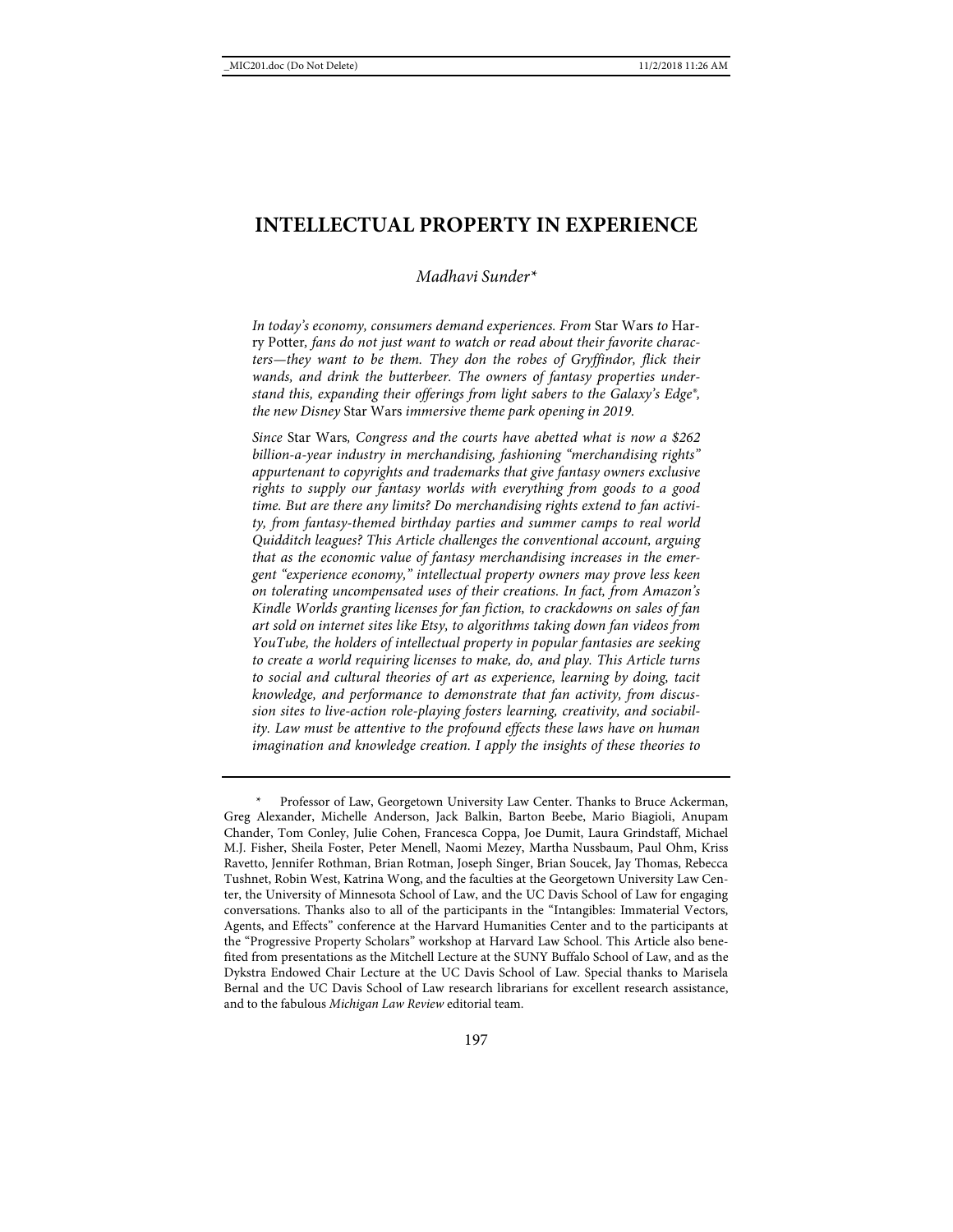*limit merchandising rights in imaginative play through fair use, the force in the legal galaxy intended to bring balance to intellectual property law.*

# Table of Contents

| L.  | THE RISE OF PAY-TO-PLAY: FROM ACTION FIGURES TO THE |                                                    |  |
|-----|-----------------------------------------------------|----------------------------------------------------|--|
|     |                                                     |                                                    |  |
|     | $A_{-}$                                             | The Force Awakens: The Rise of Merchandising 207   |  |
|     | B.                                                  | A New Hope: The Rise of the Experience Economy 209 |  |
| H.  |                                                     |                                                    |  |
|     | A                                                   |                                                    |  |
|     | B.                                                  |                                                    |  |
|     |                                                     | 1.                                                 |  |
|     |                                                     | 2.                                                 |  |
|     |                                                     | 106(4): The Public Performance Right  226<br>3.    |  |
|     |                                                     |                                                    |  |
| HL. |                                                     |                                                    |  |
|     |                                                     |                                                    |  |
|     | $B_{-}$                                             |                                                    |  |
|     | C.                                                  |                                                    |  |
|     |                                                     |                                                    |  |
|     | Е.                                                  |                                                    |  |
| IV. | REFORMING MERCHANDISING RIGHTS IN EXPERIENCE 245    |                                                    |  |
|     | A.                                                  |                                                    |  |
|     | В.                                                  |                                                    |  |
|     |                                                     |                                                    |  |
|     |                                                     |                                                    |  |

#### **INTRODUCTION**

*"Tell me one last thing," said Harry. "Is this real? Or has this been happening inside my head?"* 

*. . . .*

*"Of course it is happening inside your head, Harry, but why on earth should that mean that it is not real?"*

- Harry Potter and the Deathly Hallows<sup>1</sup>

1. J.K. ROWLING, HARRY POTTER AND THE DEATHLY HALLOWS 723 (2007).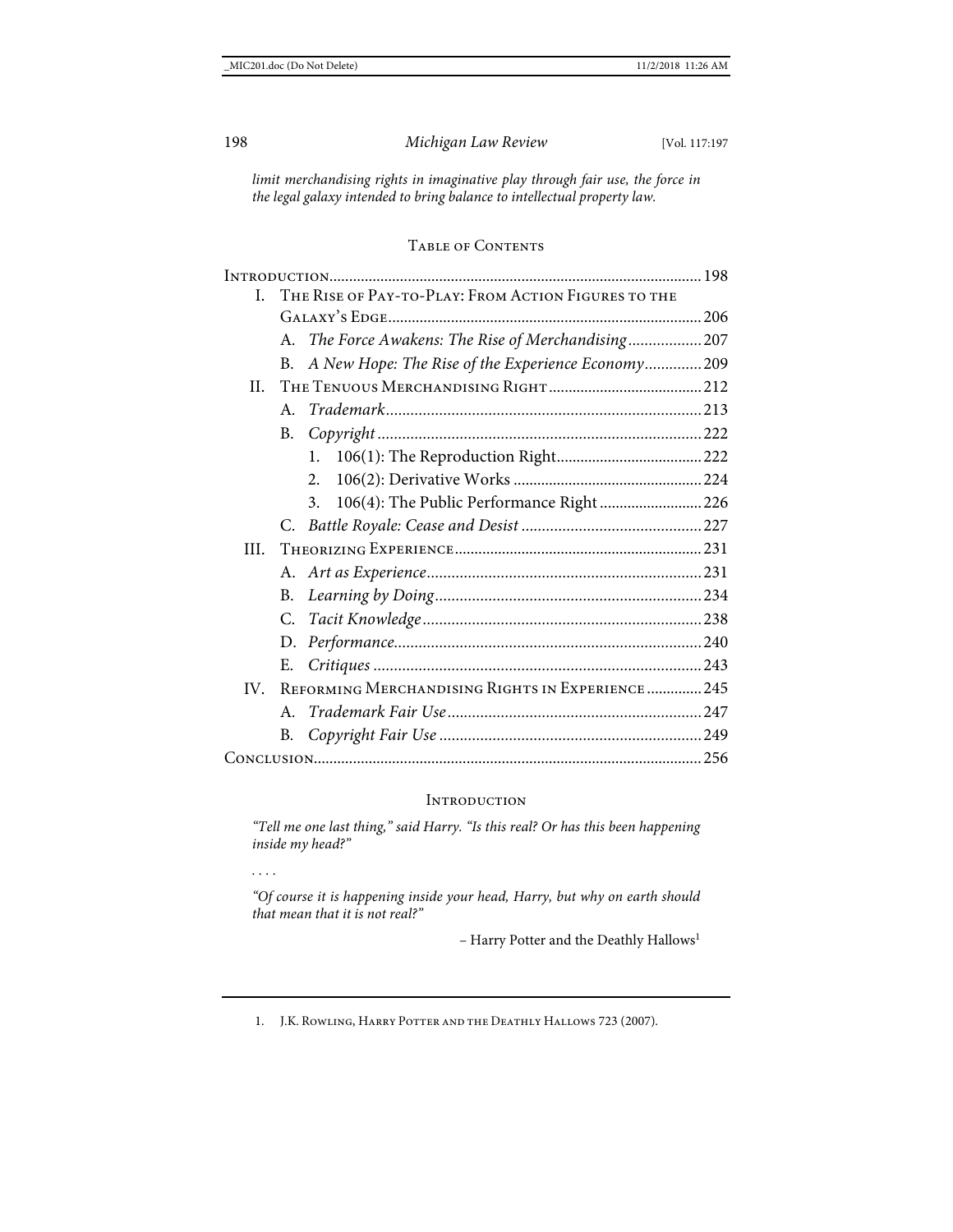<span id="page-3-1"></span><span id="page-3-0"></span>Yale psychologist Paul Bloom observes that American adults spend on average four minutes a day on sex and over four hours a day in imaginary worlds.2 Today, entertainment and play extend well beyond reading and watching, to writing, doing, making, and performing. One does not just read *Harry Potter*—fans inhabit the virtual world of *Harry Potter: Hogwarts Mystery*, <sup>3</sup> make handmade Hogwart's uniforms to sell on Etsy, and play Quidditch for their university. There are more than 300 real-world Quidditch teams at high schools and universities worldwide.<sup>4</sup> From the Wizarding World of Harry Potter to interactive gaming<sup>5</sup> to Comic-Con<sup>6</sup> to creating and viewing YouTube fan theories,<sup>7</sup> our lives are spent living in the imaginary worlds we love.<sup>8</sup> Indeed, we celebrate life's most important moments with fantasy-themed parties, including birthdays and even weddings.<sup>9</sup>

As consumer researchers have become savvier about how to package and market the human need for fantasy, play, and imagination, areas of thought and expression once free as the air we breathe are increasingly becoming commodified and metered fare, regulated by licenses and royalties,

4. Marissa Fessenden, *Muggles, Rejoice: Quidditch Is Becoming a Serious Sport*, Smithsonian.com (July 30, 2015), [https://www.smithsonianmag.com/smart-news/quidditch-game](https://www.smithsonianmag.com/smart-news/quidditch-game-harry-potter-becoming-serious-sport-180956108/)[harry-potter-becoming-serious-sport-180956108/](https://www.smithsonianmag.com/smart-news/quidditch-game-harry-potter-becoming-serious-sport-180956108/) [\[https://perma.cc/WRA8-YXM7\]](https://perma.cc/WRA8-YXM7).

5. This includes massively multiplayer online games (MMOGs), massively multiplayer online role-playing games (MMORPGs), and virtual reality games (VRs).

6. Comic-Con is an annual international convention held in San Diego where people make and inhabit elaborate costumes of their favorite fictional characters. *See generally About Comic-Con International*, Comic-Con Int'l: San Diego, https://www.comic-con.org/about [\[https://perma.cc/UF2S-B234\]](https://perma.cc/UF2S-B234).

7. *See, e.g.*, Brizzy Voices, *26 UNSOLVED Harry Potter Questions! ft Tessa Netting*, YouTube (July 8, 2017), [https://www.youtube.com/watch?time\\_continue=428&v=](https://www.youtube.com/watch?time_continue=428&v=boNc6P1UPPw%20) [boNc6P1UPPw.](https://www.youtube.com/watch?time_continue=428&v=boNc6P1UPPw%20)

8. As the historian Michael Saler describes, today many people, both adults and children, are "living in imaginary worlds." Michael Saler, As If: Modern Enchantment and the Literary Prehistory of Virtual Reality 18 (2012).

9. *See* Emily Glazer & Erich Schwartzel, *Darth Vader, Your Presence Is Required at Our Star Wars Wedding*, Wall Street J., (Aug. 1, 2018, 12:41 PM), [https://www.wsj.com/articles/](https://www.wsj.com/articles/wedding-cake-check-bouquet-check-darth-vader-to-officiate-thats-harder-1533141925) [wedding-cake-check-bouquet-check-darth-vader-to-officiate-thats-harder-1533141925](https://www.wsj.com/articles/wedding-cake-check-bouquet-check-darth-vader-to-officiate-thats-harder-1533141925) (on file with the *Michigan Law Review*) (["Since Walt Disney Co. bought Lucasfilm Ltd. for \\$4 billion in](https://www.wsj.com/articles/SB10001424052970203335504578089092063718614?mod=article_inline)  [2012,](https://www.wsj.com/articles/SB10001424052970203335504578089092063718614?mod=article_inline) demand for Vaders, stormtroopers and other Star Wars characters at weddings has grown so much, there's now a shortage."). Currently, nonprofit groups send volunteers to dress as *Star Wars* characters at weddings in exchange for the bride and groom making a donation to charity. *See id.* Will Disney seek to cash in on this craze, and claim an exclusive right to do so? In the meantime, Etsy vendors sell hand-made novelties, such as *Star Wars* themed wedding invitations. *See Star Wars Wedding Invitations*, Etsy, [https://www.etsy.com/market/](https://www.etsy.com/market/star_wars_wedding_invitations) [star\\_wars\\_wedding\\_invitations](https://www.etsy.com/market/star_wars_wedding_invitations) [\[https://perma.cc/Y7WA-89R5\]](https://perma.cc/Y7WA-89R5).

<sup>2.</sup> Paul Bloom, How Pleasure Works: The New Science of Why We Like What We Like 155 (2010).

<sup>3.</sup> The latest *Harry Potter* interactive experience, *Harry Potter: Hogwarts Mystery*, is a narrative role-playing game in which players create their own characters who attend Hogwarts as students. The game allows players to make their own narrative choices and experience new and unique adventures in their favorite wizarding world. See HARRY POTTER: HOGWARTS MYStery, [http://www.harrypotterhogwartsmystery.com](http://www.harrypotterhogwartsmystery.com/) [\[https://perma.cc/K28X-NA6L\]](https://perma.cc/K28X-NA6L).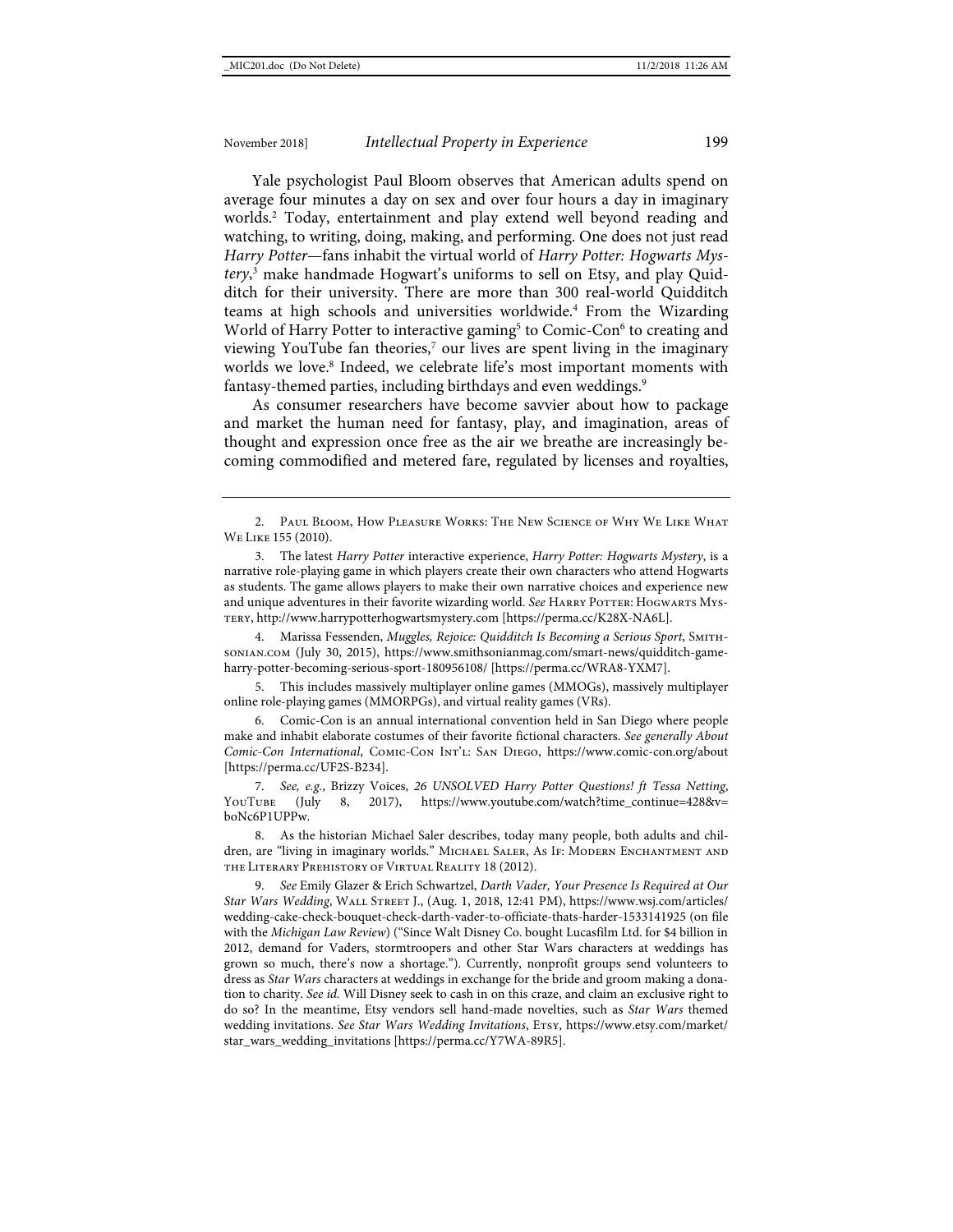<span id="page-4-0"></span>requiring permission and payment. We are witnessing a shift in the nature of both consumption and entertainment. In today's economy, "[g]oods and services are no longer enough."<sup>10</sup> Today's consumers demand experiences.<sup>11</sup> From *Star Wars* to *Harry Potter*, fans do not just want to watch or read their favorite characters. They want to *be* them.<sup>12</sup> They want to don the robes of Gryffindor, flick their wands, and drink the butterbeer. As *The Economist* observes, consumers are made happier through " 'experiences' over commodities, pastimes over knick-knacks, doing over having."13

<span id="page-4-3"></span><span id="page-4-1"></span>These experiences are increasingly the stuff of intellectual property claims through the emergence of an expansive merchandising right that rests on both copyright and trademark. Until now, intellectual property holders have largely tolerated individuals who seek to bring their fictional worlds to life, on the theory that going after one's fans is not good for business.<sup>14</sup> But the emergence of an experience economy will lead many owners of cultural property to reconsider their laissez-faire attitude toward play. Indeed, we are already seeing the beginning of the commodification of some long-tolerated fan activity. Increasingly, owners of cultural properties are issuing ceaseand-desist demands to third parties and offering their own official pay-toplay options. Amazon.com launched Kindle Worlds, a forum to write and sell fan fiction based on specific licensed media properties.15 Twentieth Century Fox stopped the sale of handmade knit hats on Etsy inspired by the short-lived Joss Whedon TV series, *Firefly*, after Fox decided it would exclusively license the hats.<sup>16</sup> YouTube algorithms to protect copyright are wreaking havoc on *Game of Thrones* fan theory sites, where fans use video clips from the popular HBO series to discuss everything from character develop-

<span id="page-4-2"></span><sup>10.</sup> B. Joseph Pine II & James H. Gilmore, The Experience Economy ix (updated ed. 2011).

<sup>11.</sup> The rise of modern brands follows this logic—Starbucks is not about the coffee. Indeed, its new logo dropped the word coffee altogether. Julie Jargon, *Starbucks Drops Coffee from Logo*, Wall Street J. (Jan. 6, 2011, 12:01 AM), [https://www.wsj.com/articles/](https://www.wsj.com/articles/SB10001424052748704405704576063940765196656) [SB10001424052748704405704576063940765196656](https://www.wsj.com/articles/SB10001424052748704405704576063940765196656) (on file with the *Michigan Law Review*).

<sup>12.</sup> Columbia Sportswear offers *Star Wars* coats resembling those worn by Luke, Han Solo, and Leia. *See Echo Base Collection Star Wars Jackets*, Columbia, https:// www.columbia.com/starwars/ [https://perma.cc/83NC-S6WC].

<sup>13.</sup> *Economics Discovers Its Feelings*, Economist (Dec. 19, 2006), [https://www.](https://www.economist.com/node/8401269) [economist.com/node/8401269](https://www.economist.com/node/8401269) [\[https://perma.cc/7R5Z-BYFT\]](https://perma.cc/7R5Z-BYFT).

<sup>14.</sup> *See* Tim Wu, *Tolerated Use*, 31 Colum. J.L. & Arts 617–20 (2008).

<sup>15.</sup> See KINDLE WORLDS, <https://kindleworlds.amazon.com/worldsAmazon> [\[https://](https://perma.cc/VN2U-KSDH) [perma.cc/VN2U-KSDH\]](https://perma.cc/VN2U-KSDH).

<sup>16.</sup> Leah Yamshon, *'I Almost Got Sued for Knitting a Firefly Hat': The Legal Risks of Pop*Culture Fan Art, PCWorld (July 19, 2013, 3:30 AM), [https://www.pcworld.com/article/](https://www.pcworld.com/article/2044685/i-almost-got-sued-for-knitting-a-firefly-hat-the-legal-risks-of-pop-culture-fan-art.html) [2044685/i-almost-got-sued-for-knitting-a-firefly-hat-the-legal-risks-of-pop-culture-fan](https://www.pcworld.com/article/2044685/i-almost-got-sued-for-knitting-a-firefly-hat-the-legal-risks-of-pop-culture-fan-art.html)[art.html](https://www.pcworld.com/article/2044685/i-almost-got-sued-for-knitting-a-firefly-hat-the-legal-risks-of-pop-culture-fan-art.html) [\[https://perma.cc/88Y7-7MXW\]](https://perma.cc/88Y7-7MXW).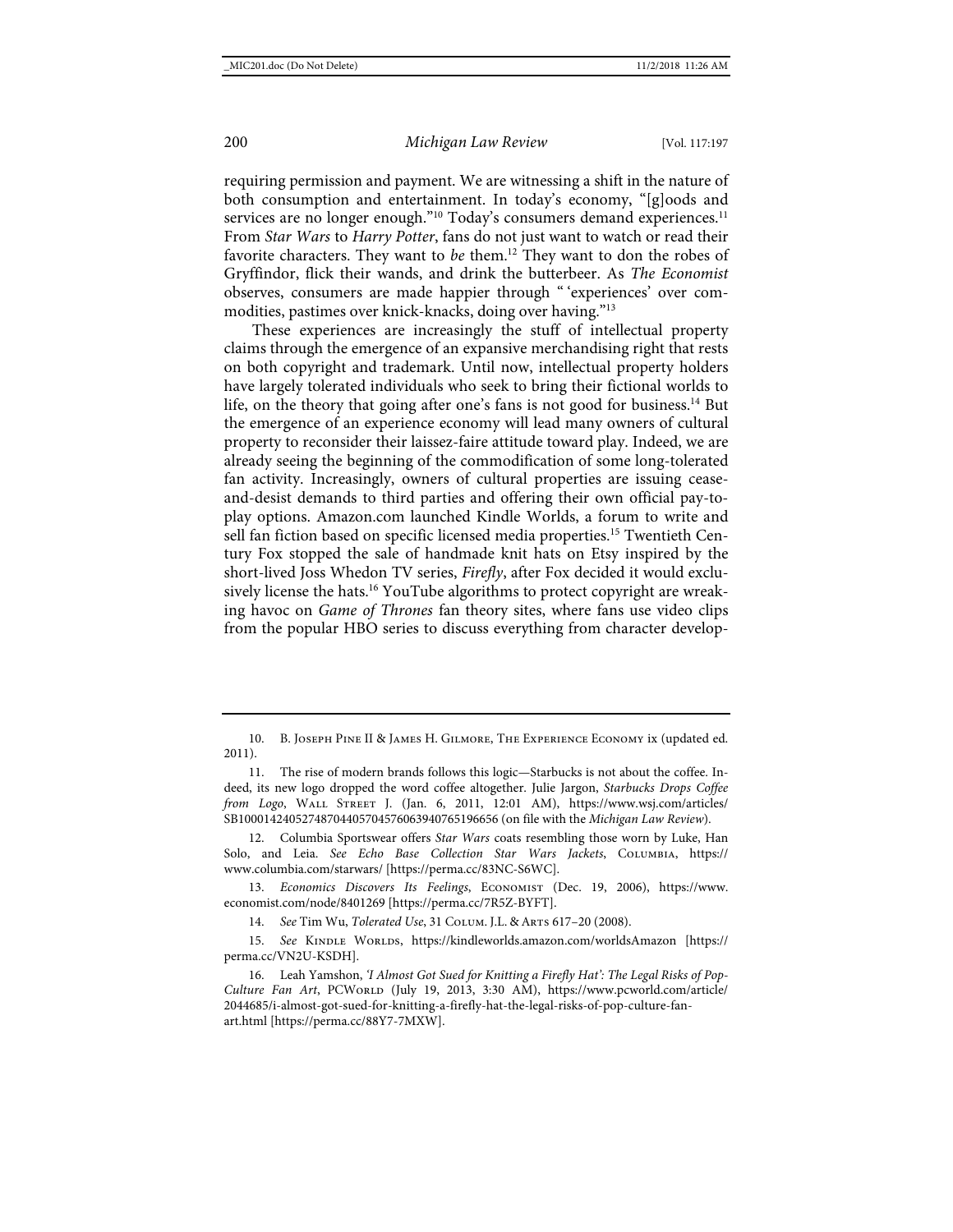<span id="page-5-0"></span>ment to symbolism in the World of Ice and Fire.<sup>17</sup> The Tolkein estate shut down an unlicensed *Lord of the Rings* summer camp.<sup>18</sup> Disney ordered bakers to cease and desist making "counterfeit edible cake[s]" featuring protected characters like Luke Skywalker.<sup>19</sup> Paramount Pictures and CBS claim a copyright in Klingon.20 DC Comics enjoined a custom carmaker from making and selling real-life replicas of the Batmobile.<sup>21</sup> Disney filed a trademark suit against a game maker for creating a mobile version of the fictional card game from the *Star Wars* universe, "Sabaac," the game in which Han Solo famously won the Millennium Falcon from Lando Calrissian.<sup>22</sup> Netflix sent a cease-and-desist letter to the owners of a pop-up bar in Chicago based on its popular new television series, *Stranger Things*, with the quip, "We love our fans more than anything, but you should know the Demogorgon is not always as forgiving."<sup>23</sup> The Cartoon Network prevented fans from opening an unauthorized *Rick and Morty* themed pop-up bar in Washington, DC, claiming the move "wasn't polite and aimed at profiting off of *Rick and Morty* fans."24 Fans responded that the bar would have been a labor of love and that the company was denying fans the freedom to "geek out."25

17. Chris Mills, *HBO Is Abusing Copyright to Take 'Game of Thrones' Fan Videos off YouTube*, BGR (May 10, 2016, 9:30 PM), [http://bgr.com/2016/05/10/game-of-thrones](http://bgr.com/2016/05/10/game-of-thrones-youtube-theories-hbo/)[youtube-theories-hbo/](http://bgr.com/2016/05/10/game-of-thrones-youtube-theories-hbo/) [\[https://perma.cc/QP2E-G52F\]](https://perma.cc/QP2E-G52F).

18. Mike Masnick, *Tolkien Estate Strikes Again: Forces Summer Camp to Change Name*, Techdirt (Apr. 20, 2011, 11:40 AM), [https://www.techdirt.com/articles/20110419/](https://www.techdirt.com/articles/20110419/01104713954/tolkien-estate-strikes-again-forces-summer-camp-to-change-names.html) [01104713954/tolkien-estate-strikes-again-forces-summer-camp-to-change-names.html](https://www.techdirt.com/articles/20110419/01104713954/tolkien-estate-strikes-again-forces-summer-camp-to-change-names.html) [\[https://perma.cc/P3FM-2HXC\]](https://perma.cc/P3FM-2HXC).

19. Eriq Gardner, *Disney Sues over Edible Cake Frosting Featuring Marvel, Lucasfilm Characters*, Hollywood Rep. (Sept. 3, 2015, 6:47 AM), [https://www.hollywoodreporter.com/](https://www.hollywoodreporter.com/thr-esq/disney-sues-edible-cake-frosting-820032) [thr-esq/disney-sues-edible-cake-frosting-820032](https://www.hollywoodreporter.com/thr-esq/disney-sues-edible-cake-frosting-820032) [\[https://perma.cc/P633-8ZFA\]](https://perma.cc/P633-8ZFA).

20. *See* David Post, *Copyright in Klingon*, Wash. Post: Volokh Conspiracy (Jan. 9, 2017), https://www.washingtonpost.com/news/volokh-conspiracy/wp/2017/01/09/copyrightin-klingon/ [\[https://perma.cc/BK42-NUGQ\]](https://perma.cc/BK42-NUGQ); Paramount Pictures Corp. v. Axanar Prods., Inc., 121 U.S.P.Q.2d (BNA)1699 (C.D. Cal. 2017).

21. DC Comics v. Towle, 802 F.3d 1012, 1017 (9th Cir. 2015).

22. Gene Maddaus, *Disney Files Trademark Suit to Protect 'Star Wars' Card Game*, Variety (Dec. 21, 2017, 4:50 PM), [https://variety.com/2017/biz/news/sabacc-trademark-lawsuit](https://variety.com/2017/biz/news/sabacc-trademark-lawsuit-star-wars-disney-lucasfilm-ren-ventures-1202647603/)[star-wars-disney-lucasfilm-ren-ventures-1202647603/](https://variety.com/2017/biz/news/sabacc-trademark-lawsuit-star-wars-disney-lucasfilm-ren-ventures-1202647603/) [\[https://perma.cc/A74R-MHX4\]](https://perma.cc/A74R-MHX4).

23. John Lynch, *Netflix Asked a 'Stranger Things' Pop-up Bar to Shut Down with This Humorous Cease-and-Desist Letter*, Bus. Insider (Sept. 19, 2017, 10:34 AM), [http://](http://www.businessinsider.com/netflix-stranger-things-pop-up-bar-funny-cease-and-desist-letter-2017-9) [www.businessinsider.com/netflix-stranger-things-pop-up-bar-funny-cease-and-desist-letter-](http://www.businessinsider.com/netflix-stranger-things-pop-up-bar-funny-cease-and-desist-letter-2017-9)[2017-9](http://www.businessinsider.com/netflix-stranger-things-pop-up-bar-funny-cease-and-desist-letter-2017-9) [\[https://perma.cc/9NP2-QK4T\]](https://perma.cc/9NP2-QK4T).

24. Sam Slaughter, *'Rick and Morty' Pop-Up Bar Shut Down by Cartoon Network*, Manual (Aug. 20, 2018, 2:30 PM), [https://www.themanual.com/food-and-drink/wubba-lubba](https://www.themanual.com/food-and-drink/wubba-lubba-dub-pub-rick-and-morty-pop-up-bar/)[dub-pub-rick-and-morty-pop-up-bar/](https://www.themanual.com/food-and-drink/wubba-lubba-dub-pub-rick-and-morty-pop-up-bar/) [\[https://perma.cc/ZFW3-FPZX\]](https://perma.cc/ZFW3-FPZX). Hotels and bars regularly entertain guests with cleverly-named cocktails named after customers' favorite shows. This author, for example, enjoyed sipping a Game of Thrones inspired drink, "The Red Keep," at the Four Seasons in Silicon Valley. Is the Watergate Hotel in Washington, DC (free-)riding on Hamilton's coattails with its "Hamilton Inspired Cocktail Menu"? The cocktails include:

The Hamilton Manhattan: Wild Turkey 101, Averna, Bitters

The Angelica: Spicy Tequila, Lime, Cane, P.O.M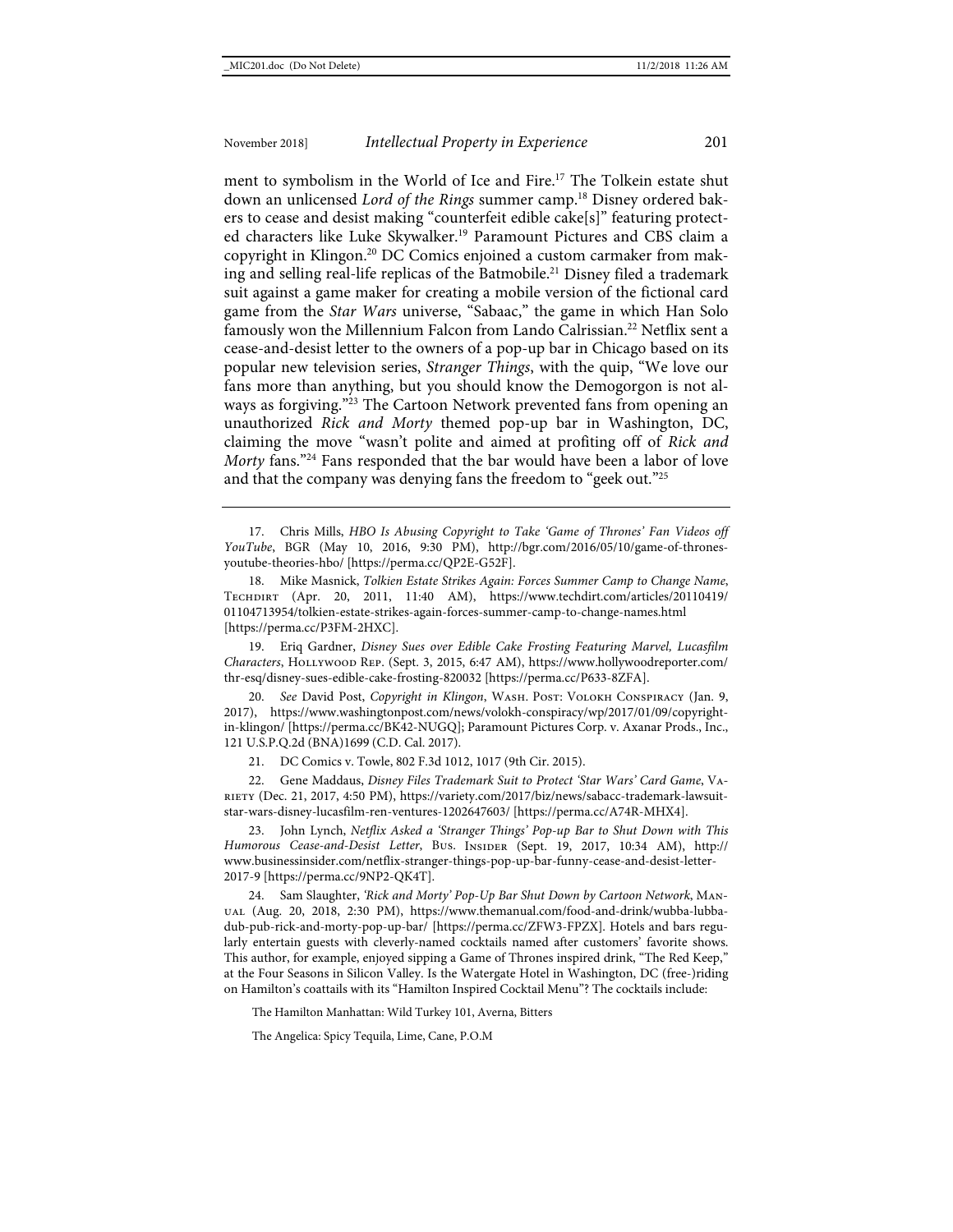This Article examines the phenomenon of living in imaginary worlds that are protected by copyrights and trademarks. Copyright and trademark have expanded from what we read to how we live.<sup>26</sup> While living in fantasy worlds is as old as child's play, "what is newn . . . is that *experiences* represent the basis of *economic* activity."27 To take a quotidian example, "[p]eople rarely if ever bought birthday parties . . . in previous economic eras; [but] today they do so regularly."28 As leading scholars have noted, we are seeing the commodification of what had been the public domain as intellectual property marches into ever new corners of our lives.<sup>29</sup> The commodification of experiences, however, goes beyond the enclosure of speech into the enclosure of cultural practices.

<span id="page-6-0"></span>The commodification of experience is built upon an ever-expanding legal "merchandising right" grounded in both copyright and trademark. Put simply: *Star Wars* would not be *Star Wars* without the Copyright Act of 1976, which expanded considerably from focusing on exact or substantially similar reproductions in the same medium, to ownership of derivatives in a wide range of media, even those far flung from the original work.<sup>30</sup> The derivative work right and *Star Wars* were born together. Today, the merchan-

The Lafayette: Hardy VS Cognac, Bourbon, Balsamic Lavender, Bitters

My Shot: Vodka Island Punch Pucker, Lemon/Lime Soda, Grenadine, Cherry Vodka.

Watergate Hotel, [https://www.thewatergatehotel.com/dine-and-drink/hamilton-in](https://www.thewatergatehotel.com/dine-and-drink/hamilton-in-dc)[dc](https://www.thewatergatehotel.com/dine-and-drink/hamilton-in-dc) [https://perma.cc/2MHJ-PHFS].

25. *Id.*

26. This Article is part of my broader work on branding and the commodification of luxury, experience, and look and feel. *See* The Luxury Economy and Intellectual Property: Critical Reflections (Haochen Sun, Barton Beebe & Madhavi Sunder eds., 2015); Mario Biagioli, Anupam Chander & Madhavi Sunder, *Brand New World: Distinguishing Oneself in the Global Flow*, 47 U.C. Davis L. Rev. 455 (2013); Peter Lee & Madhavi Sunder, *Design Patents: Law Without Design*, 17 Stan. Tech. L. Rev. 277 (2013); Peter Lee & Madhavi Sunder, *The Law of Look and Feel*, 90 S. Cal. L. Rev. 529 (2017).

27. Pine & Gilmore, *supra* not[e 10,](#page-4-0) at xix.

28. *Id.*; *see also* Jeremy Rifkin, The Age of Access: The New Culture of HyperCapitalism, Where All of Life Is a Paid-For Experience 97 (2000) ("The Age of Access is defined, above all else, by the increasing commodification of all human experience. Commercial networks of every shape and kind weave a web around the totality of human life, reducing every moment of lived experience to a commodified status.").

JAMES BOYLE, THE PUBLIC DOMAIN: ENCLOSING THE COMMONS OF THE MIND (2008); Yochai Benkler, *Free as the Air to Common Use: First Amendment Constraints on Enclosure of the Public Domain*, 74 N.Y.U. L. Rev. 354 (1999); David Lange, *Recognizing the Public Domain*, L. & Contemp. Probs., Autumn 1981, at 147; Jessica Litman, *The Public Domain*, 39 Emory L.J. 965 (1990).

30. *See* Robert A. Gorman, Essay, *An Overview of the Copyright Act of 1976*, 126 U. Pa. L. Rev. 856, 866 (1978) ("[M]ost works presently known or contemplated by the mind of man fall within the list of works to which federal copyright extends under the new Act . . . .").

The Eliza: Vodka Lime, Pineapple, Cassis, Granita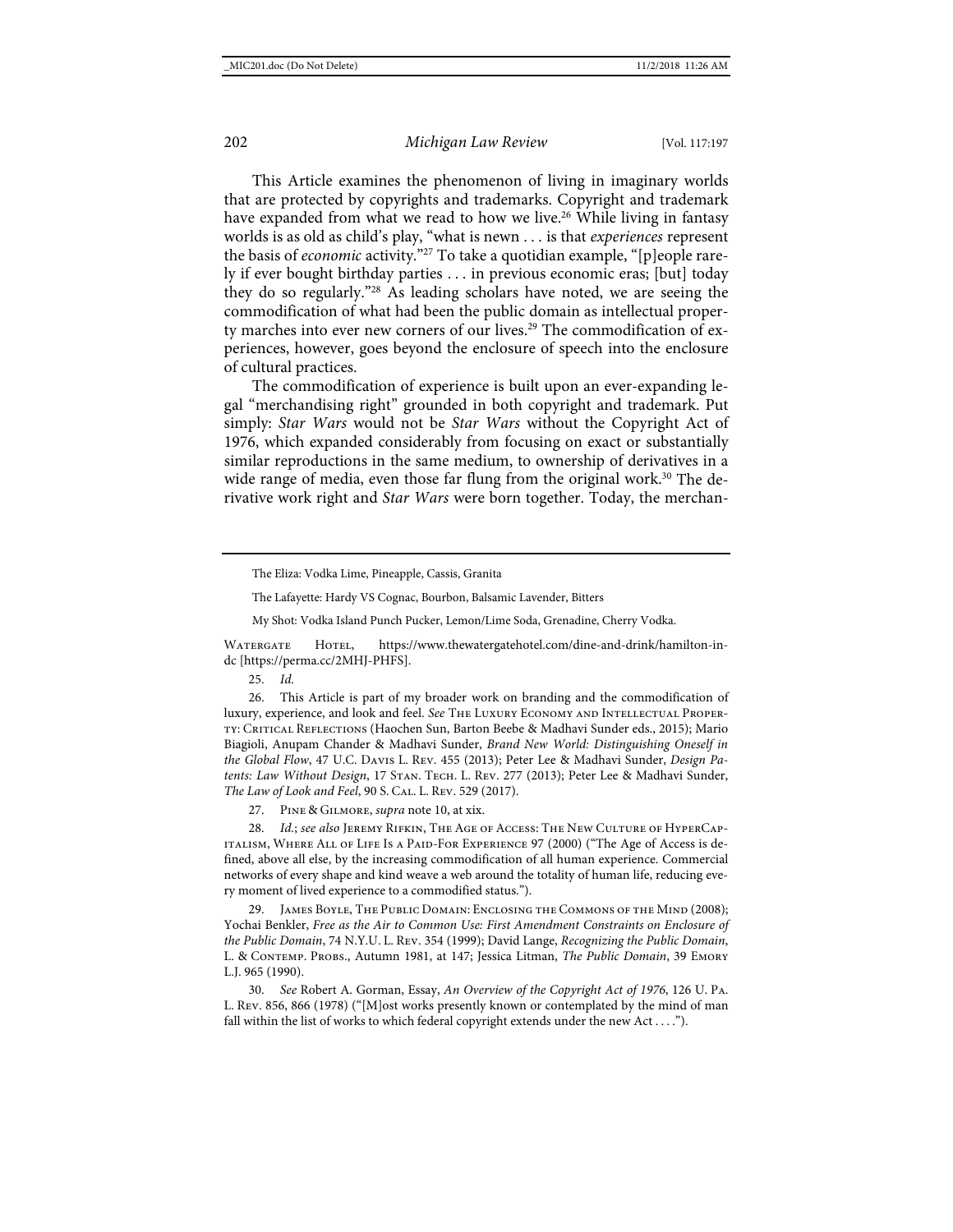dising right is being stretched to cover not just goods, but also the right to give fans a good time.

The assertion of an exclusive merchandising right over fan culture and activity should not be surprising. In today's economy, the value of merchandise, and merchandising experience, far surpasses the value of the underlying intellectual properties themselves. Merchandising is a \$262 billion-a-year industry.<sup>31</sup> Exclusive merchandising licenses drive cultural production, underwriting the costs of making films and directing which creative projects get pursued in the first place. The *Harry Potter* franchise has earned more than \$25 billion.<sup>32</sup> When Disney revived the *Star Wars* franchise with the release of *The Force Awakens*, the "real moneymaker for . . . Disney" was the associated merchandise.<sup>33</sup> Analysts noted that "Star Wars will make its real money in the mall, not the cinema."34

<span id="page-7-0"></span>Given the economic and cultural importance of the merchandising right, $35$  there is a surprising paucity of scholarship on this topic. Stacey Dogan and Mark Lemley chronicle the uneasy doctrinal foundations of the right under trademark law.36 Irene Calboli defends the merchandising right under trademark law on the ground that it protects against confusion as to sponsorship.<sup>37</sup> Scholars have offered important critiques of the so-called

32. Nick Wells & Mark Fahey, *Harry Potter and the \$25 Billion Franchise*, CNBC (June 22, 2017, 11:29 AM), [https://www.cnbc.com/2016/10/13/harry-potter-and-the-25-billion](https://www.cnbc.com/2016/10/13/harry-potter-and-the-25-billion-franchise.html)[franchise.html](https://www.cnbc.com/2016/10/13/harry-potter-and-the-25-billion-franchise.html) [\[https://perma.cc/8EDS-NJUC\]](https://perma.cc/8EDS-NJUC).

33. Natalie Robehmed, *For Disney, Biggest Payday on Star Wars Won't Be at the Box*  Office, FORBES (Dec. 16, 2015, 10:30 AM), [https://www.forbes.com/sites/natalierobehmed/](https://www.forbes.com/sites/natalierobehmed/2015/12/16/how-disneys-star-wars-merchandise-is-set-to-make-billions/) [2015/12/16/how-disneys-star-wars-merchandise-is-set-to-make-billions/](https://www.forbes.com/sites/natalierobehmed/2015/12/16/how-disneys-star-wars-merchandise-is-set-to-make-billions/) (on file with the *Michigan Law Review*) ("Though [*Star Wars: The Force Awakens*] is expected to earn big bucks at the box office—as much as \$500 million in its opening weekend—the real moneymaker for Walt Disney is Star Wars merchandise.").

34. Maddison Connaughton, *Star Wars Will Make Its Real Money in the Mall, Not the Cinema*, Vox (Dec. 18, 2015, 2:30 PM), [https://www.vox.com/2015/12/18/10606300/star-wars](https://www.vox.com/2015/12/18/10606300/star-wars-business-explained)[business-explained](https://www.vox.com/2015/12/18/10606300/star-wars-business-explained) [\[https://perma.cc/3PTL-Q2FY\]](https://perma.cc/3PTL-Q2FY) ("[A] \$3999 Millennium Falcon kid's bed and toy lightsabers—these are the real force behind *Star Wars*.").

35. While the "merchandising right" usually refers to trademark rights, in this Article I use the term to also cover the complex set of copyright doctrines that protect rights in merchandise, from substantial similarity to look and feel protection, the derivative work right, and the right to public performance. Conflicts involving merchandise inspired by fantasy works usually involve claims of both trademark and copyright.

36. Stacey L. Dogan & Mark A. Lemley, *The Merchandising Right: Fragile Theory or* Fait Accompli*?*, 54 Emory L.J. 461 (2005).

37. Irene Calboli, *The Case for a Limited Protection of Trademark Merchandising*, 2011 U. Ill. L. Rev. 865.

<sup>31.</sup> In 2016, global retail sales of licensed goods reached a record \$262 billion, boosted by the release of new *Star Wars* films, according to the Licensing Industry Merchandisers Association. Ryan Faughnder, *Year-Round 'Star Wars' Toy Sales Boost Entertainment Merchandise Revenue*, L.A. Times (May 22, 2017, 10:05 AM), [http://www.latimes.com/business/](http://www.latimes.com/business/hollywood/la-fi-ct-licensing-star-wars-20170522-story.html) [hollywood/la-fi-ct-licensing-star-wars-20170522-story.html](http://www.latimes.com/business/hollywood/la-fi-ct-licensing-star-wars-20170522-story.html) [\[https://perma.cc/98DA-4PPP\]](https://perma.cc/98DA-4PPP); Dave McNary, *'Star Wars' Movies Push Overall Licensed Merchandise Sales to \$262 Billion*, Variety (May 22, 2017, 9:00 AM)[, http://variety.com/2017/film/news/star-wars-movies-licensed](http://variety.com/2017/film/news/star-wars-movies-licensed-merchandise-1202438161/)[merchandise-1202438161/](http://variety.com/2017/film/news/star-wars-movies-licensed-merchandise-1202438161/) [\[https://perma.cc/5PK7-6M6R\]](https://perma.cc/5PK7-6M6R).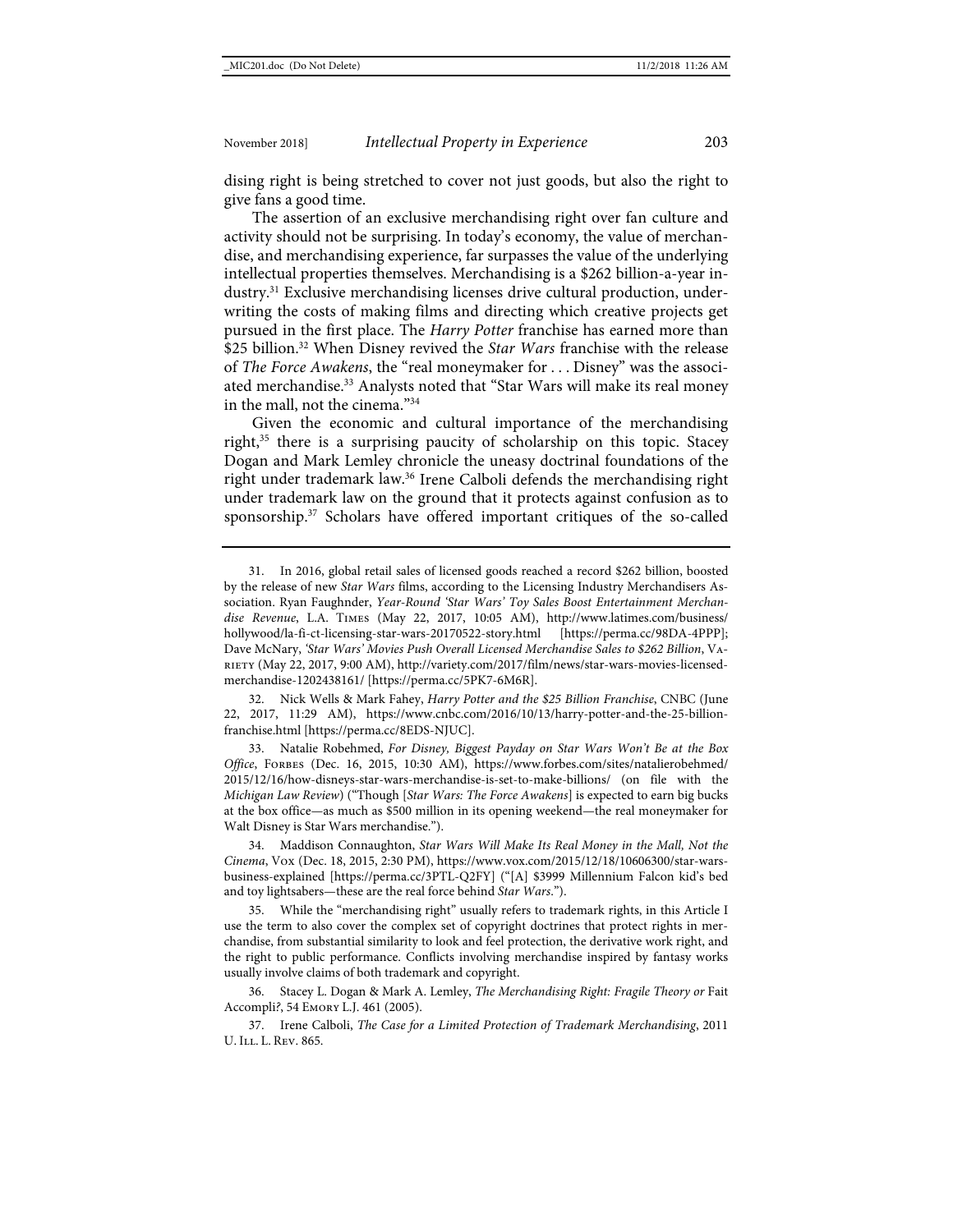merchandising right, arguing that the law extends copyright and trademark beyond their traditional concerns, is built on circular reasoning, and has pernicious effects on competition and innovation. 38

<span id="page-8-1"></span>This Article considers the doctrine of merchandising rights in light of broader cultural practices that are founded on intellectual properties in fantasy worlds. Drawing upon cultural and social science theory, I seek to complement these earlier arguments by arguing that pay-to-play can extend a copyright and trademark holder's rights in ways that intrude excessively on other rights, in particular the ability to play, imagine, and learn with others, and to reference the cultural works that shape our lives and societies.<sup>39</sup>

<span id="page-8-0"></span>Other important scholarship has sought to keep open a liberal space for individuals to engage in fan fiction—the practice of extending the fictional world through written stories.<sup>40</sup> In this Article, I explore efforts to extend stories through the material world. *Fan activity* and *fan activism* allow for critical modes of social and experiential learning and innovation that we must understand to regulate appropriately. Despite the noncommercial nature of much of this activity, intellectual property holders claim the right to control many of these activities; fan use continues only at the sufferance of trademark and copyright owners. Dale Nelson, Vice President and Intellectual Property Counsel for Warner Bros., says they "tolerate" fan uses of their brand properties but are ready to act if a fan is "running a business based on our properties," or in situations where Warner Bros. believes it is protecting its derivative markets "or potential markets." "We may not be in that market today," Nelson says, "but we may be" in the future.<sup>41</sup>

<span id="page-8-2"></span>But are there any limits?

39. Others have critically examined the role of excessive copyright on the freedom to play and imagine. *See* Julie E. Cohen, Configuring the Networked Self: Law, Code, and the Play of Everyday Practice (2012); David Lange, *At Play in the Fields of the Word: Copyright and the Construction of Authorship in the Post-Literate Millennium*, L. & Contemp. Probs., Spring 1992, at 139, 146 (1992) (expressing concern that copyright threatens "our innate emotional hunger for creative play, and our considerable incapacity to resist indulging it"); Jed Rubenfeld, *The Freedom of Imagination: Copyright's Constitutionality*, 112 Yale L.J. 1 (2002).

40. *See, e.g.,* Sonia K. Katyal, *Performance, Property, and the Slashing of Gender in Fan Fiction*, 14 Am. U. J. Gender Soc. Pol'y & L. 461 (2006); Rebecca Tushnet, *Legal Fictions: Copyright, Fan Fiction, and a New Common Law, 17 Loy. L.A. Ent. L.J. 651 (1997). For my own* work on this topic, see also Anupam Chander & Madhavi Sunder, *Everyone's a Superhero: A Cultural Theory of "Mary Sue" Fan Fiction as Fair Use*, 95 Calif. L. Rev. 597 (2007).

41. Interview with Dale Nelson, Vice President and Intellectual Prop. Counsel, Warner Bros. Entm't Inc., in L.A., Cal. (May 2, 2012) (on file with author).

<sup>38.</sup> *See* Dogan & Lemley, *supra* not[e 36,](#page-7-0) at 464–65 ("[M]uch of the multi-billion dollar industry of merchandise licensing has grown around a handful of cases from the 1970s and 1980s that established merchandising rights with little regard for the competing legal or policy concerns at stake."); Leslie A. Kurtz, *The Independent Legal Lives of Fictional Characters*, 1986 Wis. L. Rev. 429, 524–25 (arguing that copyright law has been stretched beyond its traditional focus on substantial similarity).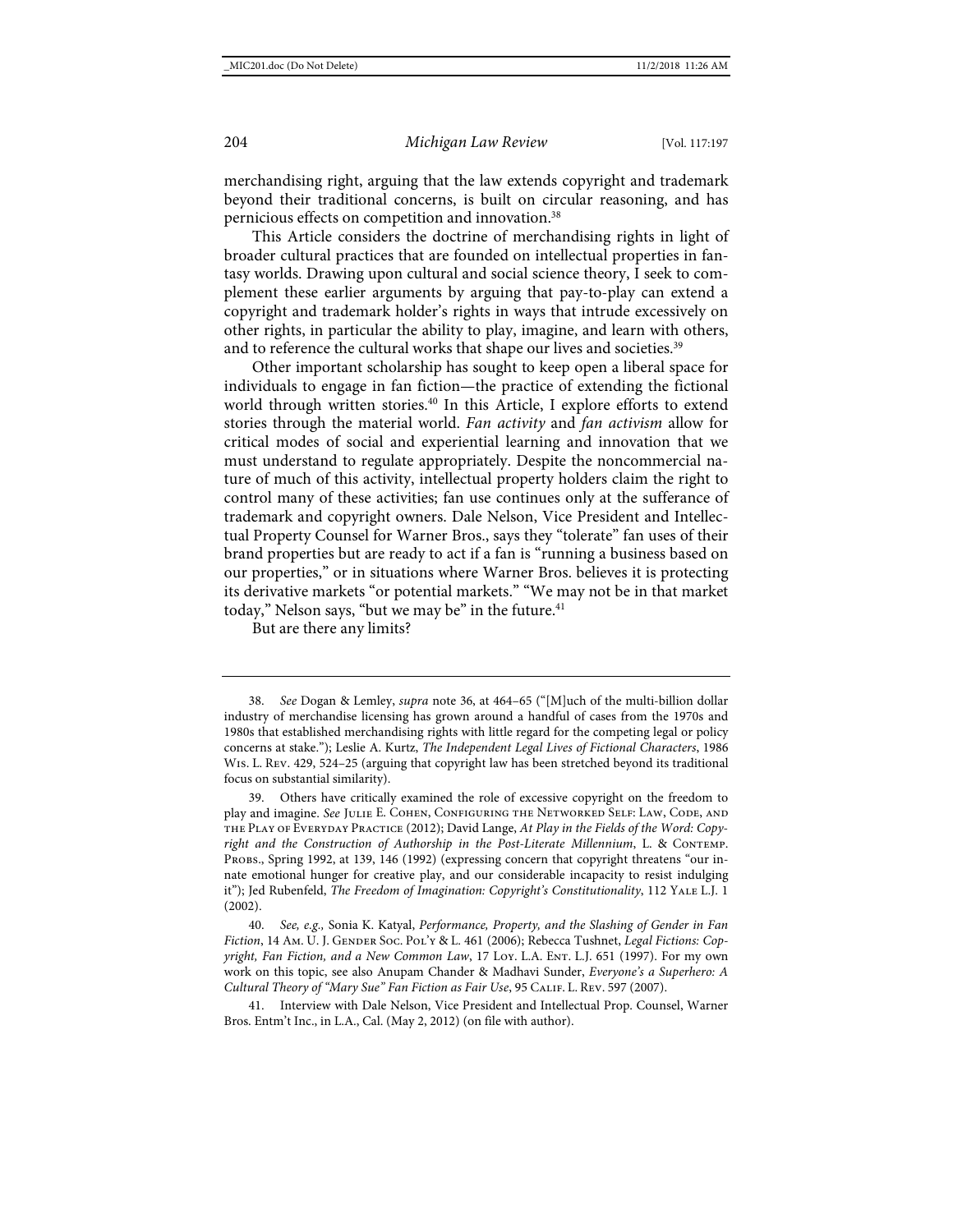In this Article, I seek to identify those limits, grounding them in social and cultural theory. Some may dismiss any discussion of wands, wizards, and YouTube videos as trivial. But much of the studies in the humanities and social sciences are dedicated to the study of experience, performance, embodiment, and learning by doing. Drawing on the scholarship of John Dewey, Kenneth Arrow, Michael Polanyi, and Peggy Phelan, I show that deep play with the art and stories of our time is a critical way to learn and engage with the world. This scholarship demonstrates why we must find limits to the merchandising right, preserving freedom of imagination and play.<sup>42</sup>

The argument proceeds in four parts. Part I chronicles the rise of pay-toplay, first with tangible merchandise and then expanding into licensed experiences inspired by fictional worlds—going metaphorically and literally from purchasing light sabers to visiting the Galaxy's Edge, the new Disney *Star Wars* immersive theme park opening in 2019.

These expansions of the word into the material world are undergirded by law, the "merchandising right." Part II turns to the tenuous foundations of the merchandising right in trademark and copyright law. Economics has been the main driver of merchandising law. Since the 1970s and 1980s, courts have recognized a right of intellectual property owners to exclusively license their characters and literary creations based on the circular and discredited reasoning of "if value, then right."43 Courts, recognizing exclusive licensing rights as lucrative, supported them. The results often steer far from their conceptual moorings in trademark and copyright law.

<span id="page-9-1"></span><span id="page-9-0"></span>Part III turns to cultural and social science theory to better understand the role of haptic engagement in fantasy worlds. Perhaps the most influential American theorist of aesthetic experience is John Dewey. Dewey argued that aesthetic progress ought to be measured not by the creation of artistic works, but by the extent of human engagement and participation with cultural works.<sup>44</sup> Dewey's insights are all the more poignant today in the wake of DIY (do-it-yourself), the Maker Movement, and User Generated Content (UGC) enabled by new technologies and the internet. Kenneth Arrow's theory of "learning by doing"45 and Michael Polanyi's account of tacit knowledge, which reveals how scientific knowledge must be experimented with in labs

<span id="page-9-2"></span><sup>42.</sup> Julie Cohen's important work also explores the importance of play, made possible through legal affordances. *See* Cohen, *supra* not[e 39,](#page-8-0) at 32–104.

<sup>43.</sup> *See, e.g.,* Rochelle Cooper Dreyfuss, *Expressive Genericity: Trademarks as Language in the Pepsi Generation*, 65 Notre Dame L. Rev. 397, 403–12 (1990); Mark A. Lemley, *Ex Ante Versus Ex Post Justifications for Intellectual Property*, 71 U. Chi. L. Rev. 129 (2004) [hereinafter Lemley, *Ex Ante Versus Ex Post Justifications*].

<sup>44.</sup> John Dewey, Art as Experience (1934); *see, e.g.*, Barton Beebe, Bleistein*, The Problem of Aesthetic Progress, and the Making of American Copyright Law*, 117 Colum. L. Rev. 319, 343–46 (2017) ("[P]ragmatist aesthetics measures aesthetic progress (or regress) largely by the extent of popular, democratic participation in aesthetic practice.").

<sup>45.</sup> Kenneth J. Arrow, *The Economic Implications of Learning by Doing*, 29 Rev. Econ. STUD. 155, 155 (1962) [hereinafter Arrow, *Learning by Doing*].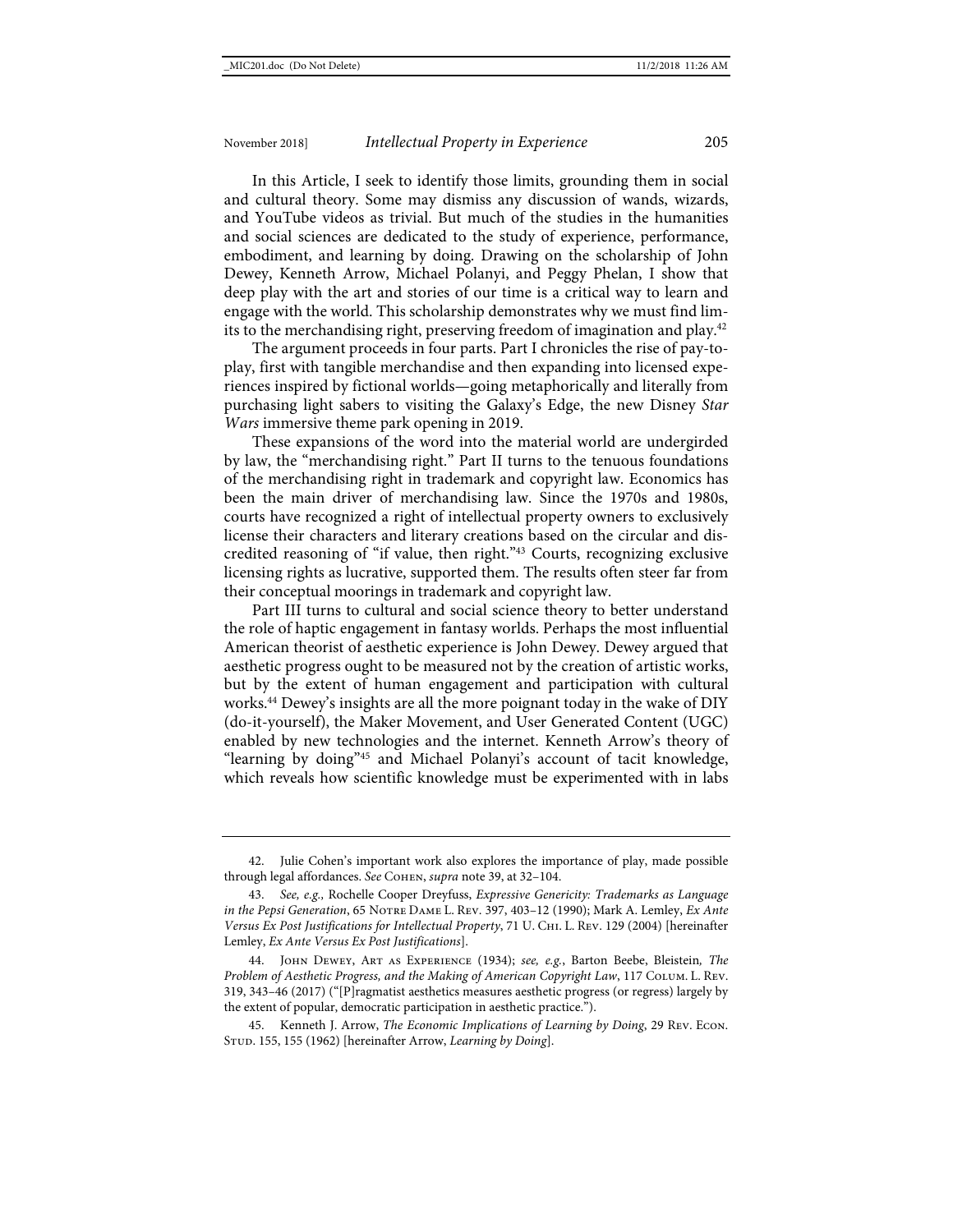<span id="page-10-1"></span>with mentors and colleagues,<sup>46</sup> are also gaining new purchase in copyright scholarship and in the digital context as we increasingly recognize that cultural knowledge, too, must be actively experienced, repeated, held, touched, tasted, and practiced with others to be fully known and enjoyed. Finally, I turn to performance theory, which describes the development of individual agency through physical "embodiment" in the cultural worlds we love.<sup>47</sup>

<span id="page-10-2"></span>As we shall see, fan activity—from discussion sites to live-action roleplaying—fosters learning, creativity, autonomy, sociability, and sheer joy. Law must be attentive to the profound effects these laws have on human imagination and knowledge creation. As I argued in my book, *From Goods to a Good Life: Intellectual Property and Global Justice*, intellectual property law must lift its gaze from the mere promotion of more *goods*, to the promotion of a *good life*: that is, the ability of citizens to deeply engage, practice, experience, critique, learn, and create knowledge for themselves.<sup>48</sup>

In Part IV, I apply the insights of these theories to limit merchandising rights in imaginative play through fair use, the force in the legal galaxy intended to bring balance to the law. This Part argues that fair use ought to privilege three categories of transformative uses by fans: (a) works that promote learning by doing; (b) cases involving the creation of a new work; and (c) exploitation of derivative markets that plaintiffs are unlikely to exploit.

### <span id="page-10-0"></span>I. The Rise of Pay-to-Play: From Action Figures to the GALAXY'S EDGE

Prior to the 1970s, children's play was largely free of royalty payments, the stuff of homemade Cinderella ball gowns and unbranded toys. Today, we increasingly face pay-to-play. Child's play is now serious business. Cultural play involves "officially licensed" cultural merchandise. This market only promises to grow in light of new media offerings of ever more elaborate modes of play, including virtual and augmented reality and detailed realworld renderings based on fictional accounts.

But the leap of fiction from the page, to television, and then to stuff has yet one more turn: to the realm of experience. And with each move, commodification follows.

<sup>46.</sup> Michael Polanyi, The Tacit Dimension (Univ. of Chi. Press ed. 2009) (1966).

<sup>47.</sup> Carrie Noland, Agency and Embodiment: Performing Gestures/Producing Culture 2 (2009).

<sup>48.</sup> Madhavi Sunder, From Goods to a Good Life: Intellectual Property and GLOBAL JUSTICE 22 (2012) [hereinafter SUNDER, FROM GOODS TO A GOOD LIFE].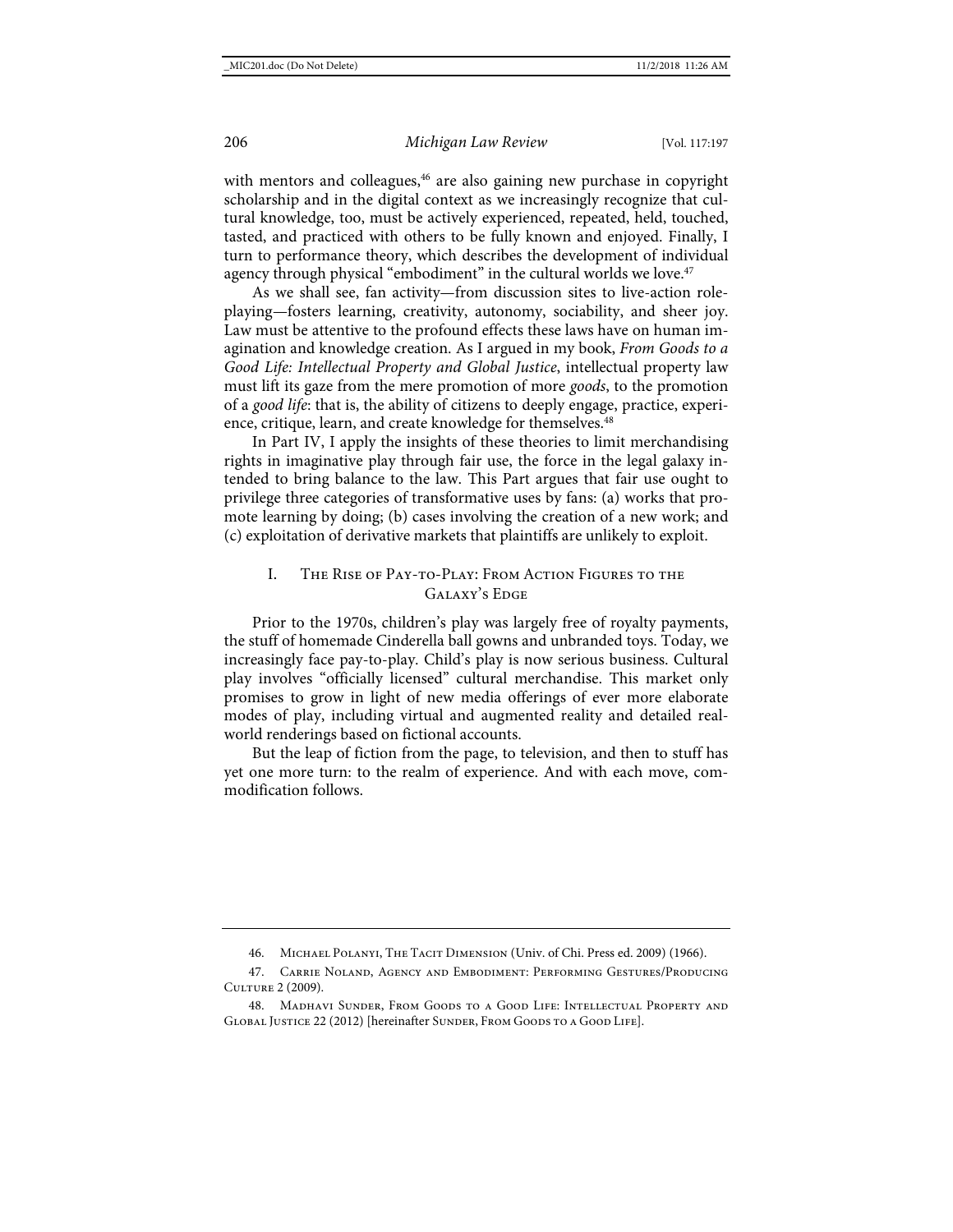#### A*. The Force Awakens: The Rise of Merchandising*

*"Merchandising! Merchandising! Where the real money from the movie is made! Spaceballs the t-shirt. Spaceballs the coloring book. Spaceballs the lunchbox. Spaceballs the breakfast cereal. Spaceballs the flame thrower—the kids love this one."* 

<span id="page-11-0"></span>*– Spaceballs*<sup>49</sup>

Any periodization of the new merchandising and experience economy will find at least two time periods, cleaved by *Star Wars*. Prior to the first *Star Wars* film's debut in 1977, entertainment products based on shows such as *Howdy Doody* in the 1950s, *Star Trek* in the 1960s, and *The Six Million Dollar Man* in the 1970s were licensed for use on a variety of products, from toys, to lunch boxes, to T-shirts. But total retail sales for all merchandising products in 1977 were just under \$5 billion annually.50 The release of *Star Wars* was "the watershed of modern merchandising,"<sup>51</sup> with the first trilogy itself accounting for about \$4 billion in merchandise sales, "nearly double the ticket revenues of the original movie trilogy."52 As a treatise on the emergent law of merchandising notes, "[a]fter Star Wars, merchandising grew exponentially."53

Merchandising:

[R]efers to the licensing of "properties," such as words, names, titles, symbols, designs, or fictional characters, for use on or in association with products. Such merchandise licensing aims to increase consumer demand for both the original property and the related product, and is an increasingly important marketing device. . . . A successful merchandising program may even be more profitable than the work from which the property is derived.<sup>54</sup>

Merchandising is a kin of branding, moving a business from simply producing goods to marketing them.

Mego Corporation helped start this growth industry by introducing a 3.75-inch action figure in the United States in 1976, relabeling a toy introduced by Takara originally in Japan.55 With the launch of *Star Wars* in 1977,

<span id="page-11-1"></span><sup>49.</sup> SPACEBALLS (Metro-Goldwyn-Mayer Studios Inc. 1987).

<sup>50.</sup> Richard Raysman et al., Intellectual Property Licensing: Forms and Analysis § 9.01 (2017).

<sup>51.</sup> *Id.*

<sup>52.</sup> James T. Madore, *Lego Banking Toy Line on 'The Force*,' Newspay (Feb. 9, 1999, 7:00 PM), <https://www.newsday.com/business/lego-banking-toy-line-on-the-force-1.413764> [\[https://perma.cc/U6NP-AA9C\]](https://perma.cc/U6NP-AA9C).

<sup>53.</sup> Raysman et al., *supra* not[e 50,](#page-11-0) § 9.01.

<sup>54.</sup> *Id.*

<sup>55.</sup> Roddy BW, *This Is the Empty Box You're Looking For: How the First Kenner 'Star Wars' Toys Came to Be*, Geeks[, https://geeks.media/this-is-the-empty-box-you-re-looking-for](https://geeks.media/this-is-the-empty-box-you-re-looking-for-how-the-first-kenner-star-wars-toys-came-to-be)[how-the-first-kenner-star-wars-toys-came-to-be](https://geeks.media/this-is-the-empty-box-you-re-looking-for-how-the-first-kenner-star-wars-toys-came-to-be) [\[https://perma.cc/7JQ4-G548\]](https://perma.cc/7JQ4-G548). Takara had introduced a 3.75-inch "Microman" line of action figures in Japan in 1974, released in the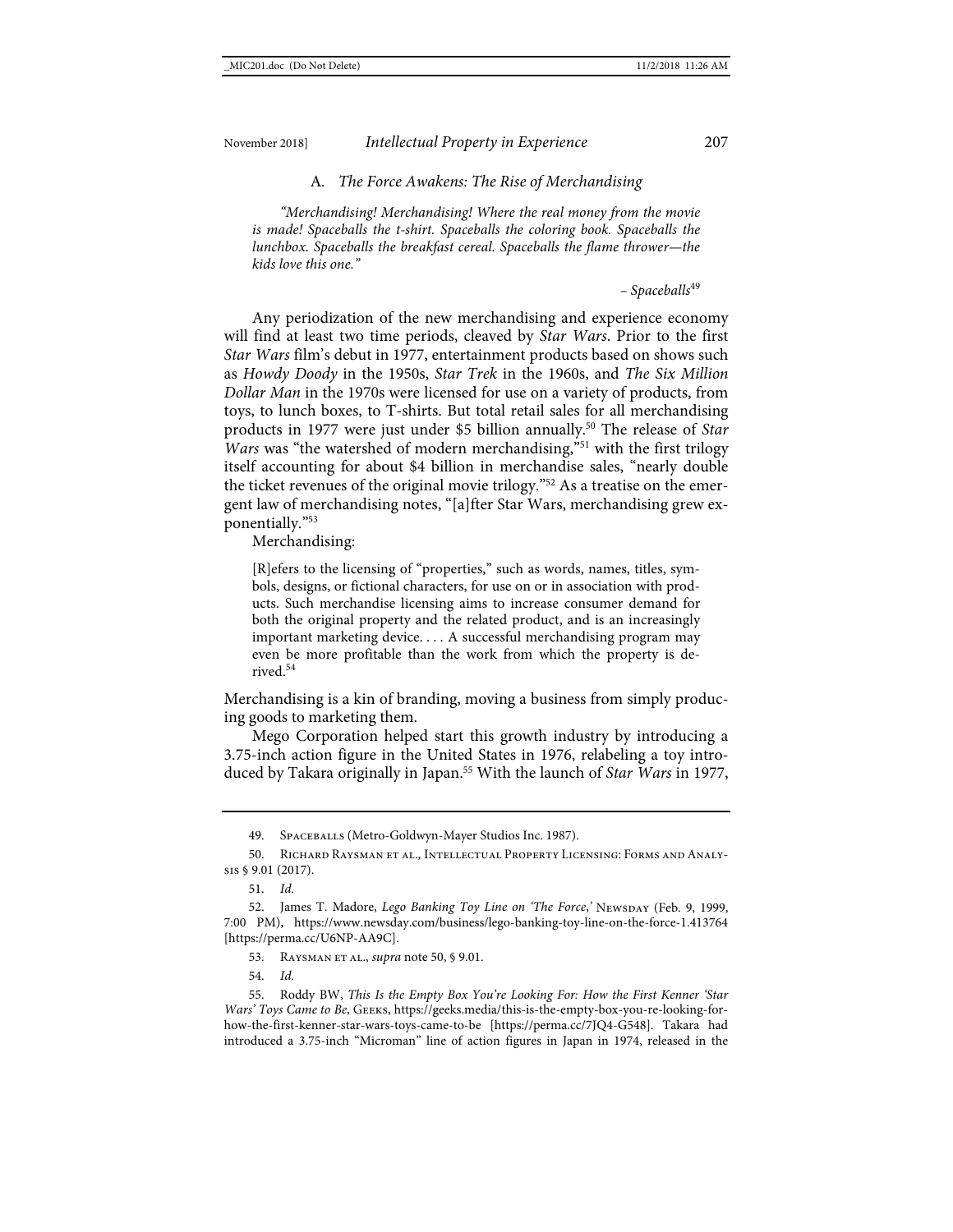Kenner Products (now part of Hasbro) introduced 3.75-inch *Star Wars* action figures.<sup>56</sup>

Another critical turning point came when the familiar Danish toy giant Lego joined the world of licensing. Prior to 1999, Lego built its own brand around generic "bricks" with which children could build anything their minds could imagine or what they saw around them. But as the company entered the new millennium and saw its fans leaving for video games and electronic entertainment, Lego faced its first economic losses in decades and "nearly went under."<sup>57</sup> Its salvation? Licensed Legos.<sup>58</sup> Lego has since signed license deals for official play sets built around such mega properties as *Star Wars*, *The Lord of the Rings*, *Winnie the Pooh*, and *Harry Potter*. <sup>59</sup> On the strength of its licensing portfolio, Lego became the most valuable toymaker in the world. $60$ 

<span id="page-12-0"></span>Today, cultural merchandising fuels cultural creation itself; licensing deals finance film production.Warner Bros. invested more than \$125 million in the motion picture version of J.K. Rowling's first book in the *Harry Potter* series, *Harry Potter and the Sorcerer's Stone*. <sup>61</sup> The studio underwrote its enormous investment with more than \$100 million in advances from about 90 domestic licensees and 200 international licensees related to the film's characters and creations, from Quidditch brooms to wands to candy to costumes.<sup>62</sup> Most of the license agreements included the right to create products

United States under the "Micronauts" name in 1976. *See Takara Henshin Cyborg Series (1972- 1975)*, Micro Heritage,<http://www.microforever.com/henshinindex.htm> [\[https://perma.cc/](https://perma.cc/V6EC-5PKY) [V6EC-5PKY\]](https://perma.cc/V6EC-5PKY).

<sup>56.</sup> Kenner originally sold a cardboard display stand with a postcard allowing the owner to later receive four figurines because the toys were not ready by the holiday season. Roddy BW, *supra* not[e 55.](#page-11-1)

Sam Thielman, *How Lego Became the Most Valuable Toy Company in the World: A* Bucketload of License Deals, ADWEEK (Apr. 15, 2013), [http://www.adweek.com/brand](http://www.adweek.com/brand-marketing/how-lego-became-most-valuable-toy-company-world-148578/)[marketing/how-lego-became-most-valuable-toy-company-world-148578/](http://www.adweek.com/brand-marketing/how-lego-became-most-valuable-toy-company-world-148578/) [\[https://perma.cc/](https://perma.cc/9V7M-SCGH) [9V7M-SCGH\]](https://perma.cc/9V7M-SCGH).

<sup>58.</sup> The company insists that users not describe the bricks as Legos, a reference to the company's fear about genericide. *See* LEGO (@LEGO\_Group), *Replying to @RichardvReeves*, Twitter (Aug. 20, 2014, 6:35 AM), [https://twitter.com/LEGO\\_Group/status/](https://twitter.com/LEGO_Group/status/502086477652959232) [502086477652959232](https://twitter.com/LEGO_Group/status/502086477652959232) [\[https://perma.cc/E46Q-94EP\]](https://perma.cc/E46Q-94EP)

<sup>(&</sup>quot;@RichardvReeves Please go with 'LEGO bricks' or 'LEGO sets.' Doing so will help protect and preserve our brand. Thanks for checking!").

<sup>59.</sup> Thielman, *supra* not[e 57.](#page-12-0)

<sup>60.</sup> Tom Metcalf & Robert LaFranco, *Lego Builds New Billionaires as Toymaker Topples Mattel*, Bloomberg (Mar. 13, 2013, 6:00 PM), [https://www.bloomberg.com/news/articles/](https://www.bloomberg.com/news/articles/2013-03-13/lego-builds-new-billionaires-as-toymaker-topples-mattel) [2013-03-13/lego-builds-new-billionaires-as-toymaker-topples-mattel](https://www.bloomberg.com/news/articles/2013-03-13/lego-builds-new-billionaires-as-toymaker-topples-mattel) (on file with the *Michigan Law Review*).

<sup>61.</sup> 1 Gregory J. Battersby & Charles W. Grimes, The Law of Merchandise and Character Licensing: Merchandising Law and Practice § 2.8, at 78 (2017).

<sup>62.</sup> *Id.*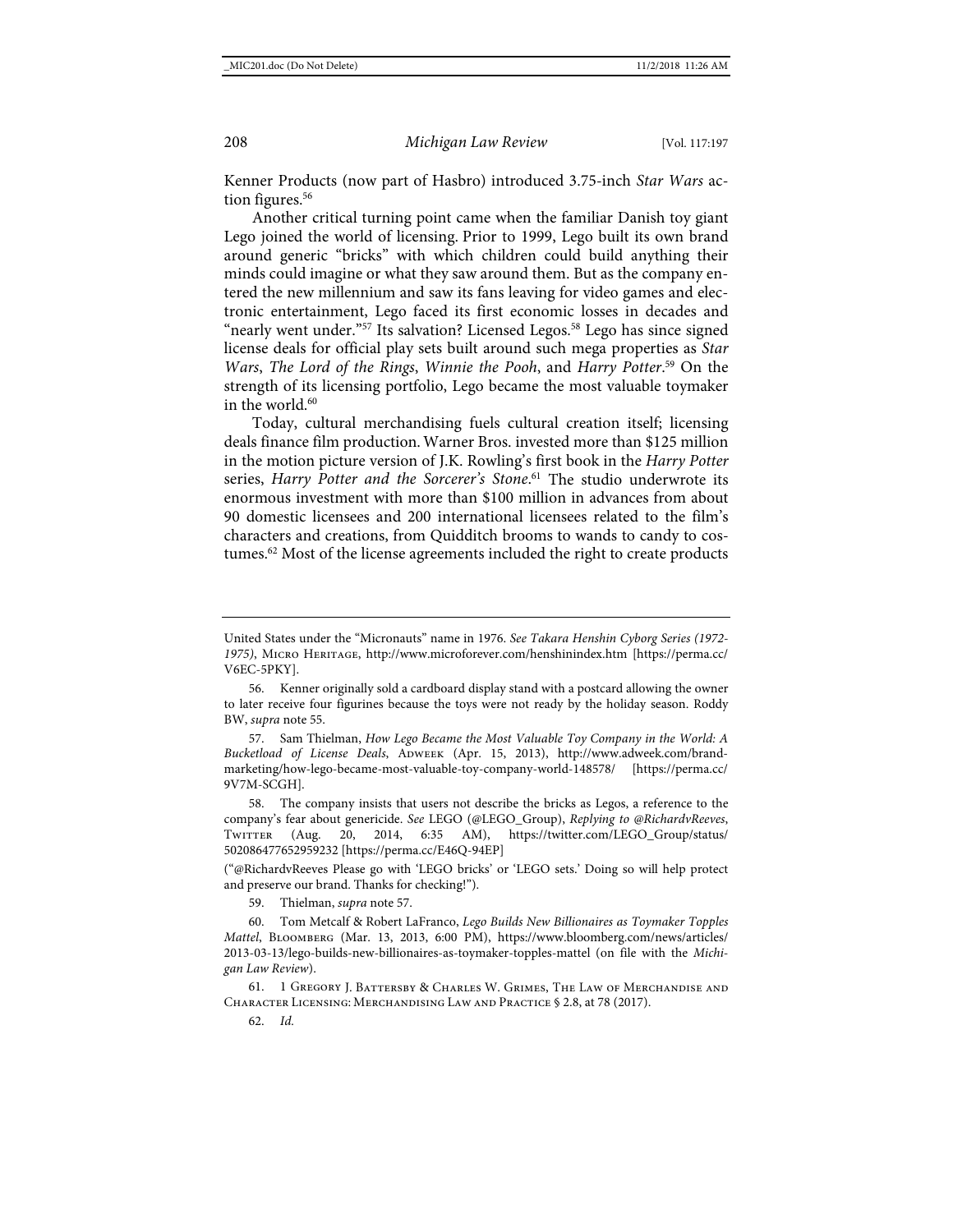for the second *Harry Potter* movie, yet to be released.<sup>63</sup> Lucasfilm's deal with toy manufacturer Hasbro reportedly guaranteed the film company \$600 million in royalties.<sup>64</sup> George Lucas received warrants to purchase about 7.4 percent of Hasbro in the transaction.<sup>65</sup> Hasbro predicted that the "sale[] of licensed toys alone would top \$5 billion for the three prequel films."66 Given these vast sums, it is not surprising that Hollywood chooses its projects with an eye to their potential for cultural merchandising.

The *Star Wars* films: \$8.2 billion.

The *Star Wars* merchandise: \$37 billion.<sup>67</sup>

#### B. *A New Hope: The Rise of the Experience Economy*

In the 1970s, George Lucas put light sabers in children's hands. In 2019, Disney will open a new immersive theme park called *Star Wars* Galaxy's Edge in Orlando, Florida and Anaheim, California. Disney explains its revolutionary plan:

From the second you arrive, you will become a part of a *Star Wars* story! You'll immediately become a citizen of the galaxy and experience all that entails, including dressing up in the proper attire. Once you leave Earth, you will discover a starship alive with characters, stories, and adventures that unfold all around you. It is 100% immersive, and the story will touch every single minute of your day, and it will culminate in a unique journey for every person who visits.<sup>68</sup>

If 1977 marked the rise of merchandising, 2019 may mark the rise of experience. The galaxy once far, far away is now here.

*Star Wars* is hardly alone in having a large and enthusiastic fan base eager to bring the fictional world to life. Few fictional works have challenged the boundaries between real and unreal as *Harry Potter*. The intangible fantasy world created by J.K. Rowling has found a life in the real world, from the creation of a global Dumbledore's Army of young people dedicated to upholding the books' values in the real world,<sup>69</sup> to a real-world, online *Daily* 

63. *Id.*

67. Lee Seymour, *Over the Last 20 Years, Broadway's 'Lion King' Has Made More Money for Disney than 'Star Wars*,*'* Forbes (Dec. 18, 2017, 5:13 PM), [https://www.forbes.com/sites/](https://www.forbes.com/sites/leeseymour/2017/12/18/the-lion-king-is-making-more-money-for-disney-than-star-wars/) [leeseymour/2017/12/18/the-lion-king-is-making-more-money-for-disney-than-star-wars/](https://www.forbes.com/sites/leeseymour/2017/12/18/the-lion-king-is-making-more-money-for-disney-than-star-wars/) [\[https://perma.cc/92CR-PTRS\]](https://perma.cc/92CR-PTRS).

68. Jennifer Fickley-Baker, *Plans Unveiled for* Star Wars*-Inspired Themed Resort at Walt Disney World*, Disney Parks Blog (July 15, 2017), [https://disneyparks.disney.go.com/blog/](https://disneyparks.disney.go.com/blog/2017/07/plans-unveiled-for-star-wars-inspired-themed-resort-at-walt-disney-world/) [2017/07/plans-unveiled-for-star-wars-inspired-themed-resort-at-walt-disney-world/](https://disneyparks.disney.go.com/blog/2017/07/plans-unveiled-for-star-wars-inspired-themed-resort-at-walt-disney-world/) [\[https://](https://perma.cc/D9Q4-TT3L) [perma.cc/D9Q4-TT3L\]](https://perma.cc/D9Q4-TT3L)

(quoting Bob Chapek, Chairman of Walt Disney Parks & Resorts).

69. Lisa Granshaw, *The Harry Potter Alliance: A Real Dumbledore's Army Uses Their Passion to Make a Difference*, SYFY Wire (Apr. 6, 2017), [http://www.syfy.com/syfywire/harry-](http://www.syfy.com/syfywire/harry-potter-alliance-real-dumbledores-army-using-their-passion-jk-rowlings-series-make)

<sup>64.</sup> *Id.* at 73.

<sup>65.</sup> *Id.*

<sup>66.</sup> *Id.* at 72.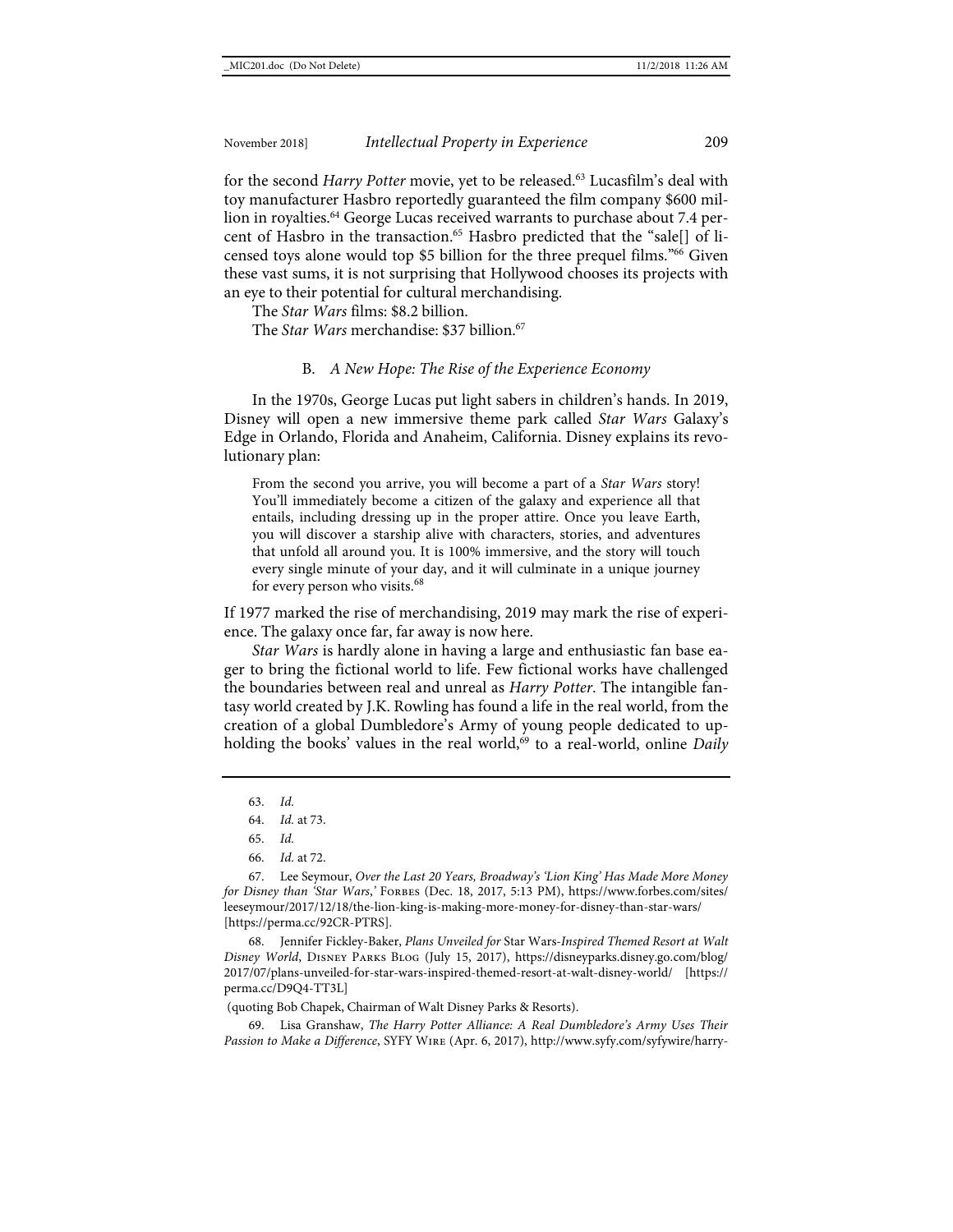*Prophet* edited by children around the globe.<sup>70</sup> There are scores of unofficial *Harry Potter* parties, websites, books, and summer camps. Even the fictional pastime of the wizarding world, Quidditch, has been brought to life, with hundreds of real world Quidditch teams at high schools and universities around the globe competing for the chance to win the Quidditch World Cup.71 Students run on the field with brooms between their legs, and a human runner personifies the enchanted Snitch ball.<sup>72</sup> It is not too fantastic to imagine that someday children enter college on a Quidditch scholarship.

<span id="page-14-1"></span><span id="page-14-0"></span>The *Percy Jackson* series of Greek mythological adventures by Rick Riordan spurred the emergence of summer camps where children could act the part of demigods.73 One of the most popular of such camps was initiated by the bookstore Book People in Austin, Texas.<sup>74</sup> Kids from around the world apply to attend the real-world Camp Half-Blood.75 One camp director explained the goal of Camp Half-Blood: "We want [kids] to feel like they've lived inside their favorite book and have something to say as to what is happening in that world."76 Campers make decisions within the framework of the stories that affect the ways the story unfolds.<sup>77</sup> Though the camp has actors, a costume and wardrobe department, makeup and prosthetic effects, in the end, "[k]ids' imaginations are their most important tool. Their ability to play and problem solve are their biggest assets out there."78

<span id="page-14-2"></span>Marketing experts observe that "millennials—and people around the world—want[] an experience rather than possessions."<sup>79</sup> The goal of entrepreneurs today is to capitalize on this emerging experience economy.

71. *About*, INT'L QUIDDITCH Ass'N, <http://iqaquidditch.org/about.html> [\[https://](https://perma.cc/4764-LE64) [perma.cc/4764-LE64\]](https://perma.cc/4764-LE64); Chris Sosa, *Real-Life Quidditch: No Flying, but Lots of Strategy, Tackling*  and Athleticism, CHI. TRIB.: REDEYE (Nov. 18, 2016, 9:52 AM), [http://www.chicagotribune.](http://www.chicagotribune.com/redeye/redeye-how-quidditch-works-in-real-life-harry-potter-20161108-story.html) [com/redeye/redeye-how-quidditch-works-in-real-life-harry-potter-20161108-story.html](http://www.chicagotribune.com/redeye/redeye-how-quidditch-works-in-real-life-harry-potter-20161108-story.html) [\[https://perma.cc/AD3Q-QPU7\]](https://perma.cc/AD3Q-QPU7).

72. Sosa, *supra* not[e 71.](#page-14-0)

73. *See, e.g.*, Topher Bradfield, *About Us*, Camp Half-Blood, [https://](https://bookpeoplecamphalfblood.wordpress.com/about/) [bookpeoplecamphalfblood.wordpress.com/about/](https://bookpeoplecamphalfblood.wordpress.com/about/) [\[https://perma.cc/68DC-6ML6\]](https://perma.cc/68DC-6ML6).

- 74. *See id.*
- 75. *See id.*

76. Telephone Interview with Topher Bradfield, Children's Outreach Coordinator & Literary Camp Dir., BookPeople (Aug. 19, 2012) (on file with author).

- 77. Bradfield, *supra* not[e 73.](#page-14-1)
- 78. Telephone Interview with Topher Bradfield, *supra* not[e 76.](#page-14-2)

79. Kim Slowey, *How Amusement Features in Mixed-Use Projects Are Driving the 'Experience Economy*,*'* Construction Dive (May 2, 2017), [https://www.constructiondive.com/](https://www.constructiondive.com/news/how-amusement-features-in-mixed-use-projects-are-driving-the-experience-ec/441670/) [news/how-amusement-features-in-mixed-use-projects-are-driving-the-experience-ec/441670/](https://www.constructiondive.com/news/how-amusement-features-in-mixed-use-projects-are-driving-the-experience-ec/441670/) [\[https://perma.cc/V8V5-Y8JP\]](https://perma.cc/V8V5-Y8JP) (quoting Justin Beavis, co-founder of Urban Legacies).

[potter-alliance-real-dumbledores-army-using-their-passion-jk-rowlings-series-make](http://www.syfy.com/syfywire/harry-potter-alliance-real-dumbledores-army-using-their-passion-jk-rowlings-series-make) [\[https://](https://perma.cc/YXW8-ZQDB) [perma.cc/YXW8-ZQDB\]](https://perma.cc/YXW8-ZQDB).

<sup>70.</sup> *See* Manohla Dargis & A.O. Scott, *The Fans Own the Magic*, N.Y. Times (July 1, 2011), [https://www.nytimes.com/2011/07/03/movies/the-fans-are-all-right-for-harry](https://www.nytimes.com/2011/07/03/movies/the-fans-are-all-right-for-harry-potter.html)[potter.html](https://www.nytimes.com/2011/07/03/movies/the-fans-are-all-right-for-harry-potter.html) (on file with the *Michigan Law Review*).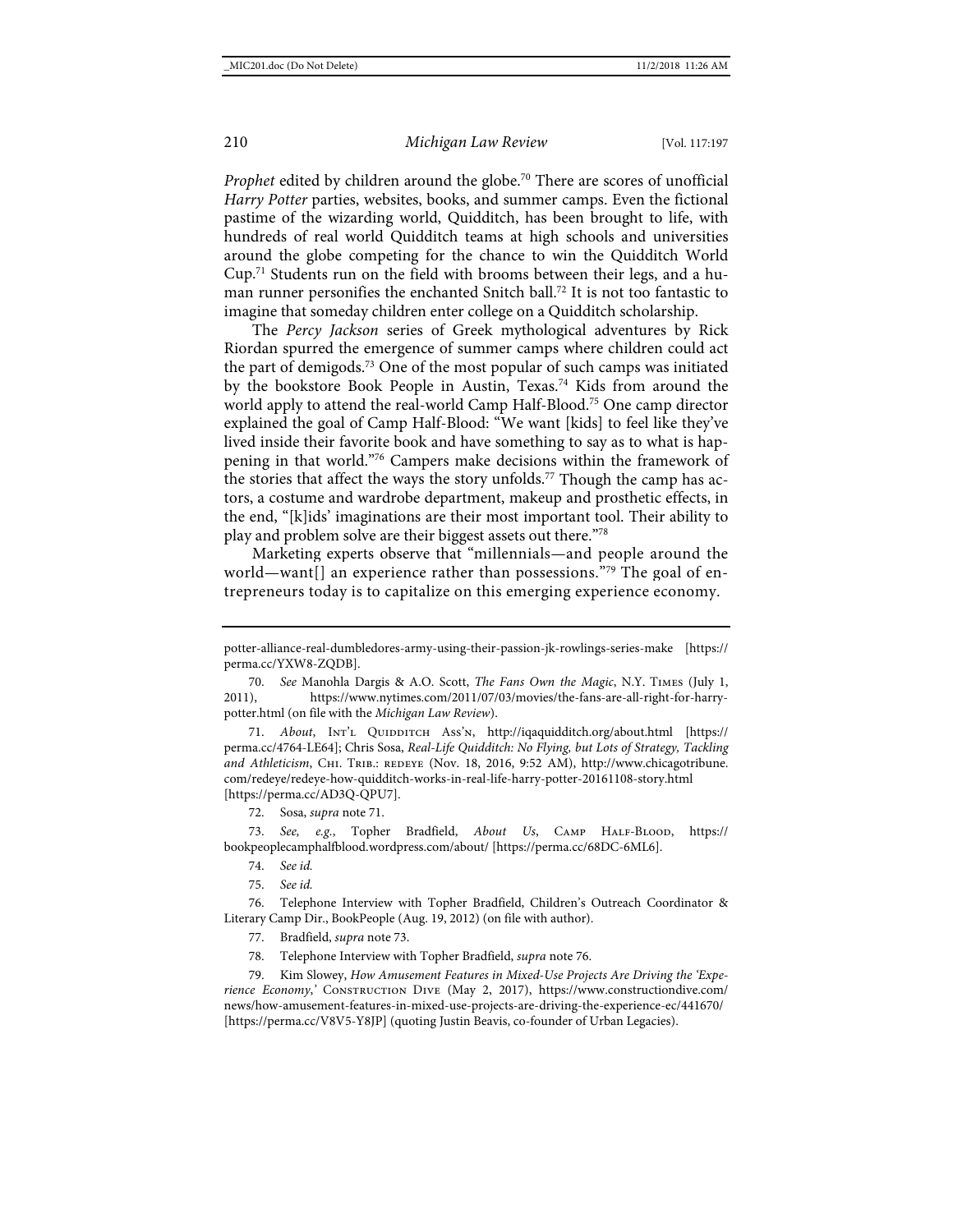<span id="page-15-0"></span>Marketing experts Joseph Pine and James Gilmore first announced the emergence of the experience economy in the pages of the *Harvard Business Review* in 1998.<sup>80</sup> They described this new economic mode as the next stage in economic progress, which they exemplified through the evolution of a birthday cake: from baking from scratch, to purchasing a Betty Crocker cake mix, to ordering a cake from a baker, and now to outsourcing the entire event to Chuck E. Cheese.<sup>81</sup> They counseled businesses (and even cities) to remake themselves from offering goods and services to staging experiences that might engage all five senses.<sup>82</sup> The cover of Pine and Gilmore's subsequent book on the subject depicts tickets to experiences, suggesting the coming commodification of life events.83 While Pine and Gilmore embrace the experience economy, the commodification raises questions: Will we have to buy tickets for everything we do? And who will control who can provide those experiences?

The move to experience reflects many simultaneous technological and economic developments, including the rise of communications and transportation technologies, as well as global supply chains that bring the raw materials needed for the experience within the reach of many. Pine and Gilmore observe that "[n]ew technologies . . . encourage whole new genres of experience, such as interactive games, Internet chat rooms and multi-player games, motion-based simulators, and virtual reality."84 Of course, the technological basis of the modern experience economy goes beyond processing power. While it is easy to imagine enthusiasts offering homemade experiences to bring fantasies to life, even such experiences often are undergirded by contemporary technologies. Do-it-yourself (DIY) is empowered by obsessed and creative individuals who learn from YouTube instructional videos, purchase Etsy handicrafts, modify Alibaba and eBay mass merchandise, and interact with each other at specialized conventions. The Maker Movement "tap[s] into an American admiration for self-reliance and combine[s] that with open-source learning, contemporary design and powerful personal technology like 3-D printers."85 Social media helps circulate information, attracting both collaborators and consumers.

83. *See* Pine & Gilmore, *supra* note [10.](#page-4-0)

<sup>80.</sup> B. Joseph Pine II & James H. Gilmore, *Welcome to the Experience Economy*, Harv. Bus. Rev., Jul.–Aug. 1998,<https://hbr.org/1998/07/welcome-to-the-experience-economy> (on file with the *Michigan Law Review*).

<sup>81.</sup> *Id.* ("Now, in the time-starved 1990s, parents neither make the birthday cake nor even throw the party. Instead, they spend \$100 or more to 'outsource' the entire event to Chuck E. Cheese's, the Discovery Zone, the Mining Company, or some other business that stages a memorable event for the kids—and often throws in the cake for free.").

<sup>82.</sup> *See id.*

<sup>84.</sup> Pine & Gilmore, *supra* note [80](#page-15-0) (noting the "processing power required to render ever-more immersive experiences").

<sup>85.</sup> Joan Voight, *Which Big Brands Are Courting the Maker Movement, and Why: From*  Levi's to Home Depot, ADWEEK (Mar. 17, 2014), [http://www.adweek.com/brand-marketing/](http://www.adweek.com/brand-marketing/which-big-brands-are-courting-maker-movement-and-why-156315/)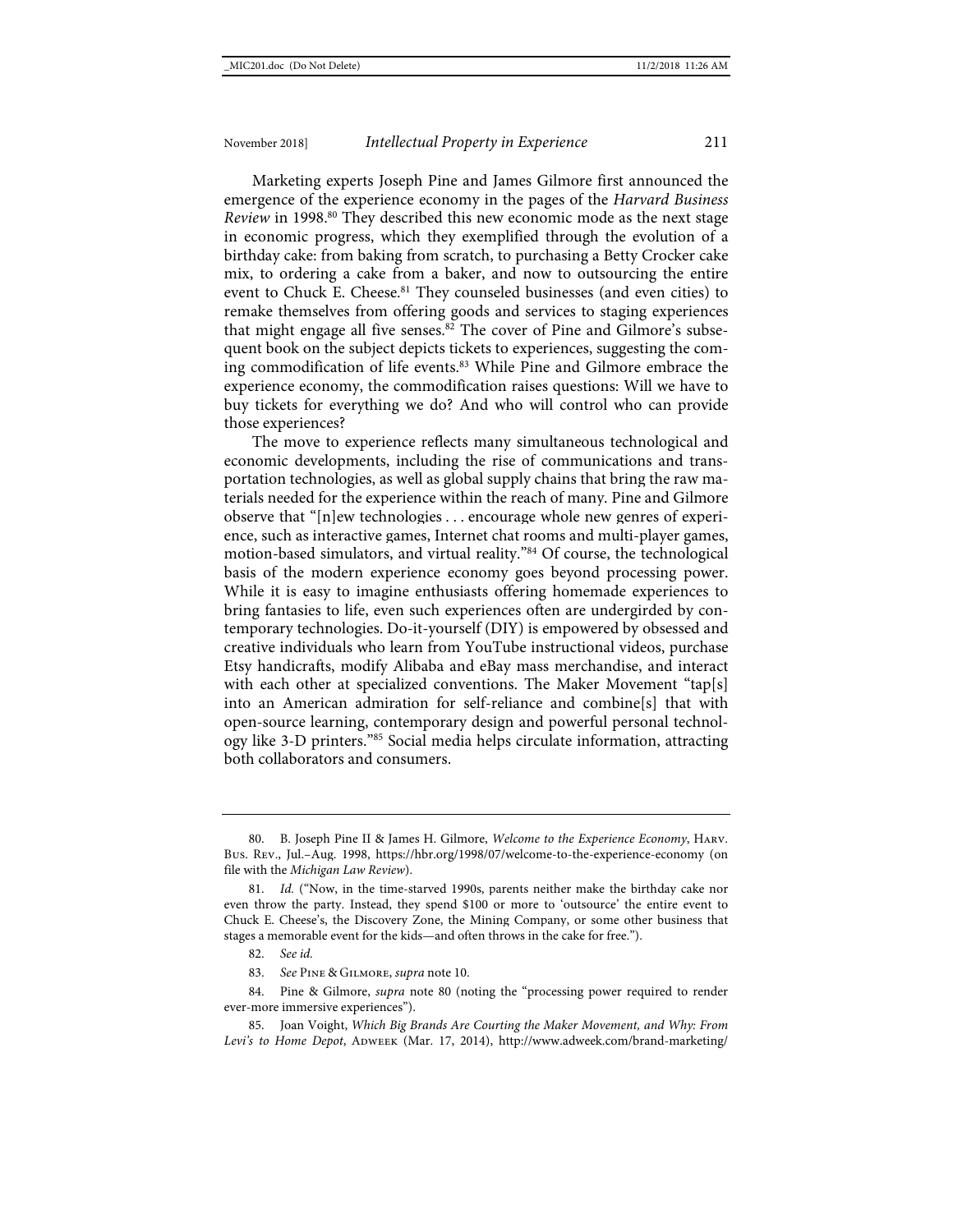Personalized experiences delivered at a mass commercial scale are only economically feasible because of the rise of computing. Experiencing the Galaxy's Edge will no doubt require that you wear a radio frequency identification (RFID) chip, transmitting your identity and precise location to sensors throughout the park, allowing computers to monitor and inform local engagements with you. Facial recognition will empower many of these experiences.

The move toward "[s]imulated lived experience in cyberspace" places renewed emphasis on performance.<sup>86</sup> "In cyberspace ... one goes from watching the screen to going behind the screen and becoming the performance."<sup>87</sup> Cyberspace theorist Randall Walser describes the move thusly: "[p]rint and radio tell; stage and film show; cyberspace embodies."88

In short, whether delivered by multinational corporations to millions or by passionate individuals, experiences often rely on contemporary technologies. The key difference between the mass corporate scale and the passionate individual fan is not whether the experience is provided for a fee—both might have a cost, whether the experience is licensed or not. I turn to the law undergirding such licensing in the next Part.

#### II. The Tenuous Merchandising Right

A commonplace assumption of the entertainment industry today is that intellectual property owners have an absolute right to fully exploit their copyrights and trademarks in a variety of media well beyond film rights, including toys, video games, theatrical plays, and theme parks.<sup>89</sup> If anyone is playing with a popular universe, they are doing so only at the sufferance of the copyright and trademark owner. Courts and laypeople alike seem to share a feeling "that authors should be granted the ability to control the use of their creations. They should have the right to mold the future of their characters, to prevent their abuse or distortion, and to benefit financially in the marketplace."90

[which-big-brands-are-courting-maker-movement-and-why-156315/](http://www.adweek.com/brand-marketing/which-big-brands-are-courting-maker-movement-and-why-156315/) [\[https://perma.cc/EBP8-](https://perma.cc/EBP8-2CHL) [2CHL\]](https://perma.cc/EBP8-2CHL).

<sup>86.</sup> Rifkin, *supra* note [28,](#page-6-0) at 170.

<sup>87.</sup> *Id.*

<sup>88.</sup> *Id.* (quoting Randal Walser, *Elements of a Cyberspace Playhouse*, NAT'L COMPUTER GRAPHICS Ass'n 1990 CONF. PROC. 403, 403 (on file with the *Michigan Law Review*)).

<sup>89.</sup> *See* 1 Thomas D. Selz et al., Entertainment Law: Legal Concepts and Business Practices § 3:33 (3d ed. 2017) (focusing on "Need to control rights in multiple media and multiple territories—Multiple media—Potential revenues—Derivative media revenue"). For a critical appraisal of this emergent right, see generally Dogan & Lemley, *supra* not[e 36,](#page-7-0) at 479–80, 506, who complain that trademark owners "act as though the merchandising theory is a *fait accompli*."

<sup>90.</sup> Kurtz, *supra* not[e 38,](#page-8-1) at 437.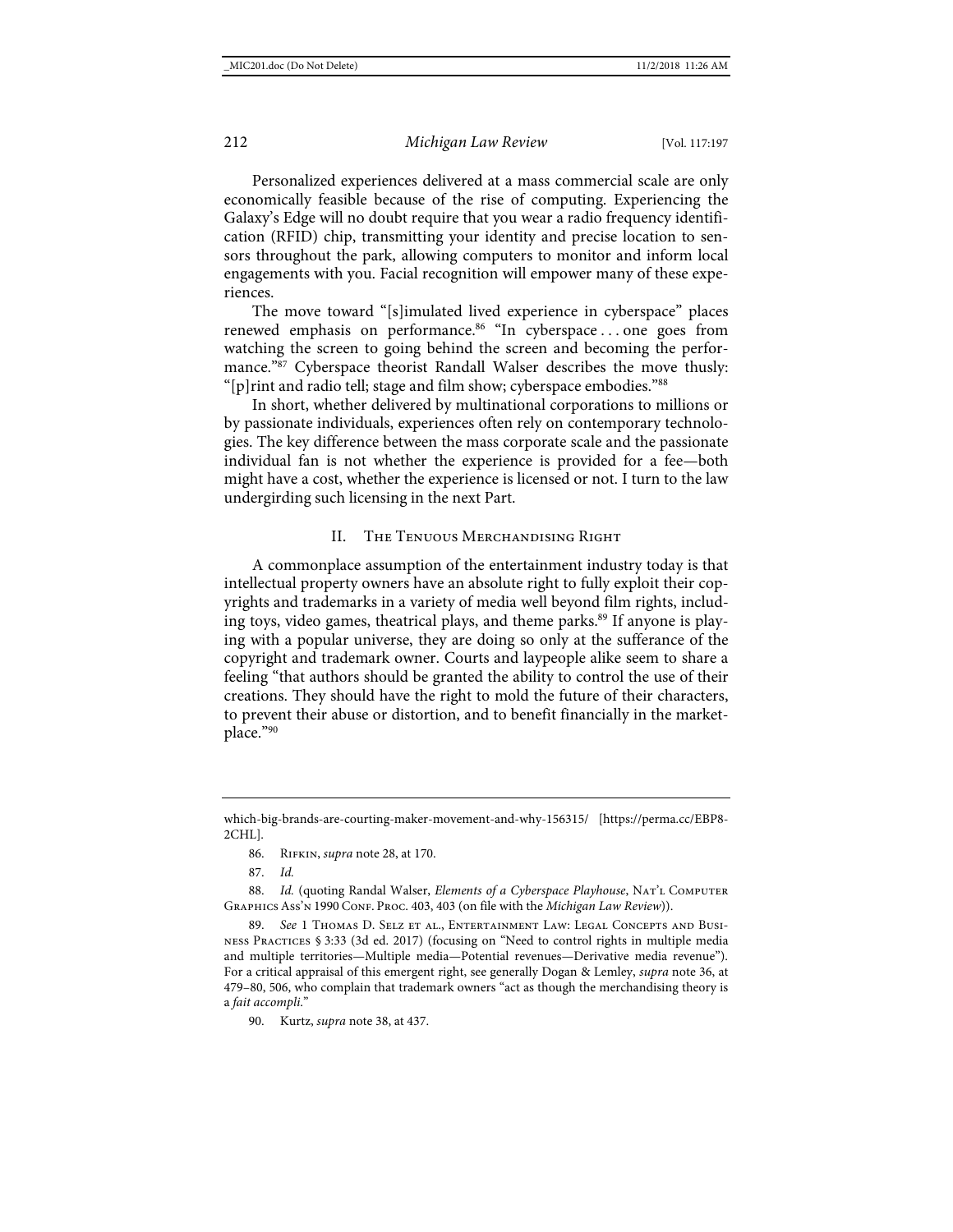But is there any limit? Should the hundreds of handmade items inspired by *Harry Potter* sold on Etsy be illegal in order to preserve Warner Bros.' exclusive right to merchandise goods? Warner Bros. shut down a shop called Whimsic Alley in Los Angeles, California, calling the shop's fake "Great Hall" and hosting of *Harry Potter* parties trademark infringement.<sup>91</sup> Can Warner Bros. shut down real world Quidditch leagues around the world, and the unofficial purveyors of brooms, costumes, and other supplies for these games? What about book stores or the Girl Scouts who hold *Harry Potter*– themed summer camps?

Fan activity potentially implicates several rights of a copyright owner, from the reproduction right, to the right to make and control derivative works, to the right of public performance. Owners of trademarks argue that unlicensed merchants are freeriding, profiting from brands built by others. Trademark owners have still other concerns: if an adult engages in lewd behavior while wearing an unauthorized Tigger costume, Disney fears the brand will be tarnished.<sup>92</sup>

Neither the Lanham Act nor the Copyright Act mention any distinct merchandising right. Rather, the so-called "merchandising right" is a creature of the common law, cobbled together by lower courts in cases and resting on both trademark and copyright. The following Sections trace the rise of this right, demonstrating both its uncertain foundations and its seemingly boundless scope.

#### A*. Trademark*

The lucrative licensing deals of Warner Bros. for *Harry Potter* merchandise and Lucasfilm for *Star Wars* paraphernalia rely primarily—yet uneasily—on a series of federal circuit court trademark decisions from the 1980s. As we shall see, many of these decisions are myopically driven by courts' concern for the potential economic value of the trademark properties. Rather than focus on consumer confusion, the traditional concern of trademark, these decisions ground a new so-called merchandising right on a circular reasoning often characterized as "if value, then right," the misconceived idea that where there is potential economic value a legal right should follow.

This Section reviews the birth of the merchandising right in trademark to shed light on potential future expansions of these laws to cover fan-based activity that is currently "tolerated" by IP owners and allowed to thrive li-

<sup>91.</sup> Daniel Miller, *Whimsic Alley, the Store Sued by Warner Bros. over Its 'Harry Potter' Wares, Is Closing*, L.A. Times (July 20, 2017, 7:00 AM), [http://www.latimes.com/business/holly](http://www.latimes.com/business/hollywood/la-fi-ct-whimsic-alley-closing-20170718-story.html) [wood/la-fi-ct-whimsic-alley-closing-20170718-story.html](http://www.latimes.com/business/hollywood/la-fi-ct-whimsic-alley-closing-20170718-story.html) [\[https://perma.cc/3YH4-8G4T\]](https://perma.cc/3YH4-8G4T).

<sup>92.</sup> *See* Associated Press, *Cookie Monster, Elmo: Monster Behavior in Times Square?*, USA Today (Apr. 9, 2013, 6:37 PM), [https://www.usatoday.com/story/news/nation/2013/04/](https://www.usatoday.com/story/news/nation/2013/04/09/cookie-monster-elmo-times-square-trouble/2069037/) [09/cookie-monster-elmo-times-square-trouble/2069037/](https://www.usatoday.com/story/news/nation/2013/04/09/cookie-monster-elmo-times-square-trouble/2069037/) [\[https://perma.cc/J33R-JN26\]](https://perma.cc/J33R-JN26) (describing inappropriate activities among people who dress up as characters, from Elmo to Hello Kitty, to make a few extra dollars with tourists in Times Square).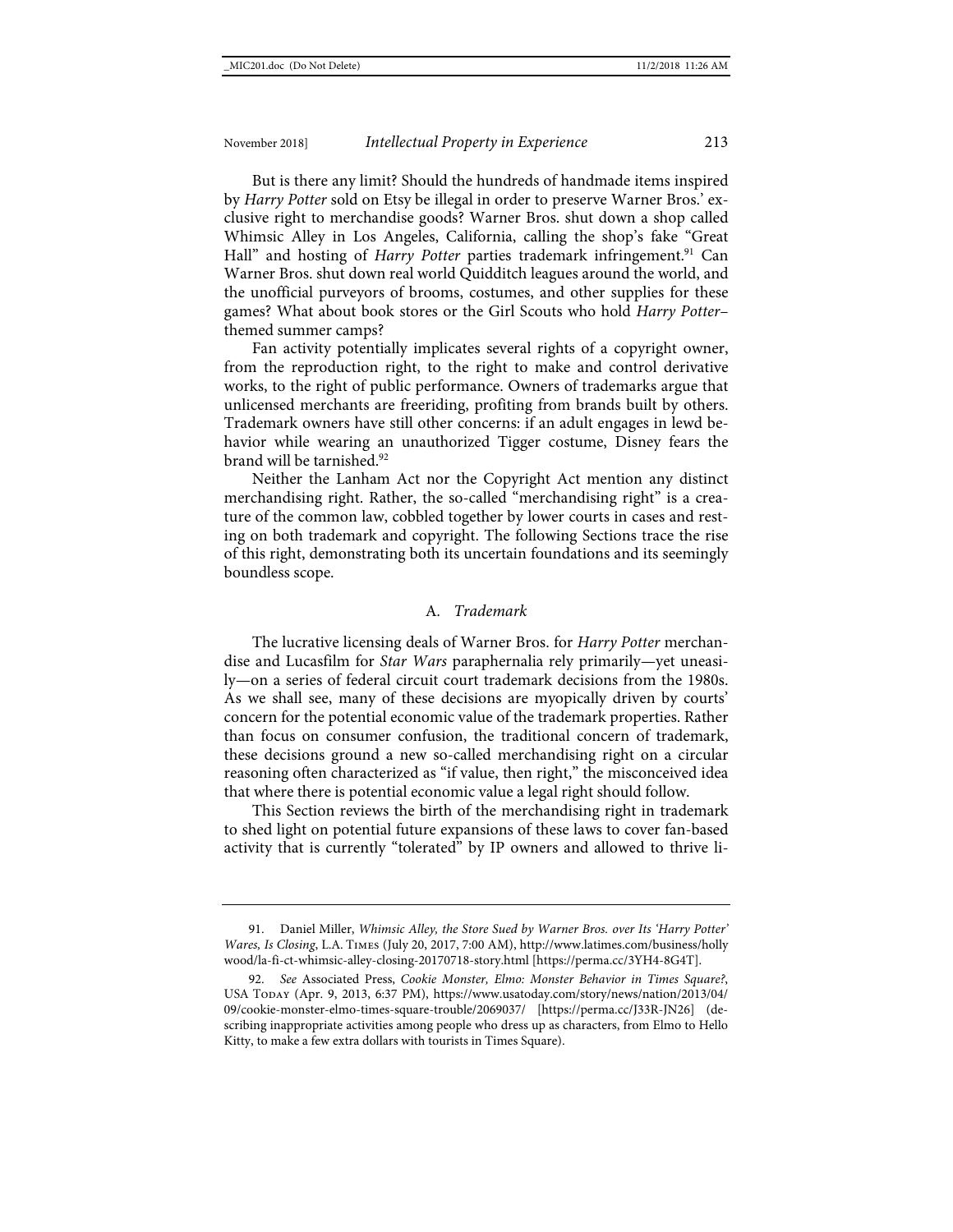cense-free. As we shall see, courts did not always recognize near absolute rights to manufacture toys based on popular entertainment properties.

In the 1977 case of *Ideal Toy Corp. v. Kenner Products*, <sup>93</sup> Lucasfilms and its licensee, Kenner, sued Ideal Toy for making "Star Team" action-figure dolls similar in concept and appearance to *Star Wars* characters Darth Vader, C-3PO, and R2-D2. The court held that because the "Star Team" dolls were dissimilar in appearance from the *Star Wars* action figures, and because Ideal Toy used different trade names for its dolls and not trademarked names such as "Darth Vader" or "R2-D2," there was no likelihood of consumer confusion as to either source or sponsorship.<sup>94</sup> Most notably, Ideal Toy prevailed even though it admitted to seeking to cash in on the star toy fad, a fad undoubtedly spurred by the *Star Wars* movies.95 In this sense, the "Star Team" manufacturers were freeriding on the efforts of others—and the court abided this. The court allowed the company to compete in this area so long as its products were not likely to confuse consumers.

This approach, allowing competition in the manufacture of toys inspired by popular children's stories, did not last long. In the 1980s, Warner Bros. wrangled in a series of disputes with manufacturers of unlicensed toy cars similar in appearance to the "General Lee," the car featured in Warner Bros.' popular television series *The Dukes of Hazzard*. Defendant Gay Toys manufactured a toy car called the "Dixie Racer," which was a bright orange Dodge Charger with a confederate flag decal and the numerals 10 on the door (the original General Lee was nearly identical but had the numerals 01 on the door).96 The federal district court in Manhattan denied plaintiff's motion for a preliminary injunction, saying that purchasers of the toy car did not care whether the car was sponsored by the producer of the television show or not—kids just wanted a car that looked like the General Lee to enhance their play.97 Parents, too, the lower court opined, likely cared little about Warner Bros.' endorsement,<sup>98</sup> preferring instead "the lower prices presumably made

<sup>93.</sup> Ideal Toy Corp. v. Kenner Prods. Div. of Gen. Mills. Fun Grp., Inc., 443 F. Supp. 291 (S.D.N.Y. 1977).

<sup>94.</sup> *Id.* at 303–04, 309.

<sup>95.</sup> *Id.* at 304.

<sup>96.</sup> Warner Bros., Inc. v. Gay Toys, Inc., 658 F.2d 76 (2d Cir.), *rev'g* 513 F. Supp. 1066 (S.D.N.Y. 1981).

<sup>97.</sup> *Id.* at 78. A problematic aspect of the district court's decision was its argument that children do not care about a toy's sponsorship—they just want the toy. *See* Warner Bros, Inc. v. Gay Toys, Inc., 553 F. Supp. 1018, 1019 n.4 (S.D.N.Y.), *aff'd*, 724 F.2d 327 (2d Cir. 1983). As the appeals court rightly noted, consumers need not know the name of the source of any particular product or service. Warner Bros, Inc. v. Gay Toys, Inc., 724 F.2d 327, 332–34. The key is whether they believe a product or service comes from a *single source*. *Id.* This is known as the "anonymous source" doctrine in trademark law.

<sup>98.</sup> *Warner Bros.*, 513 F. Supp. at 1068–69.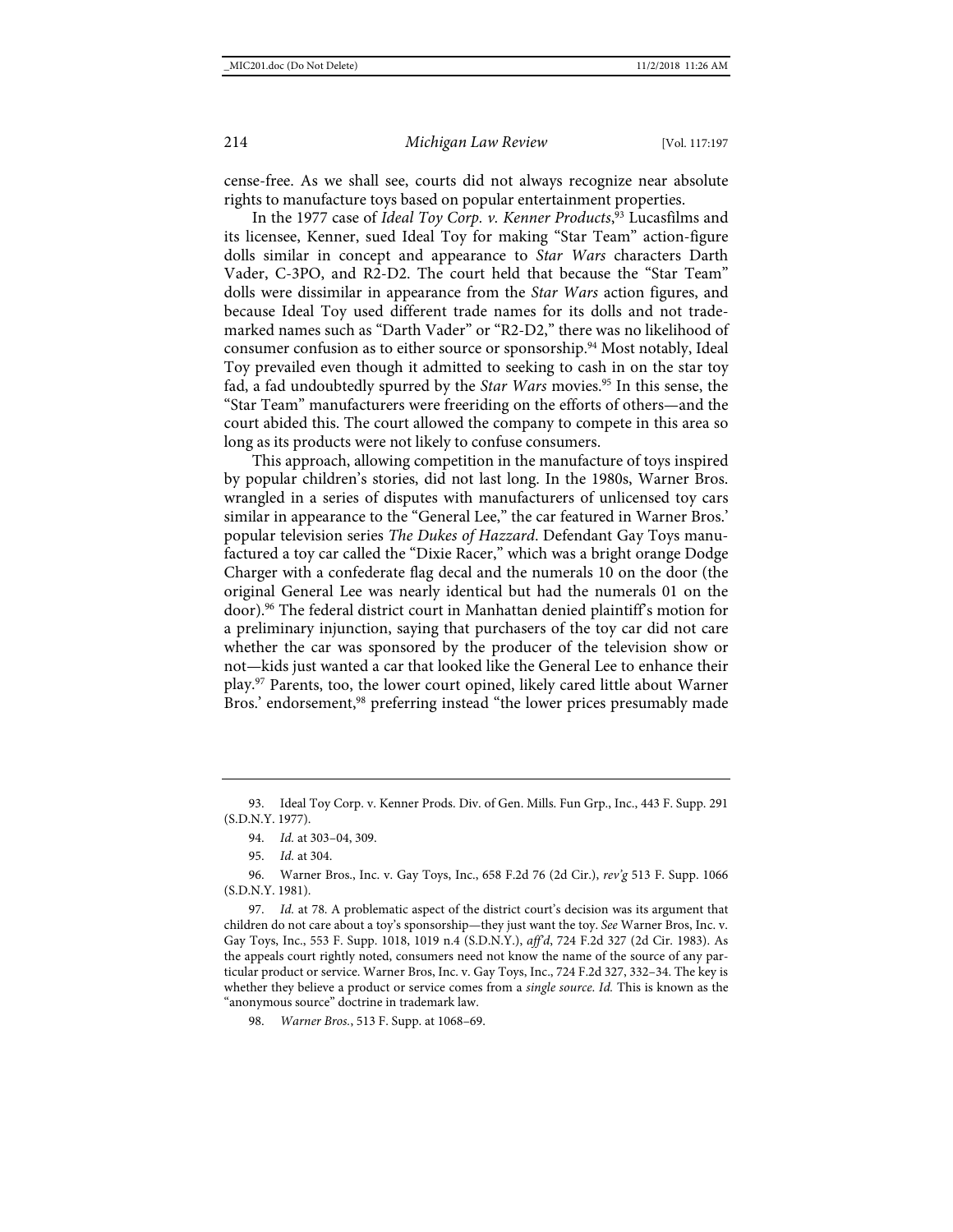available by unlimited competition and the elimination of the producer's royalty."99

The Court of Appeals for the Second Circuit reversed.<sup>100</sup> The appellate court's decision was driven largely by its concern to preserve Warner Bros.' lucrative licensing program. "Warner Bros. has licensed other toy manufacturers to produce authorized replicas of the 'General Lee,' " the court observed.<sup>101</sup> It added that "this was not only the custom and practice of the industry, but also that product licensing arrangements were ultimately more profitable than the T.V. series itself."102 The court was up front in its concerns about the potential economic value of exclusive licenses for Warner Bros., stating that Warner Bros. "has a substantial financial interest at stake . . . . If the injunction is denied, Warner Bros. and its licensees will suffer substantial lost sales, and its licensing program will lose much of the confidence reposed in it by the licensees, who also made substantial investments based upon the exclusivity of their licenses."103

The appeals court emphasized the crux of Gay Toys' wrong as unjust enrichment and unfair competition. Citing the 1918 Supreme Court case of *International News Service v. Associated Press,* which enjoined a competitor of the Associated Press on a theory of freeriding,<sup>104</sup> the Second Circuit in *Warner Bros.* concluded that "[t]o deny Warner Bros. injunctive relief would be to enable Gay Toys 'to reap where [i]t has not sown.' "105 Gay Toys had "deliberately utilized these [car] symbols to capitalize on the demand created by 'The Dukes of Hazzard' and the 'General Lee,' " the court opined, "in order to divert business and increase its sales by misleading consumers as to the source and sponsorship of the 'Dixie Racer.' "<sup>106</sup> Indeed, copying the look of the General Lee paid off—Gay Toys sold over 500,000 of these toy cars, with a backorder of 700,000 more—well over the sales of the same Dodge Charger toy car before the company had changed its look to resemble the General Lee.107 Drawing upon the reasoning of *Warner Bros.*, the Seventh Circuit Court of Appeals affirmed a permanent injunction against a separate unlicensed manufacturer of a General Lee look-alike on similar grounds.<sup>108</sup> In so doing, both circuit courts adopted a rebuttable presumption that "[i]n instances of intentional copying the second comer is generally presumed to

104. 248 U.S. 215, 239–40 (1918).

105. *Warner Bros.*, 658 F.2d at 80 (quoting *Int'l News Serv.*, 248 U.S. at 239) (second alteration in original).

106. *Id.* at 78.

107. *Id.*

108. Processed Plastic Co. v. Warner Commc'ns, Inc., 675 F.2d 852, 856 (7th Cir. 1982).

<sup>99.</sup> *See Warner Bros.*, 553 F. Supp. at 1020 n.4.

<sup>100.</sup> *Warner Bros.*, 658 F.2d 76.

<sup>101.</sup> *Id.* at 79.

<sup>102.</sup> *Id.*

<sup>103.</sup> *Id.*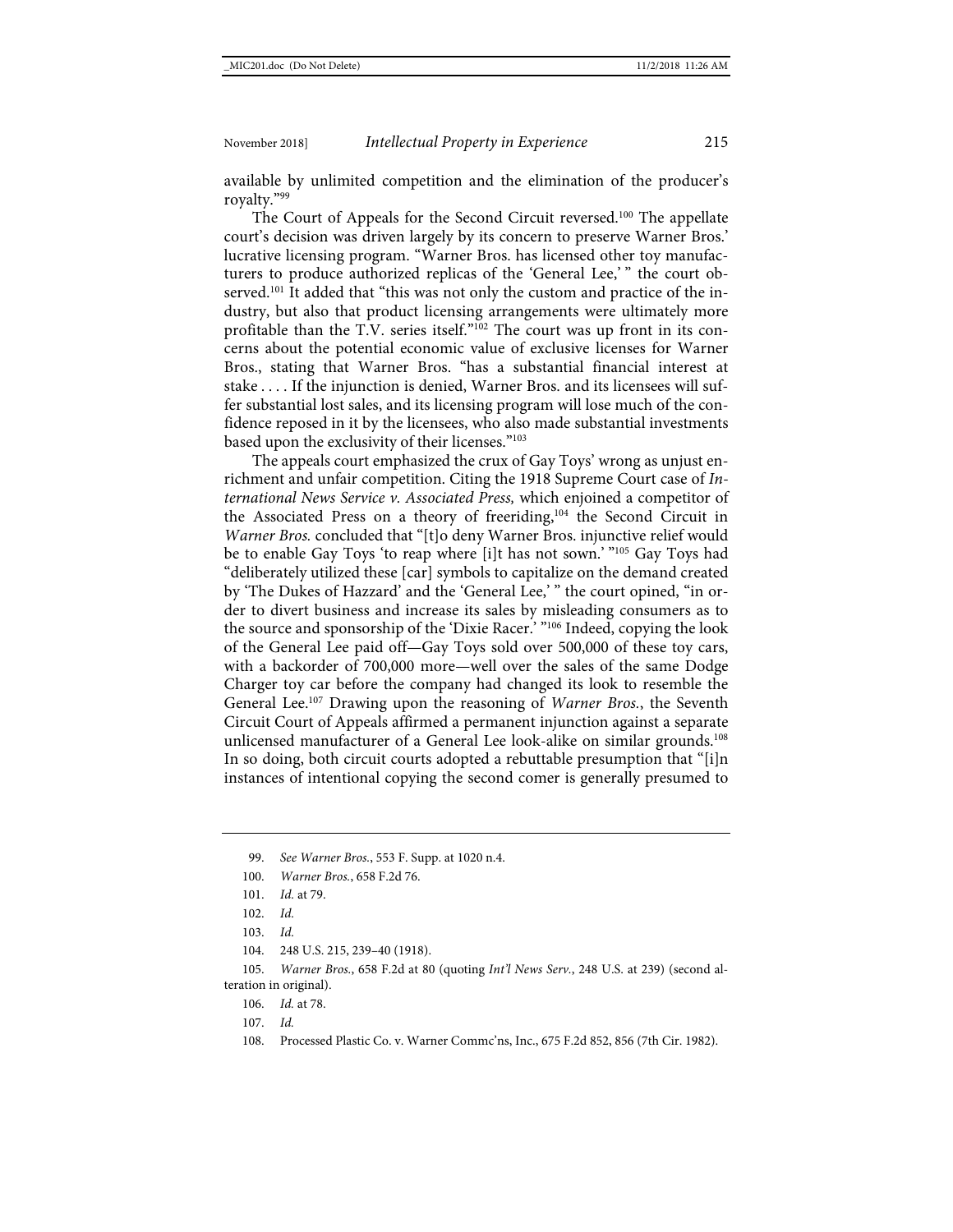<span id="page-20-0"></span>have intended to create a confusing similarity of appearance and to have succeeded in doing so."<sup>109</sup>

The reasoning regarding likelihood of confusion is circular. Where the federal district court in Manhattan in *Warner Bros.* found no evidence that purchasers of the toy cars were likely confused as to source, the Second Circuit's rebuttable presumption helps to ensure that purchasers will be confused about sponsorship in the future. Now that toys *must* be licensed, purchasers will presume them to be licensed, and they will be confused when toys are not. $110$ 

Freeriding is a justification for another emergent trademark claim: initial interest confusion. Under this theory, a defendant is held liable for getting one's foot in the door with potential customers by appealing to consumers' interest in plaintiff's brand, even when there is no confusion about sponsorship at the point of sale.<sup>111</sup> Unlicensed merchandise may constitute initial interest confusion, creating an initial impression of sponsorship or endorsement.

Notably, the federal district court in the *Warner Bros.* litigation sought repeatedly to consider both the effects on competition and on children's play. "Successful children's television programs usually produce an intense desire among their viewers to act out the parts of characters in the televised dramas,"112 the court observed. "This, in turn, creates a market for toys which would assist the children in pursuing their fantasies."<sup>113</sup> The court was not convinced that in light of this phenomenon of children wanting to play with toys related to their favorite stories that the "television producer should be entitled—in addition to whatever direct revenue it may obtain by selling its program to networks and independent stations—to exploit such demand for toy imitations by restricting their distribution to its own licensees."114 For its part, Gay Toys "did no more than openly assert a right to share in whatever market may have been created by the success of plaintiff's television

114. *Id.*

<sup>109.</sup> *Id.* at 857.

<sup>110.</sup> The First Circuit adopted the rebuttable presumption in *Boston Athletic Ass'n v. Sullivan*, 867 F.2d 22, 35 (1st Cir. 1989) ("[W]hen a manufacturer intentionally used another's mark as a means of establishing a link in consumers' minds with the other's enterprise, and directly profits from that link, there is an unmistakable aura of deception."). Again, the court decried that defendants "obtain a 'free ride' at plaintiff's expense." *Id.* at 33. Putting a contemporary spin on the famous language from *International News v. Associated Press* stating that defendants should not be permitted to "reap where [they have] not sown," *id.* (quoting Int'l News Serv. v. Associated Press, 248 U.S. 215, 239 (1918)), the court stated that in this case, allowing defendants to profit from selling unlicensed "Boston Marathon" t-shirts was akin to "be[ing] given a medal without having run the course." *Id.*

<sup>111.</sup> *See* Mobil Oil Corp. v. Pegasus Petroleum Corp., 818 F.2d 254 (2d Cir. 1987).

<sup>112.</sup> Warner Bros., Inc. v. Gay Toys, Inc., 553 F. Supp. 1018, 1019 (S.D.N.Y.), *aff'd*, 724 F.2d 327 (2d Cir. 1983).

<sup>113.</sup> *Id.*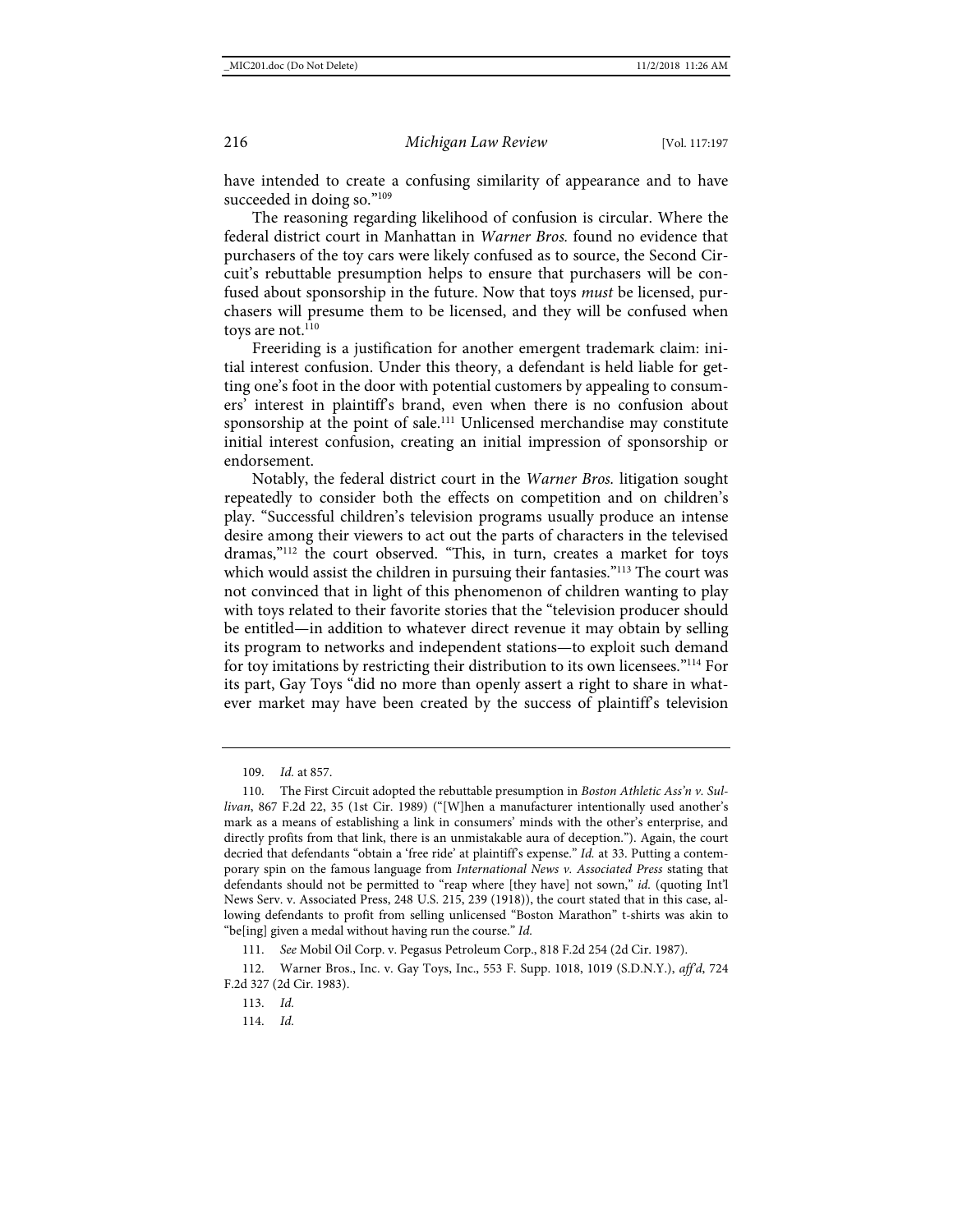show."115 But the district court's hands were tied, since the appellate court established a rebuttable presumption finding confusion where defendants intentionally copied plaintiff's mark.116 The district court read the higher court's opinion as conclusively "adopting the position that a television producer is entitled to monopolize *any* market created by the popularity of its shows."117

<span id="page-21-0"></span>The intuition underlying the appellate courts' rebuttable presumption is that intentional copying ought to be punished. Yet, this reasoning has been expressly rejected by the U.S. Supreme Court in the trademark context. As the Court stated in *TrafFix Devices, Inc. v. Marketing Displays, Inc.*, "In general, unless an intellectual property right such as a patent or copyright protects an item, it will be subject to copying."118 The Court expressly recognized the benefits of copying outside of the legal protections offered by copyright and patent laws, acknowledging that "[a]llowing competitors to copy will have salutary effects in many instances."119 Copyright and patent laws prohibit copying expressions and inventions for limited duration with a public interest goal in mind: incentivizing innovation. But legislatures have determined that outside the limited confines of copyright and patent, competition—which thrives on copying<sup>120</sup>—ought to be the norm. Trademark protection, which potentially can last forever, is tailored to a wholly different public goal: the prevention of consumer confusion and the efficient functioning of markets. Outside of consumer confusion, trademark law seeks to promote efficient markets, which includes fair competition.

In an important critique of the emergent merchandising right, Stacey Dogan and Mark Lemley respond to the idea that every benefit to be derived from a first-comer's market should be enjoined as unjust enrichment. "[T]he world is full of free riding,"121 they observe. Dogan and Lemley argue that the merchandising decisions stray too far from trademark's traditional public policy concern: consumer confusion.<sup>122</sup> Some acknowledge the merchandising right is far afield of traditional trademark rights, but say the trademark

- 118. 532 U.S. 23, 29 (2001).
- 119. *TrafFix Devices*, 532 U.S. at 29.

120. *See, e.g.*, Ralph S. Brown, *The Joys of Copyright*, 30 J. COPYRIGHT Soc'y U.S.A. 477, 481 (1983) ("[C]ompetition *is* copying . . . ."); Robert C. Denicola, *Freedom To Copy*, 108 Yale L.J. 1661, 1661 (1999) ("[L]aws that restrain copying . . . restrain competition.").

121. Dogan & Lemley, *supra* not[e 36,](#page-7-0) at 480.

See id. at 482-83 (commenting that such reasoning "has no logical stopping point" if the underlying motive is to prohibit "free riding"); *see also* Kurtz, *supra* not[e 38,](#page-8-1) at 505 ("[N]ot every use of another's creation is wrongful or 'unjust.' A system that allows the non-confusing copying and exploitation of another's creations may achieve greater social utility and economic value than a system that forbids such activities.").

<sup>115.</sup> *Id.* at 1020.

<sup>116.</sup> *Id.*

<sup>117.</sup> *Id.* at 1021 (emphasis added).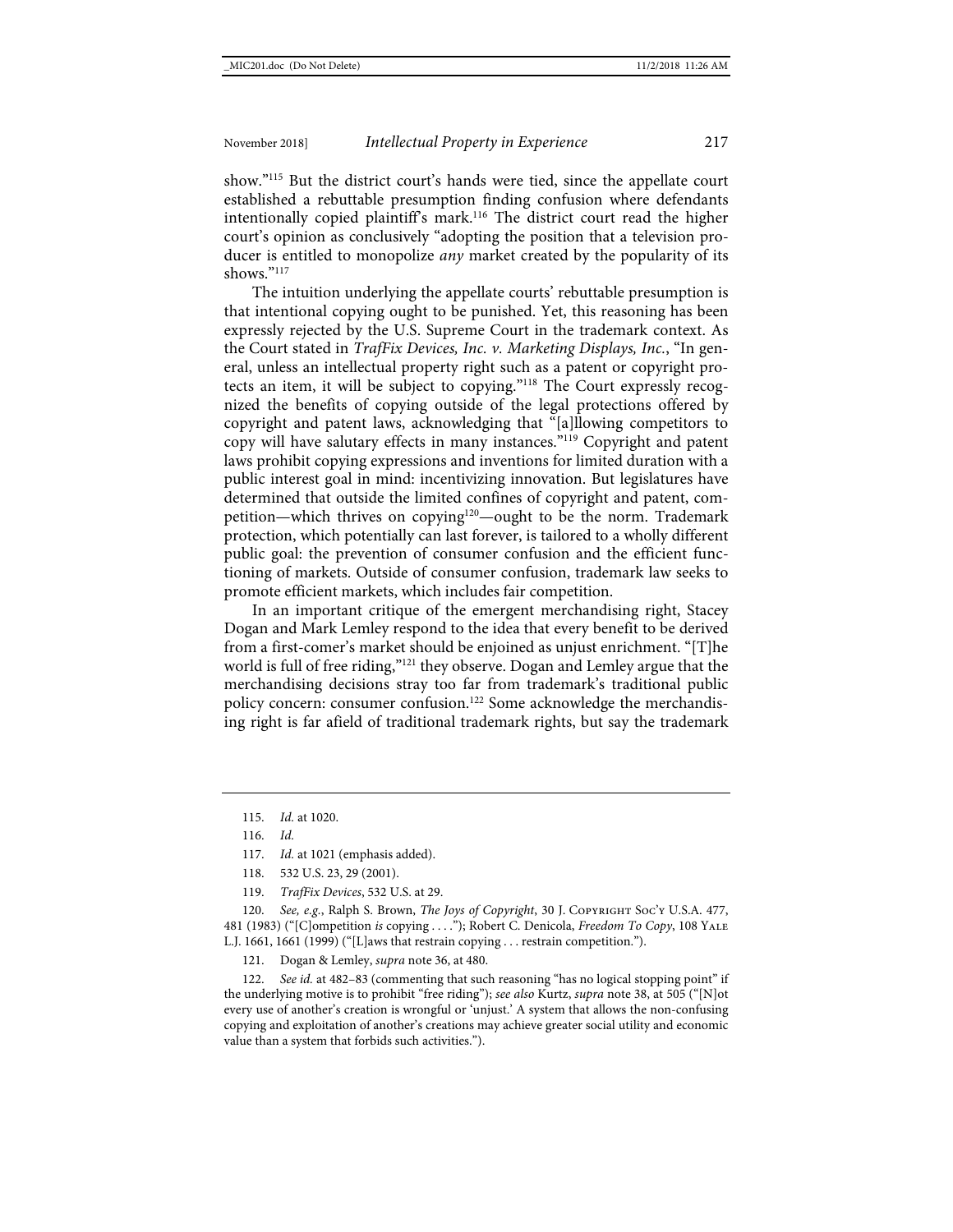owner has a better claim than anyone else to own the merchandising right.<sup>123</sup> This reasoning fails to account for the social benefits of *limiting* control and allowing for a competitive market in ancillary products. Where there is no confusion, customers will benefit from competition, which leads to greater choice, higher quality products, new potential markets, and lower prices.<sup>124</sup> Allowing competition and access to ancillary markets has still other benefits. As Brett Frischman and Mark Lemley describe, there are many salutary effects of "[s]pillovers—uncompensated benefits that one person's activity provides to another," which I argue in the next Part include follow-on learning, expansion of human imagination, freedom, and sociability.125

There is another important argument to consider in the context of trademarks in merchandise that enhances the ability of individuals, especially children, to put themselves into fantasy worlds. In many of these cases, the brand does not serve to identify the source of the product, but is the product itself. Kids want a wand to play *Harry Potter*, and they or their parents may not care about the sponsorship of the wand at all. In these cases, the brand may be "aesthetically functional," and it would unduly harm competition to recognize an exclusive right in the mark in such cases.<sup>126</sup> To be sure, some will want to pay more for an "authentic" experience. But does this mean that others should be prohibited from offering competing goods at cheaper prices? As Dogan and Lemley argue, recognizing trademark rights in these contexts has pernicious effects on competition and expressive liberties, as customers seek to express themselves through the brands they wear and use.<sup>127</sup> The doctrine of aesthetic functionality, however, has become a controversial one because if applied too liberally, it threatens to undermine trademark protection altogether.<sup>128</sup> "It would mean that simply because a consumer

125. Brett M. Frischmann & Mark A. Lemley, *Spillovers*, 107 Colum. L. Rev. 257, 258 (2007); *see also* Mark A. Lemley, *Property, Intellectual Property, and Free Riding*, 83 Tex. L. Rev. 1031, 1057 (2005) ("The broader the scope of an intellectual property right, the less room there is for new innovators to develop and market new products, because the law itself restricts that competition.").

126. *See* Dogan & Lemley, *supra* not[e 36,](#page-7-0) at 502–05 (discussing aesthetic functionality of brands that are products themselves rather than merely source identifiers).

127. *Id.* at 500 ("When fans buy Harvard shirts, Chicago Cubs hats, Rolling Stones tattoos, or Winnie the Pooh cakes from the local bakery, they are doing so not because they believe that . . . the . . . trademark holders made or sponsored the *goods*, but because the trademark in this context serves an important communicative function for them.").

128. In *Au-Tomotive Gold, Inc. v. Volkswagen of America, Inc.*, 457 F.3d 1062 (9th Cir. 2006), the Ninth Circuit Court of Appeals reversed a district court decision that had held the

<sup>123.</sup> *See* Robert C. Denicola, *Institutional Publicity Rights: An Analysis of the Merchandising of Famous Trade Symbols*, 62 N.C. L. Rev. 603, 604, 641 (1984).

Dogan and Lemley conjecture that the Supreme Court, if it were to confront the legitimacy of an absolute merchandising right, would reject it based on this reasoning, as the Court has recently affirmed that trademark law should not be used to stifle competition or even copying, which is the subject matter of copyright and patent, not trademark. *See* Dogan & Lemley, *supra* not[e 36,](#page-7-0) at 465 & n.14.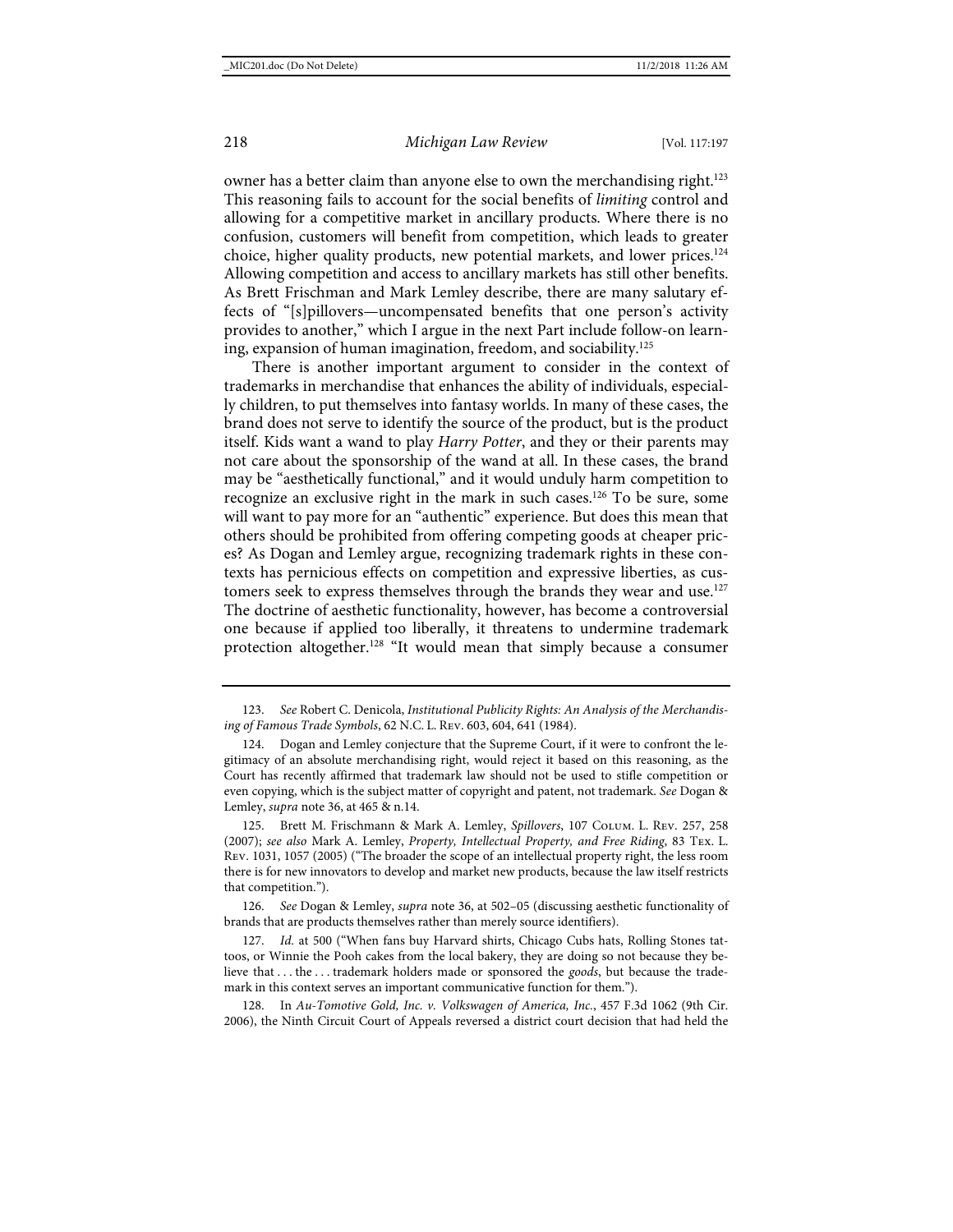likes a trademark, or finds it aesthetically pleasing, a competitor could adopt and use the mark on its own products. Thus, a competitor could adopt the distinctive Mercedes circle and tri-point star or the well-known golden arches of McDonald's, all under the rubric of aesthetic functionality."129 Given the difficulty of cabining this doctrine, I propose trademark fair use as a better doctrine for limiting the extent of trademark monopolies over secondary fan markets.<sup>130</sup>

In short: the ever-expanding merchandising right rests on judicial interpretations extending trademark rights dramatically based largely on either a Lockean impulse<sup>131</sup> or the circular view that these rights are valuable and thus must be protected. These decisions are driven more by concerns for corporate profit than the public interest. Where trademark is supposed to protect consumers, the merchandise right has been designed to protect a certain category of merchants. As Dogan and Lemley conclude, "a nonconfusion-based merchandising right promotes no legitimate policy goal and imposes significant economic and expressive costs, and therefore should be abandoned."<sup>132</sup> This Article agrees with these prescient critiques of an expansive merchandising right. The time is ripe for lawmakers to consider the economic and social effects of an overly broad merchandising right and to scale back the right where its costs cannot be justified.

In addition to consumer confusion, trademark law protects a mark from the dilution of its distinctive meaning and the loss of consumer goodwill. The doctrine of dilution by blurring protects the uniqueness of a mark and its ability to immediately, strongly signal the source of a product. Because trademark owners can lose a mark for failing to police it, more trademark owners may be tempted to use dilution by blurring to prevent unlicensed uses of protected characters and settings, on the ground that such use will weaken the association between the characters and the intellectual property owner.

Another potential claim is dilution by tarnishment. In *HIT Entertainment, Inc. v. National Discount Costume Co.*, various owners of copyrights and trademarks in the children's television characters Barney, Bob the Builder, and Thomas the Tank Engine sued a discount costume manufacturer for copyright and trademark violations of character appearances and names.<sup>133</sup> The plaintiffs argued that they intentionally did not license adult costumes for these characters for fear that one of these adults would engage in inap-

logos of Volkswagen and Audi to be aesthetically functional because customers desired these logos regardless of the source of the products. The Ninth Circuit disagreed, arguing that "[a]ccepting Auto Gold's position would be the death knell for trademark protection." *Id.* at 1064.

<sup>129.</sup> *Id.*

<sup>130.</sup> *See infra* Section IV.A.

<sup>131.</sup> See generally ROBERT P. MERGES, JUSTIFYING INTELLECTUAL PROPERTY (2011).

<sup>132.</sup> Dogan & Lemley, *supra* not[e 36,](#page-7-0) at 478.

<sup>133.</sup> 552 F. Supp. 2d 1099 (S.D. Cal. 2008).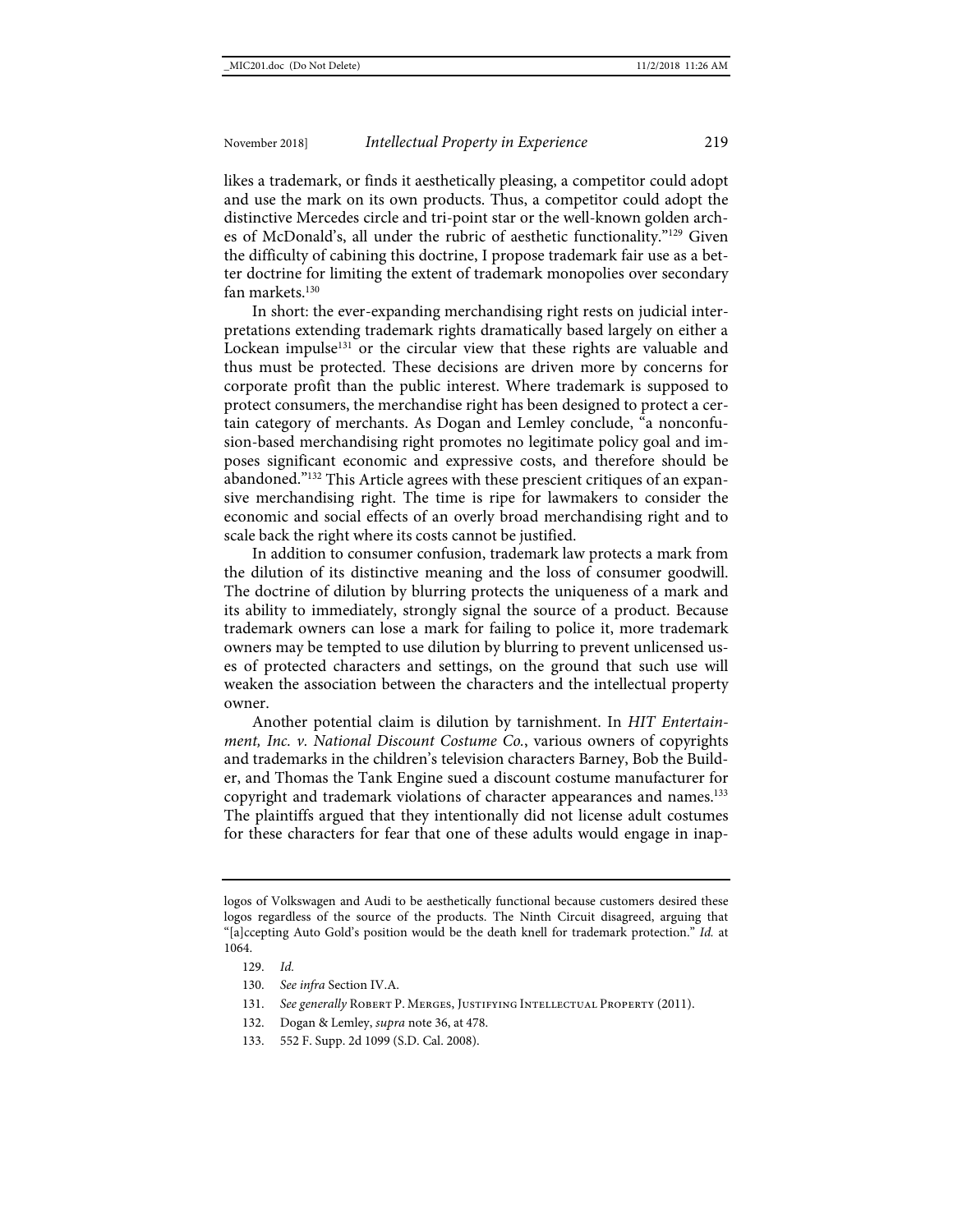propriate behavior while wearing the costume, thus jeopardizing the goodwill associated with the characters.<sup>134</sup> The federal district court found no evidence that purchasers of the costumes used them to provide children's entertainment, and thus rejected plaintiffs claim that such uses constitute unfair competition.135 Furthermore, the court did not find that the costumes infringed plaintiff's copyright or trademarks because they were too dissimilar from the protected characters.<sup>136</sup> But the court went on to permanently enjoin the costume manufacturer's use of trademarked names—"Barney," "Bob the Builder" and "Thomas," to describe the costumes in their catalogues on the familiar theory that such use was likely to cause confusion as to the sponsorship of the costumes.<sup>137</sup> Notably, the court was so caught up with concerns about unjust enrichment and freeriding on the trademarked names that it failed to consider one of the basic trademark infringement defenses, nominative use.138 If the costume manufacturer has a right to copy otherwise copyrighted and trademarked costumes, how else can it refer to these costumes without using their trade names?

Copyright and trademark owners in fantasy worlds geared toward children frequently ground their claims for absolute control over their properties on the goal of protecting children. J.K. Rowling, while allowing a great deal of fan-created fiction stories and art inspired by the *Harry Potter* series to flourish on the internet, has expressed concern about sexually explicit material that may attract and disturb young children.<sup>139</sup> While these concerns may be valid, trademark and copyright laws are not the proper tools for policing against unsavory uses. Absolute rights to control all adult use of children's literature tramples on First Amendment and other human rights to enjoy and participate in culture. As I explore in the next Section, children and adults alike inhabit cultural universes. Although many of these fictional universes are geared toward children, they are not exclusively reserved for them. *Star Wars* is equally if not more popular among adult fans. A trademark argument can be made that the mark loses its distinctiveness through

- 135. *HIT Entm't*, 552 F. Supp. 2d at 1105.
- 136. *Id.* at 1105, 1107.

137. *Id.* at 1106–07. In another case, involving a skit where a man dressed in a chicken costume beat up another dressed as Barney, a federal district court found no trademark violation in the unauthorized use of the Barney costume because there was no likelihood of confusion as to source, and no copyright violation, reasoning that the chicken skit was a fair use parody. Lyons P'ship v. Giannoulas, 14 F. Supp. 2d 947, 953 (N.D. Tex. 1998).

138. *See infra* text accompanying note[s 332](#page-51-0)[–337.](#page-51-1)

139. Darren Waters, *Rowling Backs Potter Fan Fiction*, BBC (May 27, 2004, 12:11 PM), <http://news.bbc.co.uk/2/hi/entertainment/3753001.stm> [\[https://perma.cc/K7PV-EGS9\]](https://perma.cc/K7PV-EGS9).

<sup>134.</sup> *HIT Entm't*, 552 F. Supp. 2d at 1102. Lyrick Studios, Inc., the producer of the television show *Barney & Friends*, has engaged in an extensive campaign to prevent people from dressing in unauthorized Barney costumes. In the words of Lyrick's general counsel, "We're afraid that someone presenting himself as Barney could get a child to do something inappropriate." Pamela Manson, *A Super D-Duper Job*, Tex. Law., Feb. 4, 2002, at 5, LexisNexis.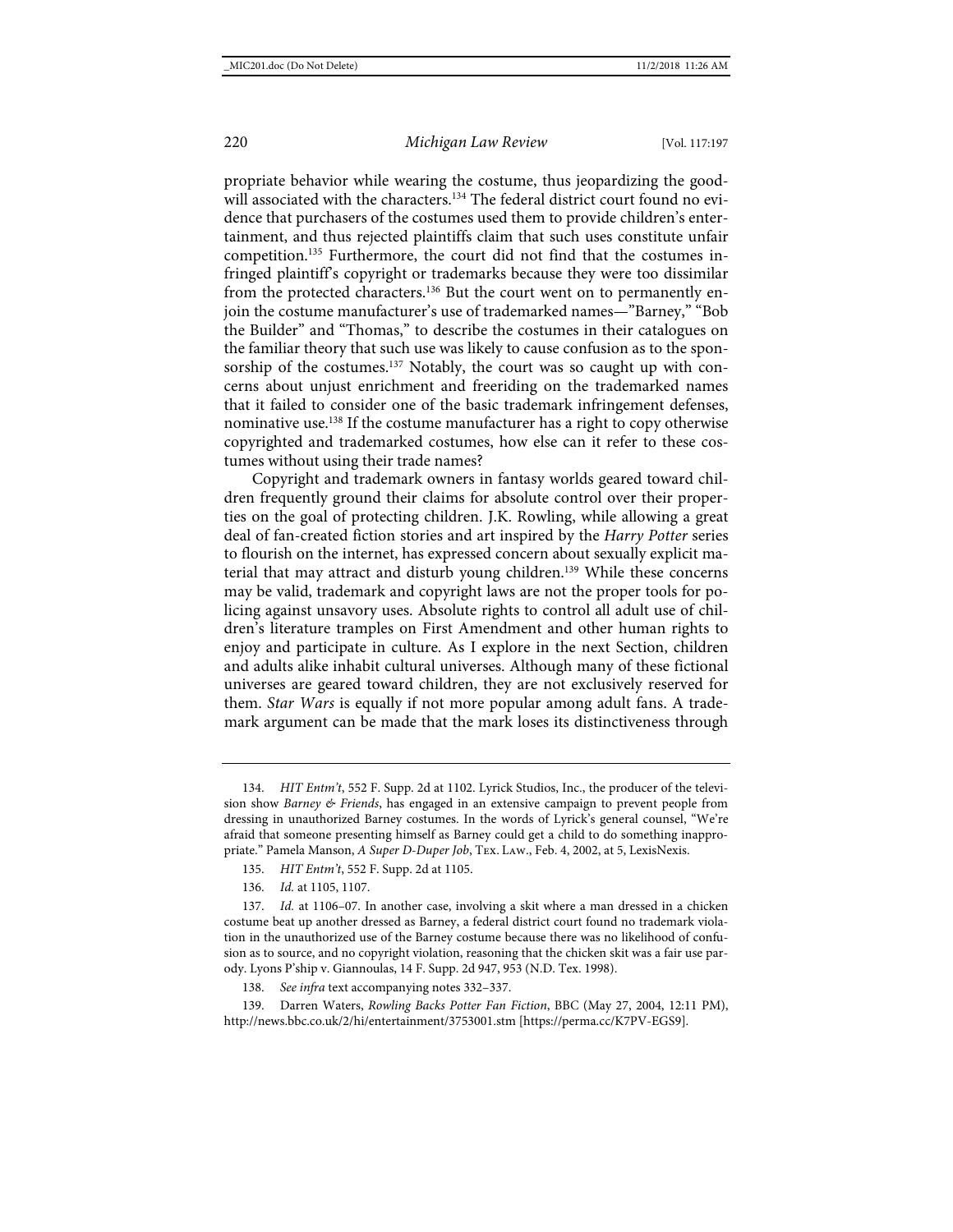tarnishing association with what might be considered unwholesome behavior. However, efforts to regulate speech activities to protect children have often been struck down by the Supreme Court as impermissibly broaching upon the defendants' First Amendment rights.<sup>140</sup>

Recently, for the first time ever, the Supreme Court has directly invalidated a provision of the federal trademark statute on First Amendment grounds. In *Matal v. Tam*, the Court held that the disparagement clause under Lanham Act section 2a, which barred protection of trademarks that may " 'disparage . . . or bring . . . into contemp[t] or disrepute' any 'persons, living or dead,'" violates the Free Speech Clause of the First Amendment.<sup>141</sup> In *Tam*, an all-Asian rock band, The Slants, had been denied a federal trademark registration in the band name on the ground that "slant" is a derogatory term for Asians and on the belief that the name would offend many Asians.<sup>142</sup> Ironically, the band had sought to use the name as a term of empowerment, reappropriating a racial slur to diminish its intended impact.<sup>143</sup> The band leader, Simon Tam, challenged the trademark office's denial of the registration on the ground that the law did not recognize the nuanced nature of the speech intended.144

The Court in *Tam* rejected the argument that the government through its trademark law could seek to prevent " 'underrepresented groups' from being 'bombarded with demeaning messages in commercial advertising,'" holding that protection of hateful and offensive speech lies at the core of First Amendment protected speech.<sup>145</sup> The Court held that the disparagement clause "offends a bedrock First Amendment principle: Speech may not be banned on the ground that it expresses ideas that offend."146 It was an unintended result for Tam, who has supported Native American groups' longrunning effort to deny federal trademark protection for the Washington

144. *See In re* Tam, 808 F.3d 1321, 1332 (Fed. Cir. 2015).

146. *Id.* at 1751.

<sup>140.</sup> *See, e.g.,* Ashcroft v. ACLU, 542 U.S. 656 (2004) (affirming that the district court appropriately granted a preliminary injunction staying the enforcement of the Child Online Protection Act, 47 U.S.C. § 231); Reno v. ACLU, 521 U.S. 844 (1997) (affirming that the district court appropriately granted a preliminary injunction staying the enforcement of the Communications Decency Act of 1996, 47 U.S.C. § 223).

<sup>141.</sup> 137 S. Ct. 1744, 1751 (2017) (alterations in original) (quoting 15 U.S.C. § 1052(a)  $(2012)$ ).

<sup>142.</sup> *Tam*, 137 S. Ct. at 1754.

<sup>143.</sup> *Id.* at 1751.

<sup>145.</sup> *Tam*, 137 S. Ct. at 1764 (quoting Brief for the Petitioner at 48, *Tam*, 137 S. Ct. 1744 (No. 15-1293)). The Court further states, "Speech that demeans on the basis of race, ethnicity, gender, religion, age, disability, or any other similar ground is hateful; but the proudest boast of our free speech jurisprudence is that we protect the freedom to express 'the thought that we hate.' " Id. (quoting United States v. Schwimmer, 279 U.S. 644, 655 (1929) (Holmes, J., dissenting)).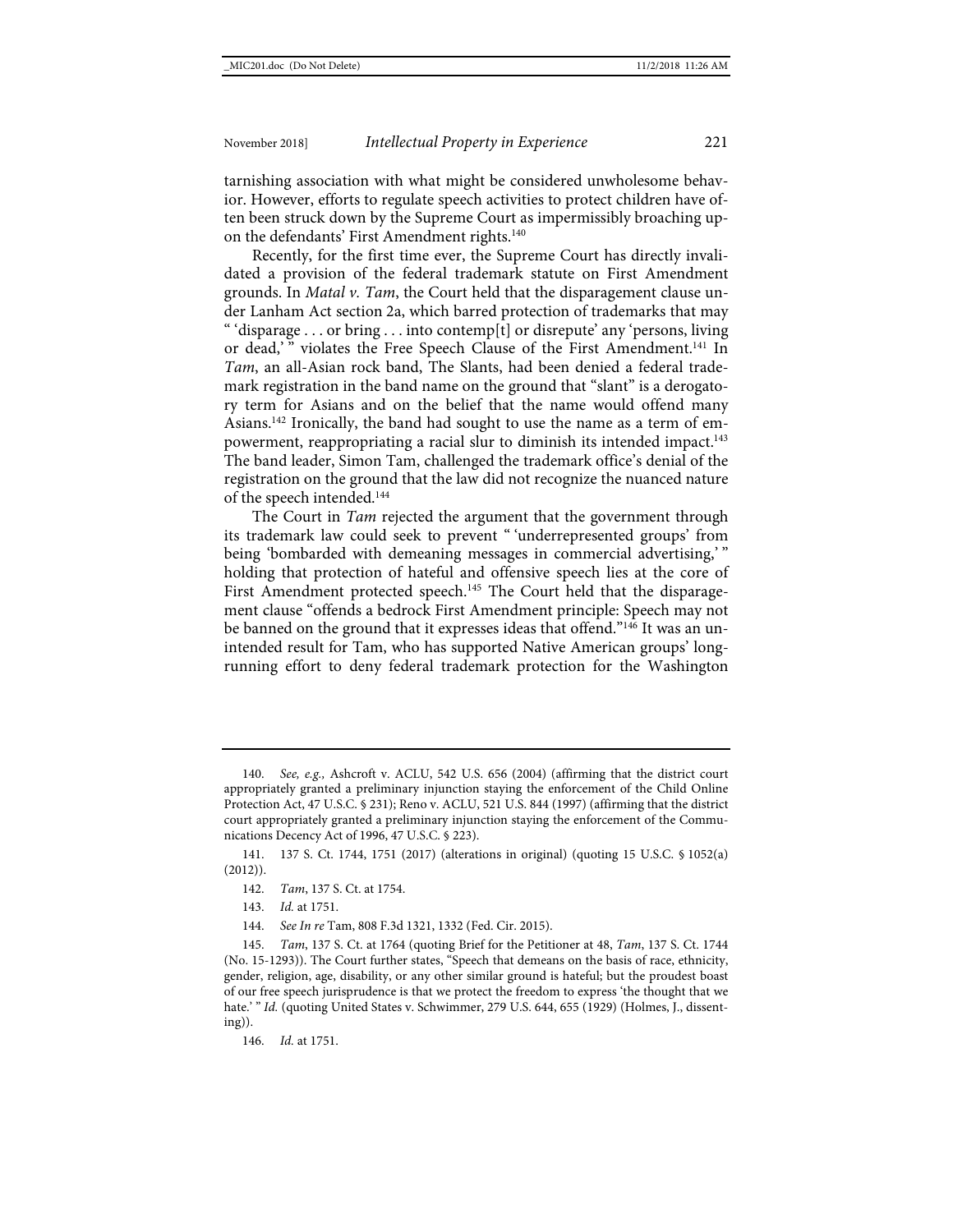Redskins' trademark on disparagement grounds,<sup>147</sup> that Native American challengers and the Department of Justice withdrew all their pending claims to revoke the Redskins trademark after the Court's decision invalidating the disparagement clause altogether.<sup>148</sup>

*Tam* leaves vulnerable many other provisions of the Lanham Act, including another prohibition under section 2a against registration of "immoral or scandalous" marks;<sup>149</sup> section 2c barring registration of "a name, portrait, or signature identifying a particular living individual [without consent]" or of "a deceased president of the United States during the life of his widow [without consent of the widow]"; <sup>150</sup> and the federal statute's antidilution protection against marks that dilute or tarnish a famous mark.151 I consider the implications of *Matal* on merchandising rights in fan activity inspired by fantasy worlds in Part IV.<sup>152</sup>

# B. *Copyright*

Copyright in expressive works—from literature to films to developed characters to cartoons and video games—includes rights to control reproduction, public performance of a work and the right to control and profit from derivative works based on the original.<sup>153</sup>

# 1. 106(1): The Reproduction Right<sup>154</sup>

In recent years, some courts have grounded protection for copyright owners over cultural merchandising in the reproduction right. There is cop-

150. 15 U.S.C. § 1052(c) (2012).

<sup>147.</sup> *See* Amanda Whiting, *5 Questions for Simon Tam, Founder of The Slants*, Washingtonian (June 21, 2016)[, https://www.washingtonian.com/2016/06/21/5-questions-simon-tam](https://www.washingtonian.com/2016/06/21/5-questions-simon-tam-founder-slants-supreme-court-redskins/)[founder-slants-supreme-court-redskins/](https://www.washingtonian.com/2016/06/21/5-questions-simon-tam-founder-slants-supreme-court-redskins/) [\[https://perma.cc/BMG3-HHEN\]](https://perma.cc/BMG3-HHEN).

<sup>148.</sup> Ian Shapira & Ann E. Marimow, *Washington Redskins Win Trademark Fight Over the Team's Name*, Wash. Post (June 29, 2017), [https://www.washingtonpost.com/local/public](https://www.washingtonpost.com/local/public-safety/2017/06/29/a26f52f0-5cf6-11e7-9fc6-c7ef4bc58d13_story.html)[safety/2017/06/29/a26f52f0-5cf6-11e7-9fc6-c7ef4bc58d13\\_story.html](https://www.washingtonpost.com/local/public-safety/2017/06/29/a26f52f0-5cf6-11e7-9fc6-c7ef4bc58d13_story.html) [\[https://perma.cc/9V7M-](https://perma.cc/9V7M-H8WP)[H8WP\]](https://perma.cc/9V7M-H8WP).

<sup>149.</sup> *See, e.g.*, *In re* Fox, 702 F.3d 633 (Fed. Cir. 2012) (rejecting as "immoral or scandalous" the name "COCK SUCKER" for rooster-shaped lollipops, on the grounds that the mark is "vulgar," "shocking to the sense of truth, decency, or propriety," and "offensive"). The Federal Circuit has already applied *Matal v. Tam* in a case where trademark registration for apparel called "FUCT" had been previously denied because it was "scandalous and immoral." *See In re* Brunetti, 877 F.3d 1330 (Fed. Cir. 2017). In the latest appeal, the Federal Circuit held the Trademark Trial and Appeal Board's rejection must be reversed. *Id.* at 1357.

<sup>151.</sup> *Id.* § 1125(c). As Rebecca Tushnet has argued, once the Court invalidates the disparagement clause under the First Amendment, "it will face a difficult job distinguishing other aspects of trademark law." Rebecca Tushnet, *The First Amendment Walks into a Bar: Trademark Regulation and Free Speech*, 92 Notre Dame L. Rev. 381, 383 (2016).

<sup>152.</sup> *See infra* note[s 317–](#page-48-0)[318.](#page-48-1)

<sup>153.</sup> 17 U.S.C. § 106 (2012).

<sup>154.</sup> *Id.* § 106(1).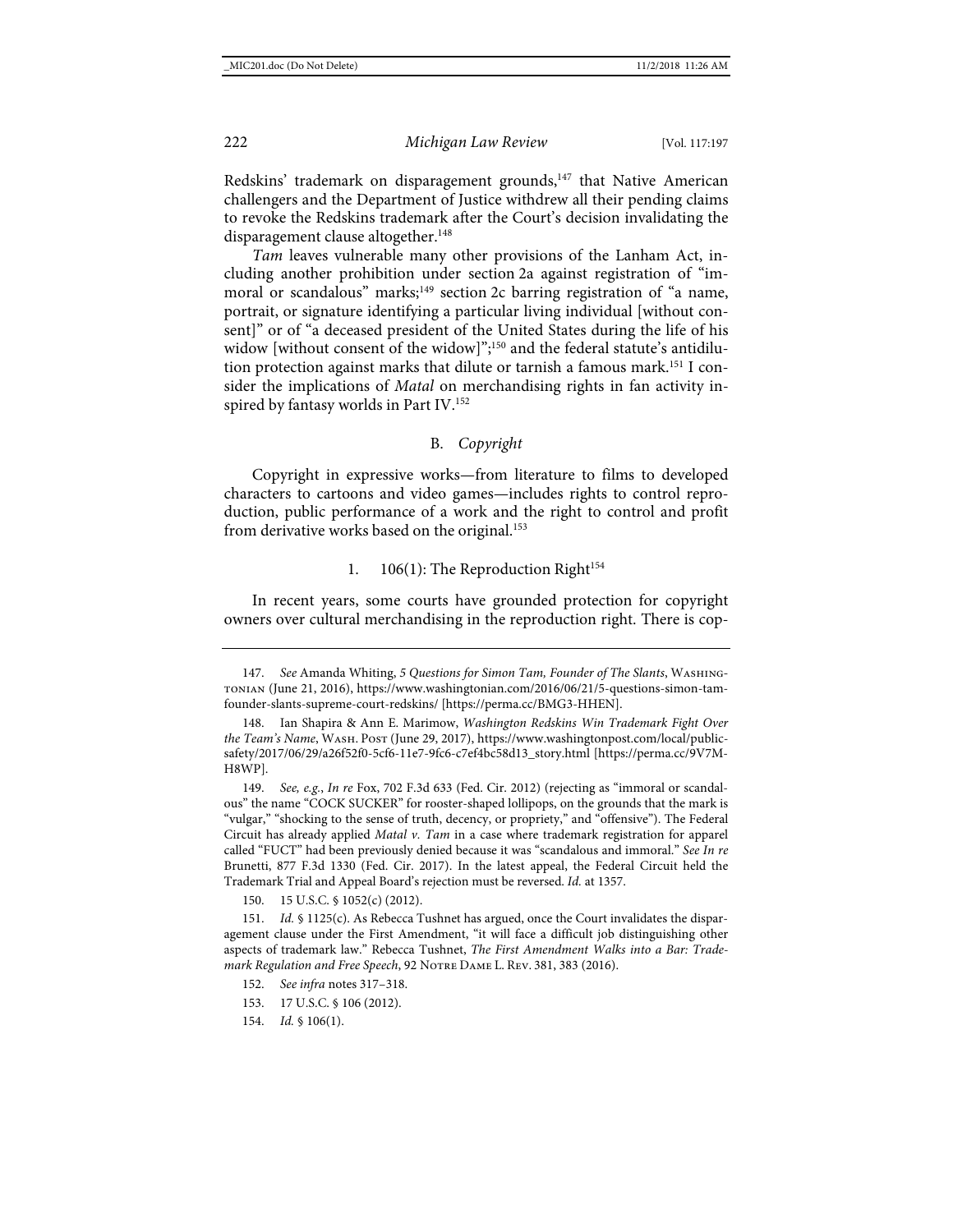yright infringement if defendant's dolls, toys, or products are "substantially similar" to the plaintiff's protected work. According to one scholar's close account of character-based merchandise licensing in the 1970s and 1980s, the courts took a more critical view of "substantial similarity" early on but gave way to a more loose interpretation of substantial similarity by the 1980s.155 Recall the case of *Ideal Toy Corp. v. Kenner Products* involving the Star Team dolls meant to evoke *Star Wars* action figures. In addition to the trademark claims discussed above, the court in that case considered whether the "Star Team" toys violated the copyright in *Star Wars* characters Darth Vader, C-3PO, and R2-D2.<sup>156</sup> The court noted that while visual and threedimensional depictions of a *literary* character could vary, in this case, the films themselves presented highly developed depictions—albeit twodimensional—of the characters at issue.<sup>157</sup> The court held that the defendants' "Star Team" dolls were not substantially similar to the plaintiff's protected *Star Wars* properties.158 In contrast, in *Universal City Studios v. J.A.R. Sales*, a federal district court in California found that an unauthorized "E.T." doll—based on the title character from plaintiff's film, *E.T. the Extra-Terrestrial*—was substantially similar to the plaintiff's copyrighted character. $159$ 

Early courts' focus on "substantial similarity" grounded the merchandising analysis under copyright law on traditional principles.160 But in a detailed examination of copyright law dealing with character merchandising from the 1970s to the mid-1980s, Leslie Kurtz observed that courts began shifting away from this traditional focus on substantial similarity between plaintiff's and defendant's goods to focus merely on the copyrightability of the character itself.161 As Kurtz notes, if courts found a particular character was sufficiently delineated to warrant copyright protection, this often led to a finding of copyright infringement regardless of whether defendant's use was substantially similar.162 In *Universal City Studios v. Kamar Industries, Inc.*, for instance, plaintiff producers of the film, *E.T. the Extra-Terrestrial*, sued the manufacturers of mugs with the words "I Love You, E.T." and "E.T. Phone Home."163 The court held that E.T. was a highly developed fictional character and that the mugs likely violated Universal's copyright in E.T.—even though the mugs just mentioned the name "E.T." and included no picture of the character.164 "Focusing on the character's copyrightability, the court failed to

- 156. 443 F. Supp. 291, 302–05 (S.D.N.Y. 1977).
- 157. *See Ideal Toy*, 443 F. Supp. at 302–03.
- 158. *Id.* at 305.
- 159. 216 U.S.P.Q. (BNA) 679 (C.D. Cal. 1982).
- 160. *See* Kurtz, *supra* not[e 38,](#page-8-1) at 440, 512.
- 161. *Id.* at 440.
- 162. *See id.* at 472.
- 163. 217 U.S.P.Q. (BNA) 1162 (S.D. Tex. 1982).
- 164. *Universal City Studios*, 217 U.S.P.Q. (BNA) at 1165–66.

<sup>155.</sup> *See* Kurtz, *supra* not[e 38,](#page-8-1) at 495–506.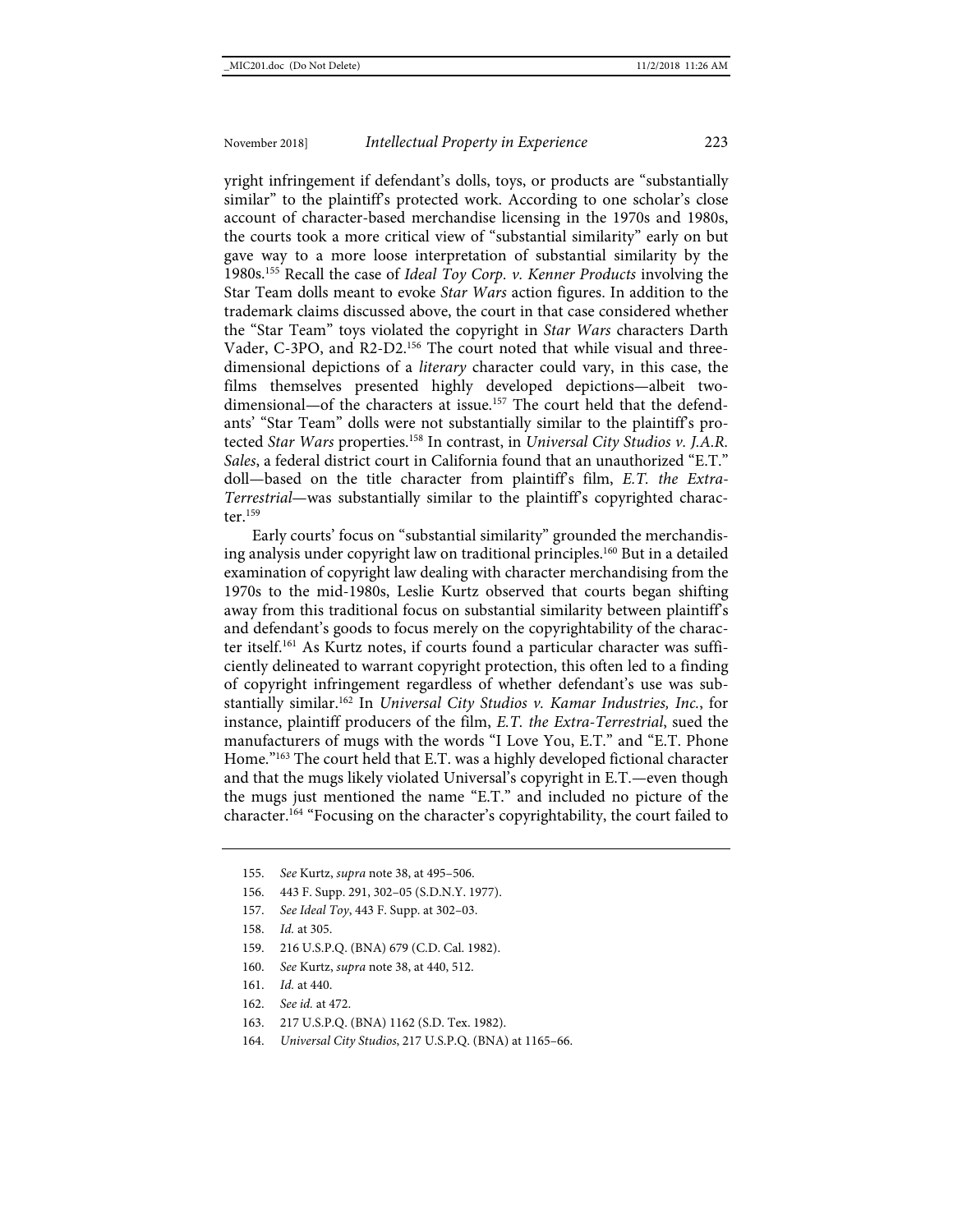analyze the substantiality of what the defendant had copied," Kurtz writes, noting, too, that character names are not copyrightable.<sup>165</sup> As Kurtz points out, trademark, not copyright, was the appropriate doctrine under which the case should have been decided.<sup>166</sup> The implications of this case are broad unmoored from a traditional focus on "substantial similarity," courts can enjoin as copyright violation any evocation of a copyrighted character.

#### <span id="page-28-0"></span>2. 106(2): Derivative Works

The Copyright Act defines a derivative work as one "based upon one or more preexisting works, such as a translation, musical arrangement, dramatization, fictionalization, motion picture version, sound recording, art reproduction, abridgement, condensation, or any other form in which a work may be recast, transformed, or adapted."167 But what about fan activity such as themed dinner parties?

In a recent analysis of the purpose and scope of the derivative work right, Pamela Samuelson argues the right should be limited to extend to "the nine examples" enumerated by the statute and "close analogues."168 Under this analysis, we need to ask: *How analogous are the fan activities described here to the derivative works enumerated in the statute?* Samuelson categorizes the Act's nine enumerated derivative works into three groups: "shorter versions," "faithful renditions," and "transformations of expressions from one medium or genre to another."169 A theme park akin to the Wizarding World in Orlando, which offers an exact replica of Hogsmeade Village and Hogwart's Castle as depicted in the copyrighted *Harry Potter* films by Warner Bros., may comprise a "faithful rendition" of the films that is "substantially similar" to the original films. At the same time, a theme park may be considered a useful article falling outside the scope of copyright protection; this doctrine may also confound copyright in toys.<sup>170</sup> But as we have seen, courts have recognized expansive copyright interests in popular cultural items $171$ 

169. *Id.* at 1518–20.

170. *Id.* at 1534–35 ("An important statutory limit on the scope of the derivative work right is the exclusion from copyright protection of designs of useful articles (for example, chairs, bicycles, clothing).").

171. Justice Holmes's opinion in *Bleistein v. Donaldson Lithographing Co.*, 188 U.S. 239 (1903), opened the door early on to copyright protection in *kitsch*. The case involved copyrightability in circus poster advertisements. Holmes articulated the nondiscrimination principal: "It would be a dangerous undertaking for persons trained only to the law to constitute themselves final judges of the worth of pictorial illustrations, outside of the narrowest and most obvious limits." *Id.* at 251. Combined with an already low bar for originality, under *Feist* 

<sup>165.</sup> Kurtz, *supra* not[e 38,](#page-8-1) at 460–62.

<sup>166.</sup> *Id.* at 462.

<sup>167.</sup> 17 U.S.C. § 101 (2012) (defining "derivative work").

<sup>168.</sup> Pamela Samuelson, *The Quest for a Sound Conception of Copyright's Derivative Work Right*, 101 Geo. L.J. 1505 (2013).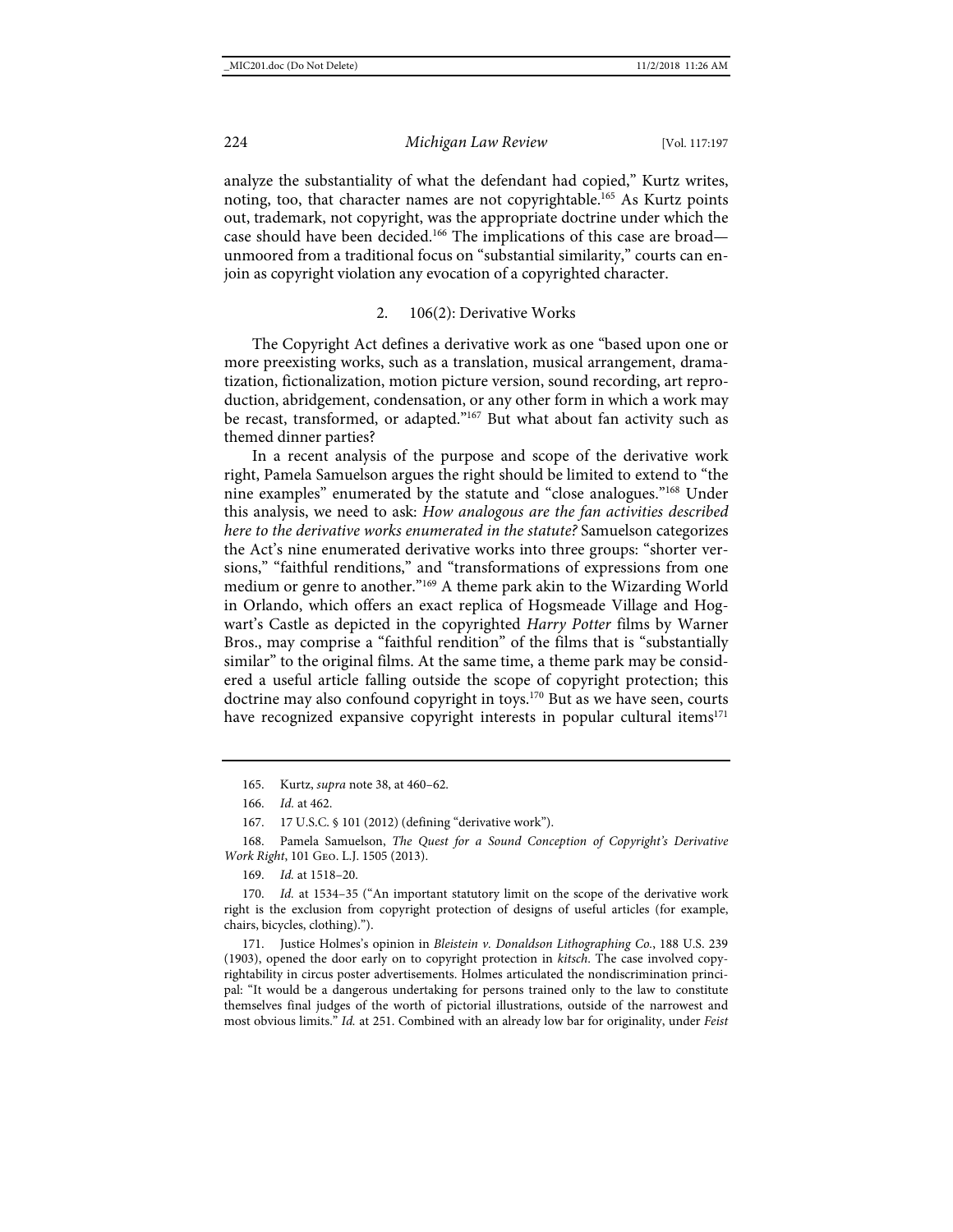and in articles that either depict or refer to copyrighted characters. Furthermore, protection of the clearly expressive elements of these useful articles would be protected under the U.S. Supreme Court's recently articulated twopart test for copyright in useful articles, elaborated in the 2017 case of *Star Athletica, L.L.C. v. Varsity Brands, Inc.*<sup>172</sup>

Dinner parties and camps may qualify as transformations of the original work from one medium to another. Such a dinner party might include making real the literary depictions of food, settings, and scenes from the books, as well as copying these from the film versions of the books. At the same time, however, the unscripted aspects of the parties, which would not have a "high degree of expected fidelity"<sup>173</sup> to the originals, arguably push these activities outside the scope of the derivative work right. So too does the fact that "derivatives generally involve the fixation of a second work in tangible form $^{v_{174}}$ 

In a highly publicized case, Warner Bros. sued a *Harry Potter* fan, Steve Vander Ark, for publishing an unauthorized "A to Z" reference guide of all things *Harry Potter*. <sup>175</sup> The court held that reference books are not analogous to any of the nine enumerated categories of works defined as derivative works in the Copyright Act, stating that "the market for reference guides to the *Harry Potter* works is not exclusively [Rowling's] to exploit or license."176 Samuelson argues that "courts should be skeptical of novel derivative work claims,"177 analyzing them for analogousness to the nine enumerated categories in the statute. Samuelson notes multiple interests to consider when determining whether novel uses are derivative works under the statute, including balancing the foreseeable incentive interests of copyright owners and concern to prevent unjust enrichment to the autonomy and expressive interests of new speakers, competition, ongoing innovation, and even the personal property rights of owners of copies.<sup>178</sup>

*Publications, Inc. v. Rural Telephone Service Co.*, 499 U.S. 340 (1991), this justified copyright in mundane objects.

- 173. Samuelson, *supra* not[e 168,](#page-28-0) at 1521.
- 174. *Id.* at 1522.
- 175. Warner Bros. Entm't Inc. v. RDR Books, 575 F. Supp. 2d 513 (S.D.N.Y. 2008).

176. *Id.* at 550. The court expressed concern, however, that Vander Ark's guide excessively copied verbatim descriptions from the original Potter books. *Id.* at 547. The case settled when RDR Books agreed to rephrase the book so as to steer clear of violating section 106(1) of the Act. *See* Out-Law.com, *Harry Potter Lexicon Published After Judgment-Guided Edit*, Register (Feb. 3, 2009, 2:57 PM), [https://www.theregister.co.uk/2009/02/03/potter\\_lexicon/](https://www.theregister.co.uk/2009/02/03/potter_lexicon/) [\[https://perma.cc/LY2T-CYT4\]](https://perma.cc/LY2T-CYT4).

- 177. Samuelson, *supra* not[e 168,](#page-28-0) at 1527.
- 178. *Id.* at 1527–33.

<sup>172.</sup> 137 S. Ct. 1002, 1033 (2017) ("[A]n artistic feature of the design of a useful article is eligible for copyright protection if the feature (1) can be perceived as a two- or threedimensional work of art separate from the useful article and (2) would qualify as a protectable pictorial, graphic, or sculptural work either on its own or in some other medium if imagined separately from the useful article.").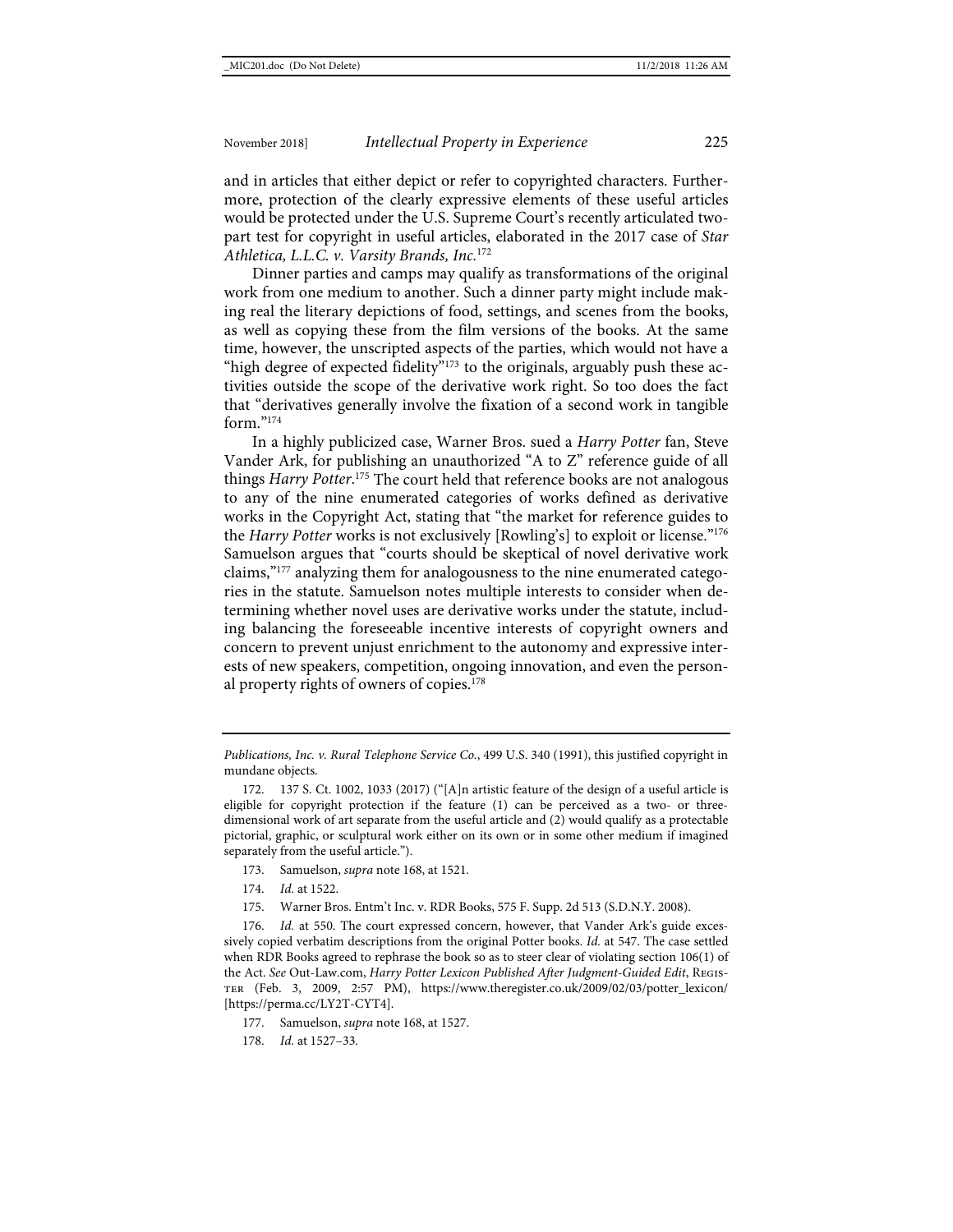#### 3. 106(4): The Public Performance Right

Section 106(4) of the Copyright Act also includes the right to enjoin unlicensed public performances of certain works.<sup>179</sup> A performance can include a reading or dramatic enactment of a literary work, a live musical performance, screening of a film, playing a recorded piece of music, or singing copyrighted songs.<sup>180</sup> A public performance may also be a derivative work.<sup>181</sup> Private performances do not violate the Copyright Act; to come within the ambit of this right, the performance must reach outside one's family or circle of friends.182 Thus, while singing a copyrighted tune in the shower is fine, singing copyrighted songs with a large group may run afoul of this right which makes the parameters of this right infamously broad.

A heavy-handed effort to go after Girl Scouts for singing campfire songs resulted in laws that currently permit small businesses to pipe in broadcast radio and television royalty-free. In the 1990s, the American Society of Composers, Authors, and Publishers (ASCAP) sent letters demanding that some 250 Girl Scout camps across the country pay license fees to sing songs such as "Puff the Magic Dragon" and "Over the Rainbow" around the campfire.<sup>183</sup> One Scout group was so worried about the possibility of being sued that it taught its campers to dance the Macarena sans music.<sup>184</sup> One reporter describes the resulting outcry: "As footage of the silent Macarena appeared on television news programs across the country, ASCAP descended into what its public relations consultant . . . described as 'PR hell.' "185

<span id="page-30-1"></span><span id="page-30-0"></span>ASCAP was shamed into backing down. But did its actions cross a legal line? The question has yet to be answered by a court. In the meantime, a host of other popular activities, from "flash mobs"186 to Karaoke to lip-synced videos posted to YouTube to book-themed summer camps lie uncomfortably in a gray area, potentially violating several rights of copyright owners.

185. *Id.* The timing was terrible for ASCAP, which had been lobbying Congress to force small businesses and restaurants to pay royalties for playing music. Backlash from the "silent Macarena" led Congress to pass the Fairness in Music Licensing Act of 1998, which *increased* the number of bars and restaurants exempt from royalties. *See* Fairness in Music Licensing Act of 1998, Pub. L. No. 105-298, tit. II, 112 Stat. 2827, 2923–34 (codified as amended in scattered sections of 17 U.S.C.).

186. The "flash mob" refers to the practice of large groups assembling suddenly in a public place to perform a dance in sync together. The flash mob is intended to surprise onlookers, and they are often organized through social networking sites.

<sup>179.</sup> 17 U.S.C. § 106(4) (2012).

<sup>180.</sup> *See id.* § 101.

<sup>181.</sup> *Id.*

<sup>182.</sup> *Id.*

<sup>183.</sup> N.Y. Times News Serv., *Girl Scouts Are Free to Sing Again; ASCAP's Bid to Levy*  Campfire Royalties Backfires, CHI. TRIB. (Dec. 19, 1996), [http://articles.chicagotribune.com/](http://articles.chicagotribune.com/1996-12-19/news/9612190146_1_girl-scouts-mary-rose-main-ascap) [1996-12-19/news/9612190146\\_1\\_girl-scouts-mary-rose-main-ascap](http://articles.chicagotribune.com/1996-12-19/news/9612190146_1_girl-scouts-mary-rose-main-ascap) [\[https://perma.cc/X5HB-](https://perma.cc/X5HB-5PLW)[5PLW\]](https://perma.cc/X5HB-5PLW).

<sup>184.</sup> *Id.*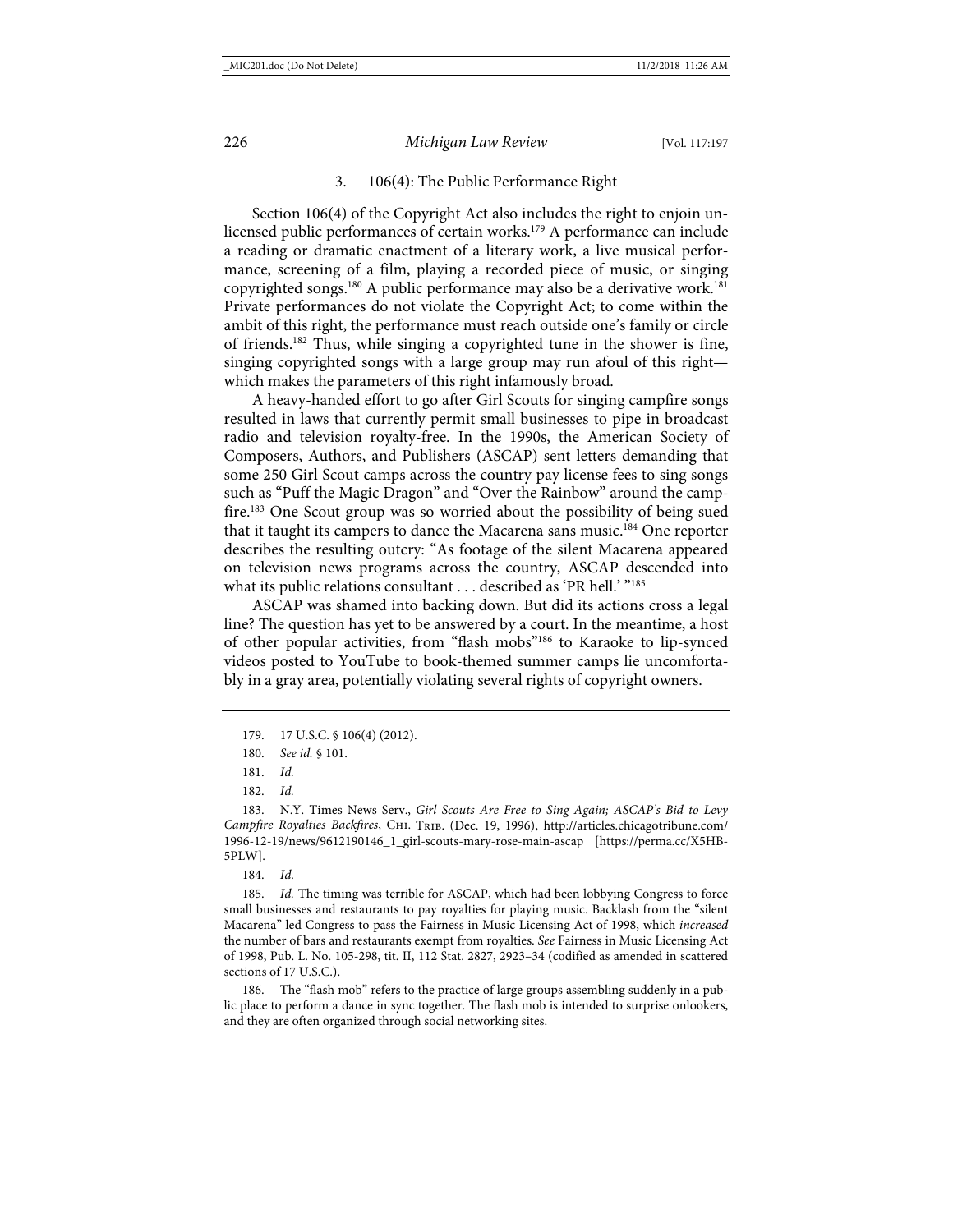#### C. *Battle Royale: Cease and Desist*

To date, much of fan activity appears to take place without licenses, perhaps outside even the shadow of the law. Thus far, the owners of copyrights and trademarks in popular fantasy worlds have largely condoned or tolerated fan activity.<sup>187</sup> One might suggest two rationales for why IP owners have refrained from suing those engaged in such cultural activities based on their works: first, these activities increase the demand for their commodities, and drive a more impassioned fan base; second, sending cease-and-desist letters can quickly turn fans' love into anger.<sup>188</sup>

But as the value of the experience economy grows, the pressure to fully exploit intellectual properties—and to do so exclusively by barring others from doing so—will mount. Marketing experts ruthlessly advise companies that "more experiences should yield transformations," and that companies "should charge for . . . life-changing . . . experiences."189 With transformative experiences, they observe, "the customer is the product."190 As corporations face pressure to monetize all their assets fully, they will increasingly assert rights over the use of their intellectual properties. They will seek to exploit them fully themselves, but go further to order others to cease and desist from engaging in activity that involves their intellectual properties. The commodification of experience will mean that individuals increasingly face a difficult choice: cease their play using intellectual property claimed by others, pay on the rare occasion they are offered a license, or remain vulnerable to a lawsuit that many do not have the resources to fight.

Much fan activity thus exists at the sufferance of intellectual property holders, with the possibility that it might be ended with one short letter.<sup>191</sup> The effect is that many today carry on in a legal grey zone—with the sword of Damocles hanging overhead in the form of a cease-and-desist letter that might fall.

Indeed, we see recent efforts to assert claims over people who seek to offer experiences that draw upon the intellectual property of others. As the failed effort to silence the Girl Scouts singing "Puff the Magic Dragon"<sup>192</sup> demonstrated, intellectual property holders are not necessarily shy of attacking even individuals and groups likely to elicit public sympathy. The demands to cease such activity follow the old, refuted logic: "If value, then

<sup>187.</sup> *See* Wu, *supra* not[e 14.](#page-4-1)

<sup>188.</sup> *See id.*

<sup>189.</sup> Pine & Gilmore, *supra* not[e 10,](#page-4-0) at xvi (emphasis omitted).

<sup>190.</sup> *Id.* at 297.

<sup>191.</sup> The craft marketplace Etsy, for example, has experienced a variety of approaches that trademark owners take toward third-party crafts employing their marks. *See* Caroline McCarthy, *Etsy's Crafty Balance: Fans vs. Trademark Holders*, CNET (Oct. 27, 2010, 2:59 PM), <https://www.cnet.com/news/etsys-crafty-balance-fans-vs-trademark-holders/> [\[https://perma.](https://perma.cc/Q2QD-LZUP) [cc/Q2QD-LZUP\]](https://perma.cc/Q2QD-LZUP).

<sup>192.</sup> *See supra* note[s 183](#page-30-0)[–185](#page-30-1) and accompanying text.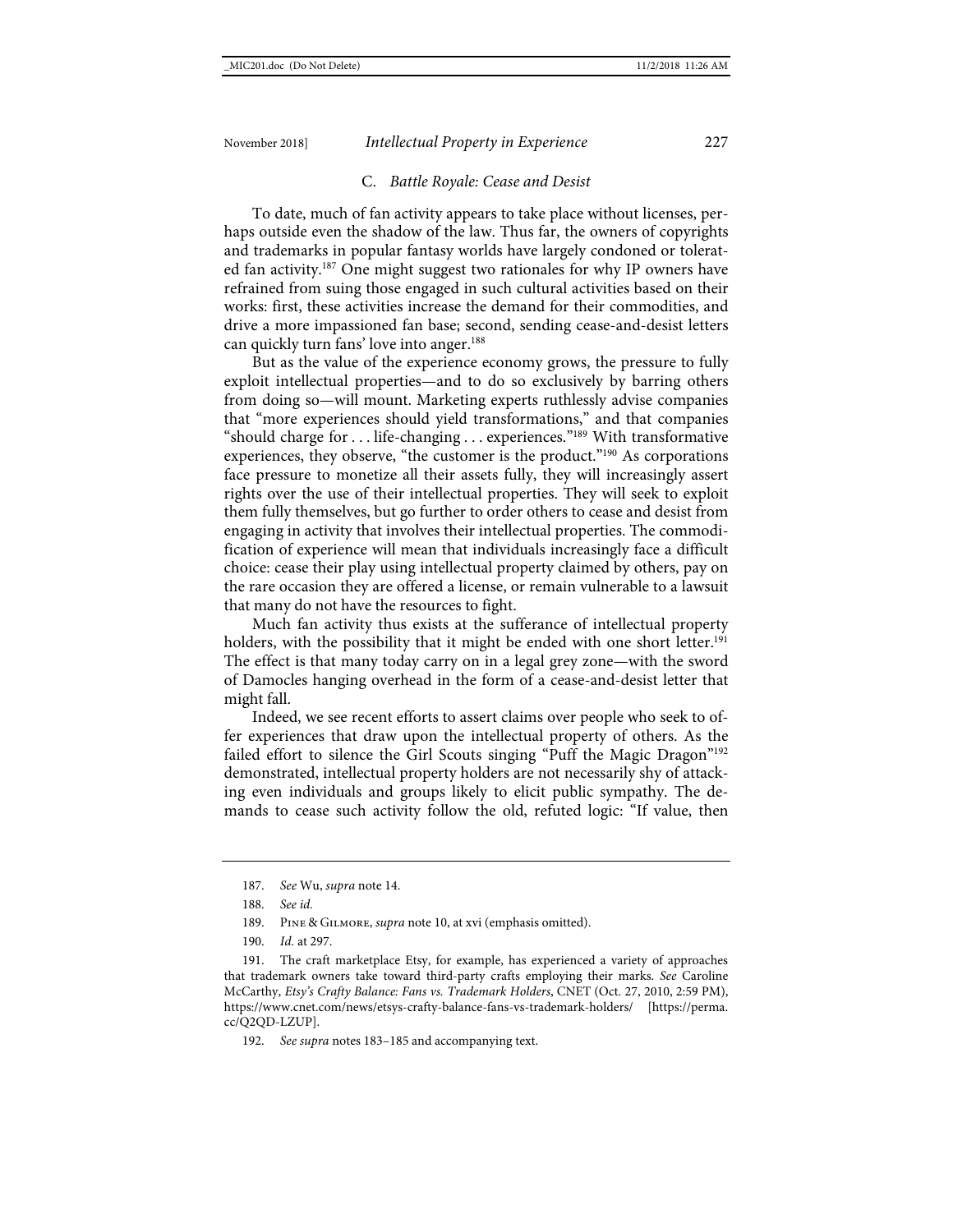right." Rochelle Dreyfuss first offered this pithy formulation,<sup>193</sup> but the logic had been repudiated much earlier. Felix Cohen explained the circularity that this approach rests upon: "The vicious circle inherent in this reasoning is plain. It purports to base legal protection upon economic value, when, as a matter of actual fact, the economic value of a sales device depends upon the extent to which it will be legally protected."<sup>194</sup>

In short, what is tolerated today may become commodified tomorrow. Currently, book-themed camps offered by the Girl Scouts, for example, feed a new generation's love of reading and learning, and provide spaces for developing agency, empathy, and creativity without charging for these opportunities. But the question is if in the future, Warner Bros. will. The result may be a *fait accompli*, despite Warner Bros.' currently thoughtful and balanced approach to fans and fan activity. After some embarrassing early missteps, Warner Bros. stopped sending cease-and-desist letters to fans, and recognizes that fan activity bolsters the long-term value of their brand. In most cases, Dale Nelson, Vice President and Intellectual Property Counsel, says Warner Bros. tolerates fan uses of their brand properties.<sup>195</sup> At the same time, however, she says they are ready to act if a fan is "running a business based on our properties," or in situations where Warner Bros. believes it is protecting its derivative markets "or potential markets."196 "We may not be in that market today," Nelson says, "but we may be" in the future.<sup>197</sup> Warner Bros. will not go after nonprofit groups like the Girl Scouts who host *Potter*themed camps unless they see dollar signs in selling the experiences the Girl Scouts have long given kids for free. The Warner Bros. legal team has already considered commercializing the real world Quidditch leagues, although for now they have declined to do so.<sup>198</sup>

<span id="page-32-0"></span>In 2017, the hottest bar in Chicago was a "pop-up" bar called The Upside Down, with art, furniture, and drinks that paid homage to the popular Netflix show *Stranger Things*. <sup>199</sup> But when they considered extending its sixweek run, Netflix sent its owners a cease-and-desist letter. Likely aware of the Streisand Effect (where the effort to stamp out something unwittingly

<sup>193.</sup> Dreyfuss, *supra* not[e 43,](#page-9-0) at 405.

<sup>194.</sup> Felix S. Cohen, *Transcendental Nonsense and the Functional Approach*, 35 Colum. L. Rev. 809, 815 (1935), *cited in* Lemley, *Ex Ante Versus Ex Post Justifications*, *supra* not[e 43,](#page-9-0) at 131 n.7.

<sup>195.</sup> Interview with Dale Nelson, *supra* not[e 41.](#page-8-2)

<sup>196.</sup> *Id.*

<sup>197.</sup> *Id.*

<sup>198.</sup> *Id.*

<sup>199.</sup> Mina Bloom, *Netflix Ends Unauthorized 'Stranger Things' Bar with a Super Classy Letter*, DNAinfo (Sept. 18, 2017, 5:05 AM), https://www.dnainfo.com/chicago/20170918/ logan-square/netflix-stops-blocks-stranger-things-bar-pop-up-cease-and-desist-end-date (on file with the *Michigan Law Review*); Jeff John Roberts, *Netflix Cease-and-Desist to 'Stranger Things' Bar Is an Internet Hit*, FORTUNE (Sept. 20, 2017), [http://fortune.com/2017/09/20/](http://fortune.com/2017/09/20/stranger-things-bar/) [stranger-things-bar/](http://fortune.com/2017/09/20/stranger-things-bar/) [https://perma.cc/82GU-KLRK].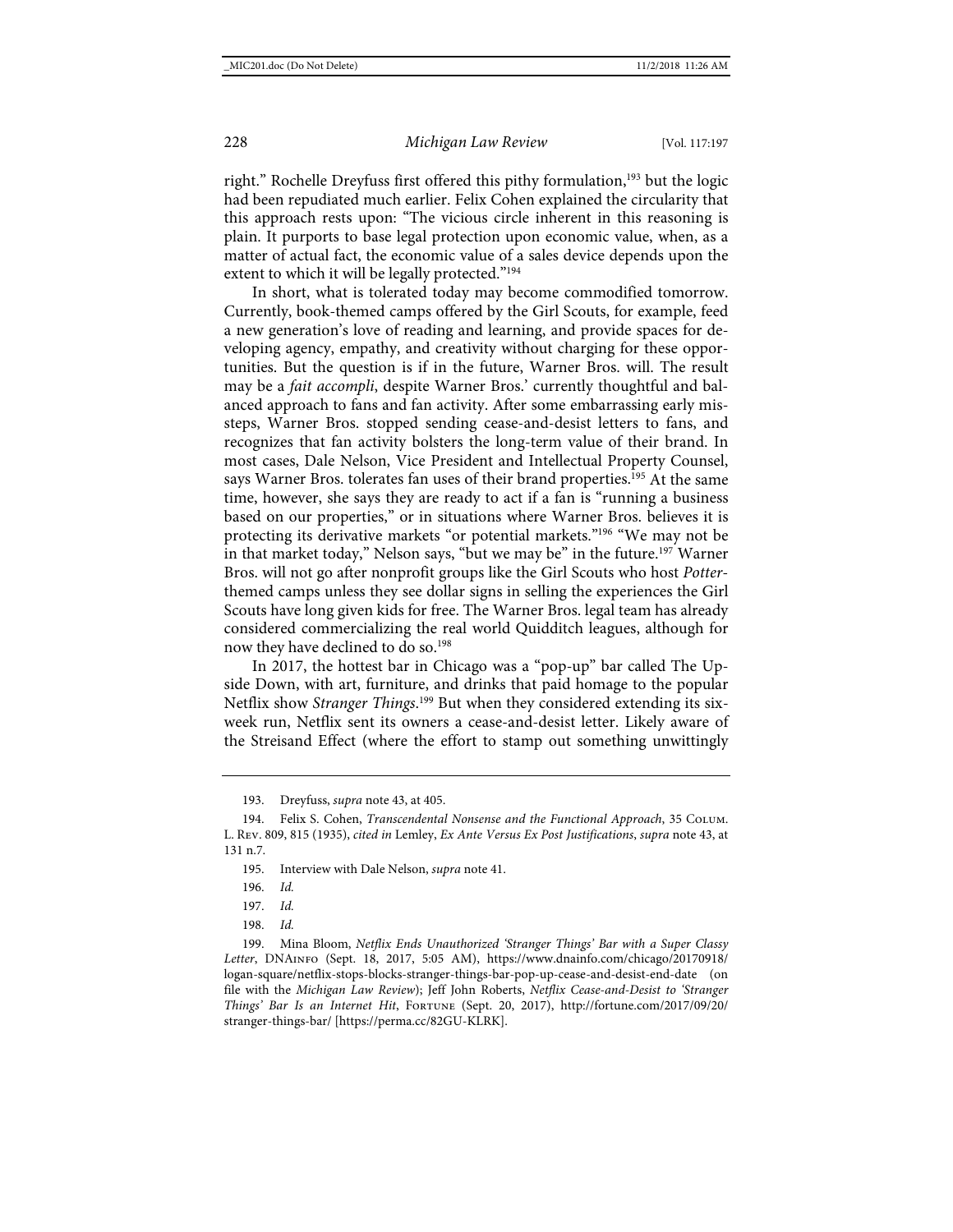itself draws more publicity to that thing), Netflix's lawyers drafted a funny letter, imagining the show's monster brought to life to enforce their demand:

I heard you launched a *Stranger Things* pop-up bar . . . . Look, I don't want you to think I'm a total wastoid, and I love how much you guys love the show . . . . But unless I'm living in the Upside Down, I don't think we did a deal with you for this pop-up. . . . . We love our fans more than anything, but you should know the Demogorgon is not always as forgiving.<sup>200</sup>

The bar owners relented.

Twentieth Century Fox was far less cool. A decade ago, fans of a shortlived but beloved television series by Joss Whedon called *Firefly* began identifying themselves to one another by making, sharing, and wearing a tricolored knit cap, which had been worn by a character named Jayne in one episode.201 Fans of the show knit, sell, and buy these hats on popular websites such as Etsy, which sells all things handmade and DIY.<sup>202</sup> That is, until Twentieth Century Fox, which owns IP rights in *Firefly*, told sellers to cease and desist selling their handmade Jayne hats after Fox signed its own exclusive licensing deal for the hats.<sup>203</sup> Fox's claim was especially galling because Fox had no love for this show—it cancelled the show before even finishing one season.204 It was fans who gave value to the hats and created their iconic status. Yet this did not stop Fox from claiming an exclusive right to merchandise the hats.205

When Mark Towle began building and selling full-size, working replicas of the Batmobile for \$90,000 so that individuals could play the part of Batman in real life, DC Comics sued.206 DC Comics claimed both copyright and trademark infringement.<sup>207</sup> The district court noted that the Batmobile itself served as a "superhero" and as "Batman's sidekick."208 The Ninth Circuit agreed that the Batmobile was a copyrighted character, and that Towle had infringed DC Comics' copyright and trademark rights.<sup>209</sup> Judge Sandra Iku-

204. *Id.*

205. *See also* Amid Amidi, *Cartoon Network Has Figured Out How to Make Money from Fan Art: The Cartoon Network Collective*, CARTOON BREW (June 23, 2016, 2:33 PM), [https://](https://www.cartoonbrew.com/fan-art-2/cartoon-network-figured-make-money-fan-art-cartoon-network-collective-140910.html) [www.cartoonbrew.com/fan-art-2/cartoon-network-figured-make-money-fan-art-cartoon](https://www.cartoonbrew.com/fan-art-2/cartoon-network-figured-make-money-fan-art-cartoon-network-collective-140910.html)[network-collective-140910.html](https://www.cartoonbrew.com/fan-art-2/cartoon-network-figured-make-money-fan-art-cartoon-network-collective-140910.html) [\[https://perma.cc/QTJ5-NWEZ\]](https://perma.cc/QTJ5-NWEZ).

209. *Id.* at 1027.

<sup>200.</sup> Letter from Bryce Coughlin, Director and Senior Counsel, Netflix, to Emporium Arcade Bar, care of Danny and Doug Marks (Aug. 23, 2017) (making multiple references to elements and characters of the *Stranger Things* series), *quoted in* Bloom, *supra* not[e 199](#page-32-0) (calling the letter "adorably nerdy—yet firm").

<sup>201.</sup> Yamshon, *supra* not[e 16.](#page-4-2)

<sup>202.</sup> *See Firefly Jayne Hat*, Etsy, [https://www.etsy.com/search?q=Firefly%20Jayne%20hat](https://www.etsy.com/search?q=Firefly%20Jayne%20hat%20) [\[https://perma.cc/B5B2-XPLJ\]](https://perma.cc/B5B2-XPLJ).

<sup>203.</sup> Yamshon, *supra* not[e 16.](#page-4-2)

<sup>206.</sup> DC Comics v. Towle, 802 F.3d 1012, 1017 (9th Cir. 2015).

<sup>207.</sup> *Id.*

<sup>208.</sup> *Id.* at 1018.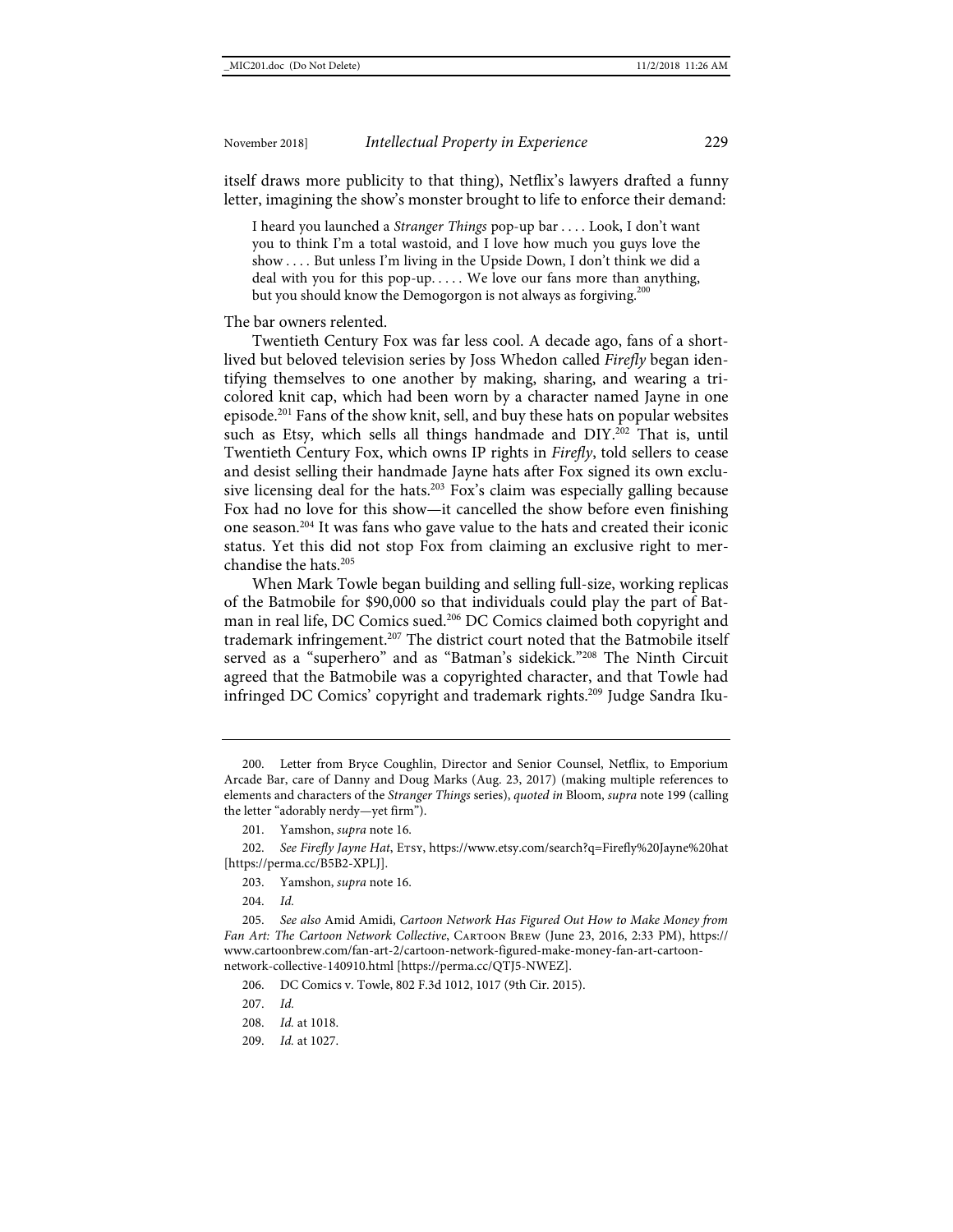ta's opinion demonstrated the spillover of the Batman story into our lives: the first paragraph, borrowing the language of Batman's sidekick Robin, concludes, "Holy copyright law, Batman!"; <sup>210</sup> when the opinion turns to the car, it exclaims, "To the Batmobile!"211 The opinion concludes with a quote from Batman: "In our well-ordered society, protection of private property is essential."212

When Alec Peters turned to crowdfunding for his *Star Trek*–based film, raising a million dollars, CBS and Paramount studios sued.<sup>213</sup> Plaintiffs charged that unauthorized use of protected characters, species (including Vulcans and Klingons), settings, planets (Vulcan, Axanar, and Qo'noS), "the Vulcan council, the teachings of Vulcan philosopher Surak, the use of the Federation  $log_0$ ... and the Klingon language<sup>"214</sup> violated copyright in the "mood" and "look and feel" of Star Trek.<sup>215</sup> The district court rejected Peters' fair use defense, saying the fan work was not a parody.<sup>216</sup>

The scope of fair use is at issue in yet another scenario. Amazon now offers fan writers the Kindle Worlds program, in which Amazon partners with content providers to license fans the right to write about their favorite fictional worlds, in exchange for royalties if those stories sell.<sup>217</sup> This move gives writers clarity about their rights, including the ability to make money from their writing. But the program may also lead to rights accretion; $^{218}$  the fact that fans seek licenses to write fan fiction may later suggest that such licenses are required.

*Game of Thrones* is the world's most popular show, and "the most obsessed-about" show as well.<sup>219</sup> User-generated videos about the show have received some 1.4 billion views, dwarfing the 172 million views received by HBO's own *Game of Thrones* channel.<sup>220</sup> Even though many intellectual property holders recognize the "valuable promotion" offered by obsessed

212. *Id.* at 1027 (citation omitted).

213. Paramount Pictures Corp. v. Axanar Prods., Inc., 121 U.S.P.Q.2d (BNA) 1699 (C.D. Cal. 2017).

215. *Id.* at 1704, 1706–07.

217. See KINDLE WORLDS, *supra* not[e 15.](#page-4-3)

218. James Gibson, *Risk Aversion and Rights Accretion in Intellectual Property Law*, 116 Yale L.J. 882 (2007).

219. Daniel D'Addario, *Game of Thrones: How They Make the World's Most Popular Show*, Time[, http://time.com/game-of-thrones-2017/](http://time.com/game-of-thrones-2017/) [\[https://perma.cc/AAN5-Y8P7\]](https://perma.cc/AAN5-Y8P7).

220. Todd Spangler, *How 'Game of Thrones' YouTube Fan Videos Help HBO's Top Franchise*, Variety (June 16, 2014, 9:58 AM), [http://variety.com/2014/digital/news/how-game-of](http://variety.com/2014/digital/news/how-game-of-thrones-youtube-fan-videos-help-hbos-top-franchise-1201221222/)[thrones-youtube-fan-videos-help-hbos-top-franchise-1201221222/](http://variety.com/2014/digital/news/how-game-of-thrones-youtube-fan-videos-help-hbos-top-franchise-1201221222/) [\[https://perma.cc/PEH9-](https://perma.cc/PEH9-BMK5) [BMK5\]](https://perma.cc/PEH9-BMK5).

<sup>210.</sup> *Id.* at 1015.

<sup>211.</sup> *Id.* at 1018.

<sup>214.</sup> *Id.* at 1704.

<sup>216.</sup> *Id.* at 1706–09.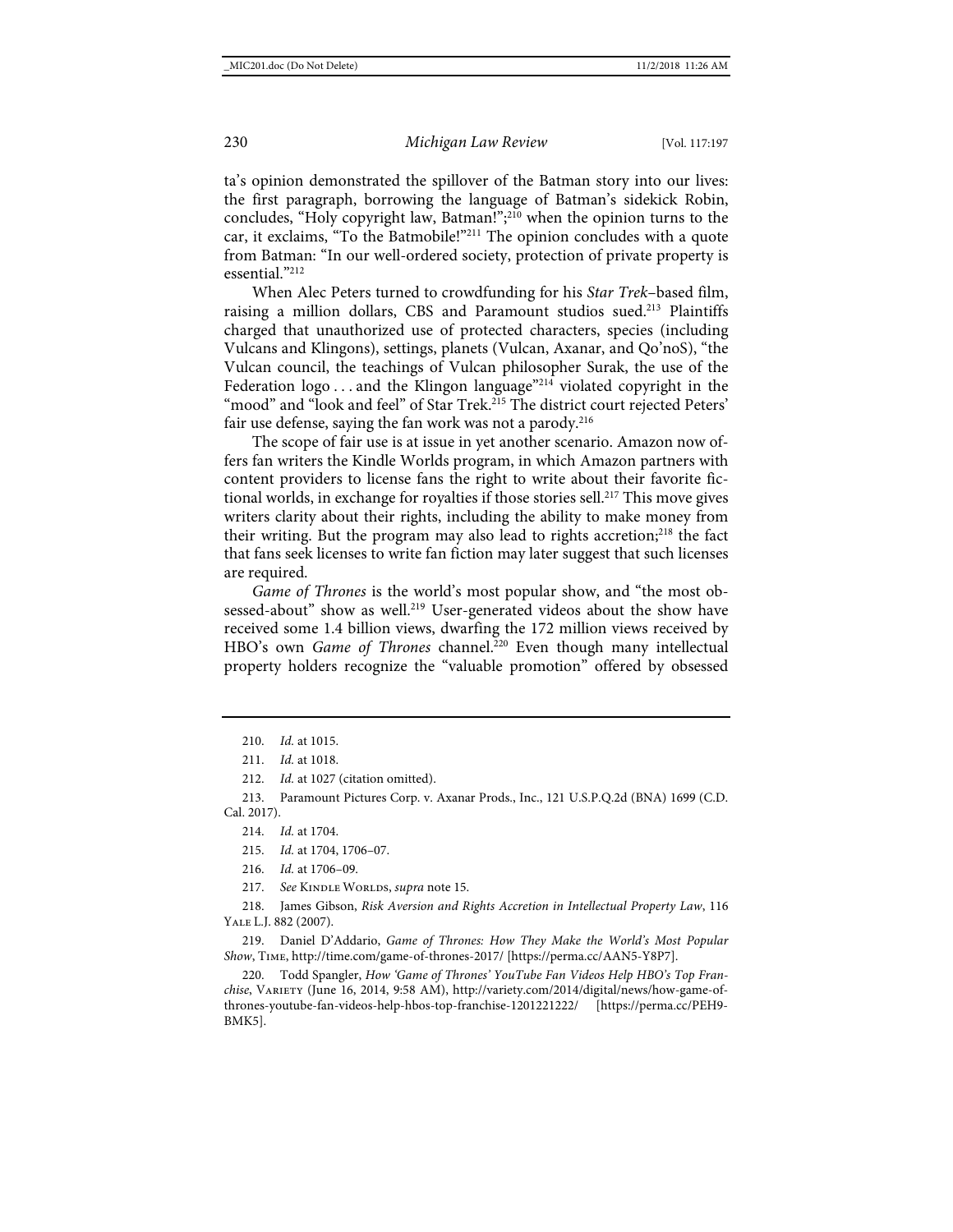fans,221 many *Game of Thrones* video creators still have their videos removed due to copyright claims.<sup>222</sup> The videos seem to be removed by YouTube's automated Content ID system, which may identify clips from the HBO show in fan videos and then act as if they are copyright infringing, without a fair use analysis.223

#### <span id="page-35-0"></span>III. Theorizing Experience

John Dewey's influential account of "art as experience" elaborates the synergistic relationship between works of art and the live human experience of art.224 Kenneth Arrow's economic theory of "learning by doing"225 and theories of the nature of "tacit knowledge" teach that knowledge must be experienced through haptic and social engagement.<sup>226</sup> Performance theory describes how human beings exercise creativity and agency by remediating the social and cultural works that seek to define them, and our age. This Part considers the relevance of these theories to the phenomena of deep cultural play with the stories and worlds that seek to define us and our time.<sup>227</sup> What are the benefits of working through culture in the tactile and social ways afforded by cultural tangibles, from playing with foam swords, lightsabers, and wands in summer camps to elaborate cosplay by adults witnessed at events like the Star Trek convention and the Comic-Con held annually in San Diego? This Part explores the participatory, experiential, tactile, and physical side of cultural knowledge. Like scientific knowledge, cultural knowledge must be actively experienced, repeated, held, touched, experimented with, and practiced. Deeply engaged play in the fields of culture has both descriptive and prescriptive purchase. Working through culture depicts *how* we engage culture and develop knowledge. But working through culture goes further still: putting ourselves in the shoes of another is a vehicle for learning from and connecting with others, developing critical thinking and creativity, experiencing joy, and fostering our humanity.

#### A. *Art as Experience*

John Dewey's influential masterwork on aesthetics, *Art as Experience*, argues against the idea of "art for art's sake."228 Art, he argues, can only be understood in the context of live human experience. Dewey eloquently argues against romanticizing art as walled off, separated from everyday prac-

<sup>221.</sup> *Id.*

<sup>222.</sup> Mills, *supra* not[e 17.](#page-5-0)

<sup>223.</sup> *Id.*

<sup>224.</sup> *See* Dewey, *supra* not[e 44.](#page-9-1)

<sup>225.</sup> *See* Arrow, *Learning by Doing*, *supra* not[e 45,](#page-9-2) at 156.

<sup>226.</sup> *See infra* Section III.C.

<sup>227.</sup> *See* Margaret Chon, *Sticky Knowledge and Copyright*, 2011 Wis. L. Rev. 177, 179–80.

<sup>228.</sup> Dewey, *supra* not[e 44,](#page-9-1) at 8.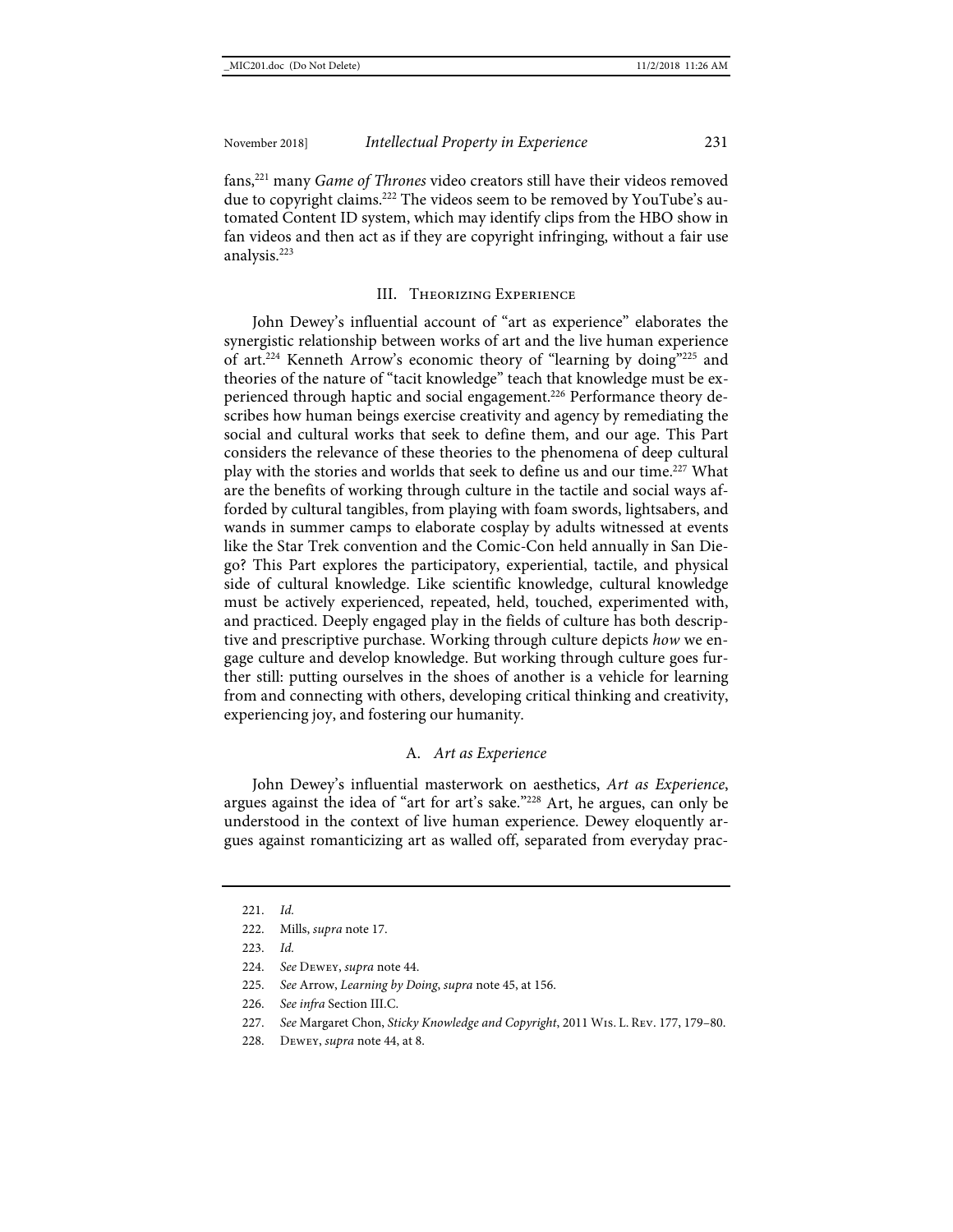tices. The "primary task" of aesthetic theory, Dewey urged, is "to restore continuity between the refined and intensified forms of experience that are works of art and the everyday events, doings, and sufferings that are universally recognized to constitute experience."<sup>229</sup> A human is not to remain "a cold spectator" of art, but should be swept up "by the pleasurable activity of the journey itself."230 Dewey's overarching project is "recovering the continuity of esthetic experience with normal processes of living."231 Failure to do so, he warns, "deeply affects the practice of living, driving away [a]esthetic perceptions that are necessary ingredients of happiness."232

Dewey's project is threefold. First, he elaborates that art lies not in static art objects, but in human *experience* of works of art through everyday activity, including doing, making, and performing.<sup>233</sup> Indeed, he defines art itself as aesthetic only to the extent it can produce "an experience in which the whole creature is alive and in which he possesses his living through enjoyment."234 Nothing less than humanity is at stake in Dewey's exercise. Aesthetic experience, he argues, is what gives a human life meaning. The very purpose of art is to enable the live person to engage her world critically with all her senses, with the ultimate goal of self-actualization, joy, and fulfillment. Indeed, this is the very meaning of "experience" for Dewey: "we have *an* experience when the material experienced runs its course to fulfillment<sup>2235</sup>

Second, Dewey is responding to the romantic ideal of art as created out of thin air, completely apart from and outside of one's culture and context.236 Far from it, Dewey describes objects of art—for example, the Parthenon<sup>237</sup> as simultaneously arising from the civic ideals and mores of the day, and in turn informing and inspiring people in a certain time and place through the embodiment of those ideals. For Dewey, the focus should not be on the art object, but its interplay with the daily lives of a people through practice. Art

233. *Id.* at 47 ("Art denotes a process or doing or making.").

235. *Id.* at 35; *see also id.* at 18 ("In life that is truly a life, everything overlaps and merges.").

236. *Id.* at 13 ("[L]ife goes on in an environment; not merely *in* it but because of it, through interaction with it. No creature lives merely under its skin."); *id.* at 257 ("As to the poetical character itself . . . it is not itself—it has no self. It is everything and nothing. . . . he has no identity—he is continually in and for, and filling some other body. . . ." (quoting Letter from John Keats to Richard Woodhouse (Oct. 27, 1818)).

237. *Id.* at 4.

<sup>229.</sup> *Id.* at 3; *see id.* at 3–19 (elaborating the experience of art by "the live creature"); *id.* at 10 (arguing against "*theories* which isolate art and its appreciation by placing them in a realm of their own, disconnected from other modes of experiencing").

<sup>230.</sup> *Id.* at 5.

<sup>231.</sup> *Id.* at 10.

<sup>232.</sup> *Id.*; *see id.* at 11 ("[T]he work of art develops and accentuates what is characteristically valuable in things of everyday enjoyment.").

<sup>234.</sup> *Id.* at 27.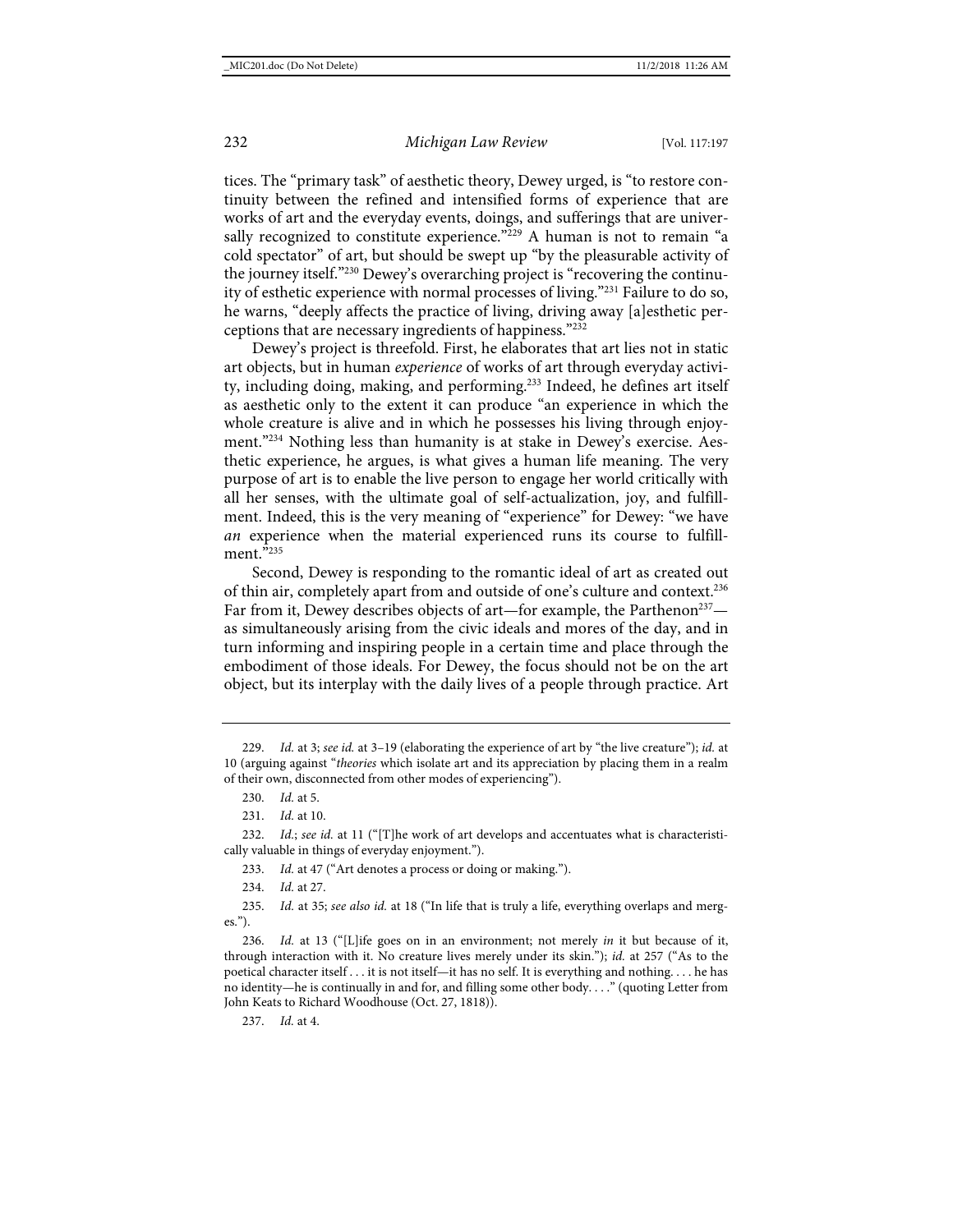is the progeny of "intercourse with our surroundings."238 Interaction with the art objects of our time is a necessary prerequisite for understanding both art and self.239

Dewey's aim is to reveal—and preserve—the continuum between the art object and people's daily experience of it through practices of doing, playing, and experimenting, in order to foster human development and fulfillment.<sup>240</sup> His lament is when "a wall is built around [art objects] that renders almost opaque their general significance"241 in the life of individuals and communities.<sup>242</sup> Dewey emphasizes that the overriding value of the aesthetic is found not in objects but in practice, in human action and interaction, and in perceiving art through action.

At the same time, Dewey is writing in the early twentieth-century context of industrialization and mass production of art and leisure, with its attendant move away from handiwork and do-it-yourself, participatory culture, toward the mummification of art as museum pieces or canned commodities for people to receive passively. Dewey hopes to return to an age of participation<sup>243</sup> and craftsmanship that involves the whole body, all human senses, and love.<sup>244</sup>

<span id="page-37-0"></span>Today, the rise of participatory culture enabled by the internet and Web 2.0 technologies, democratization of communicative and distribution processes, and the rise of identity politics, $245$  makes more possible than ever Dewey's vision of human flourishing through a democratic culture that facilitates critical engagement with cultural works to promote self-realization,

241. Dewey, *supra* not[e 44,](#page-9-1) at 3; *see also id.* at 12 ("[A] philosophy of art is sterilized unless it makes us aware of the function of art in relation to other modes of experience.").

242. *Id.* at 7 (recalling a time when "drama, music, painting, and architecture . . . were part of the significant life of an organized community").

"Experience is . . . that interaction of organism and environment which, when it is carried to the full, is a transformation of interaction into *participation* and *communication*." *Id.* at 22 (emphasis added).

244. Dewey writes that doing and making rises to the level of craftsmanship when it is done with "loving." *Id.* at 47–48; *see also id.* at 5 ("The intelligent mechanic engaged in his job, interested in doing well and finding satisfaction in his handiwork, caring for his materials and tools with genuine affection, is artistically engaged.").

245. *See* Madhavi Sunder, *IP3* , 59 Stan. L. Rev. 257 (2006) (describing the potentialities arising from the early 21st century convergence of the Internet Protocol, intellectual property, and identity politics).

<sup>238.</sup> *Id.* at 53.

<sup>239.</sup> "Individuality," Dewey explains, "is realized only in interaction with surrounding conditions. In this process of intercourse, native capacities . . . are transformed and become a self." *Id.* at 281–82.

<sup>240.</sup> *See* Beebe, *supra* note [44,](#page-9-1) at 345 ("It is found not in inert 'art products,' which 'exist externally and physically . . . apart from human experience,' but in the dynamic experience of perceiving and creating aesthetic phenomena." (alteration in original) (first quoting Dewey, *supra* not[e 44,](#page-9-1) at 218; then quoting *id.* at 3)); *see also id.* ("Pragmatist aesthetics asserts that the overriding value of the aesthetic is found not in objects but in practice, in human action and interaction.").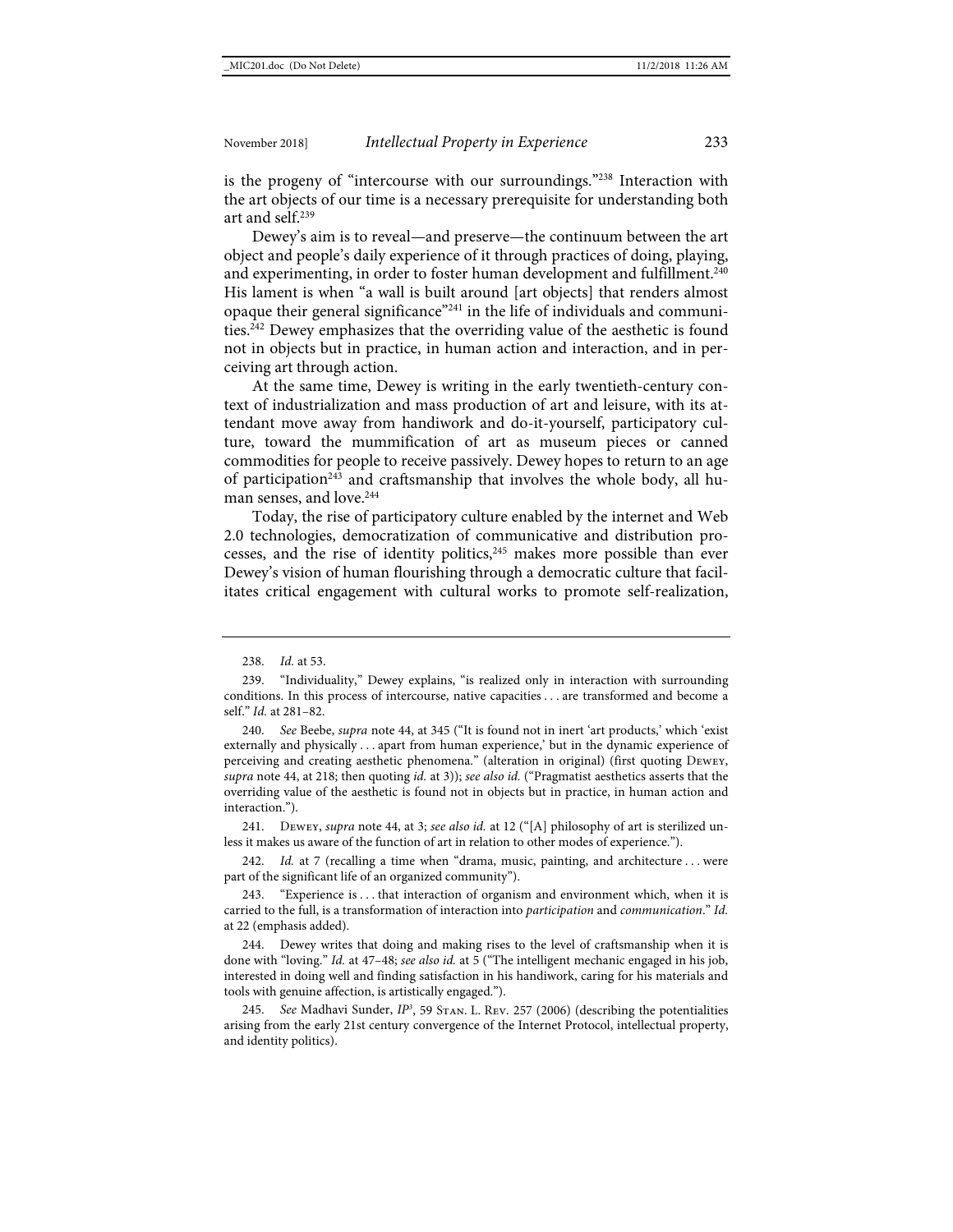critical thinking, joy, and understanding of others.<sup>246</sup> Increasingly today individuals demand and have the tools to "rip, mix, and burn" culture, asserting themselves as active producers, rather than passive consumers, of culture.<sup>247</sup> In the final Part I turn to how the law of merchandising rights may better promote Dewey's vision of human flourishing, which is premised on the ability of human beings to freely interact with culture through everyday practices.

#### B. *Learning by Doing*

In 1962 Kenneth Arrow observed: "Learning is the product of experience. Learning can only take place through the attempt to solve a problem and therefore only takes place during activity."248 Arrow famously argued that, contrary to expectations, repetitive activity hones understanding, facilitates learning, spurs innovation, and ultimately leads to "steadily increasing performance."249

<span id="page-38-0"></span>Repetition and copying to attain mastery are often key components to the processes of learning, creativity, and innovation.250 Artists have long set up their easels in museums seeking to develop their own skills by copying the masters.251 Even the living members of the Beatles, a group notorious for never having licensed their work, have looked more favorably upon interactive technologies that allow individuals to learn, play, and take apart their songs with this goal in mind. *The Beatles: Rock Band* video game allows users to "come together" with John, Paul, George, and Ringo, jamming and creat-

<sup>246.</sup> *See* Sunder, From Goods to a Good Life, *supra* note [48,](#page-10-0) at 67–68 (discussing Dewey on the connection between art as experience and autonomy and self-development); *id.* at 74–75 (discussing Dewey on the connection between art as experience and mutual understanding).

<sup>247.</sup> *See* Sunder, *supra* not[e 245,](#page-37-0) at 277.

<sup>248.</sup> Arrow, *Learning by Doing*, *supra* not[e 45,](#page-9-2) at 155.

<sup>249.</sup> *Id.* at 155–56. For more recent observations of the role of "learning by doing" in providing firms a competitive advantage outside of patent protection, see, for example, Jonathan M. Barnett, *Private Protection of Patentable Goods*, 25 CARDOZO L. REV. 1251, 1263 (2004) ("On the production side, a first-mover may, as a result of either 'learning-by-doing' and/or economies of scale, enjoy cost efficiencies that enable it to offer prices below imitators and preserve its market share.").

<sup>250.</sup> *See* Jen Graves, *No, Not Here, That's Not Possible: Why Can't Artists Be Artists at SAM and the Frye?*, Stranger (Aug. 21, 2008), [https://www.thestranger.com/seattle/no-not](https://www.thestranger.com/seattle/no-not-here-thats-not-possible/Content?oid=649502%20)[here-thats-not-possible/Content?oid=649502](https://www.thestranger.com/seattle/no-not-here-thats-not-possible/Content?oid=649502%20) [\[https://perma.cc/VWG5-NEGF\]](https://perma.cc/VWG5-NEGF) (reviewing *Inspiring Impressionism* show at the Seattle Art Museum (SAM) on impressionists' copies of master works, and noting with irony that SAM does not let modern artists do the same in its own halls).

<sup>251.</sup> *See id.*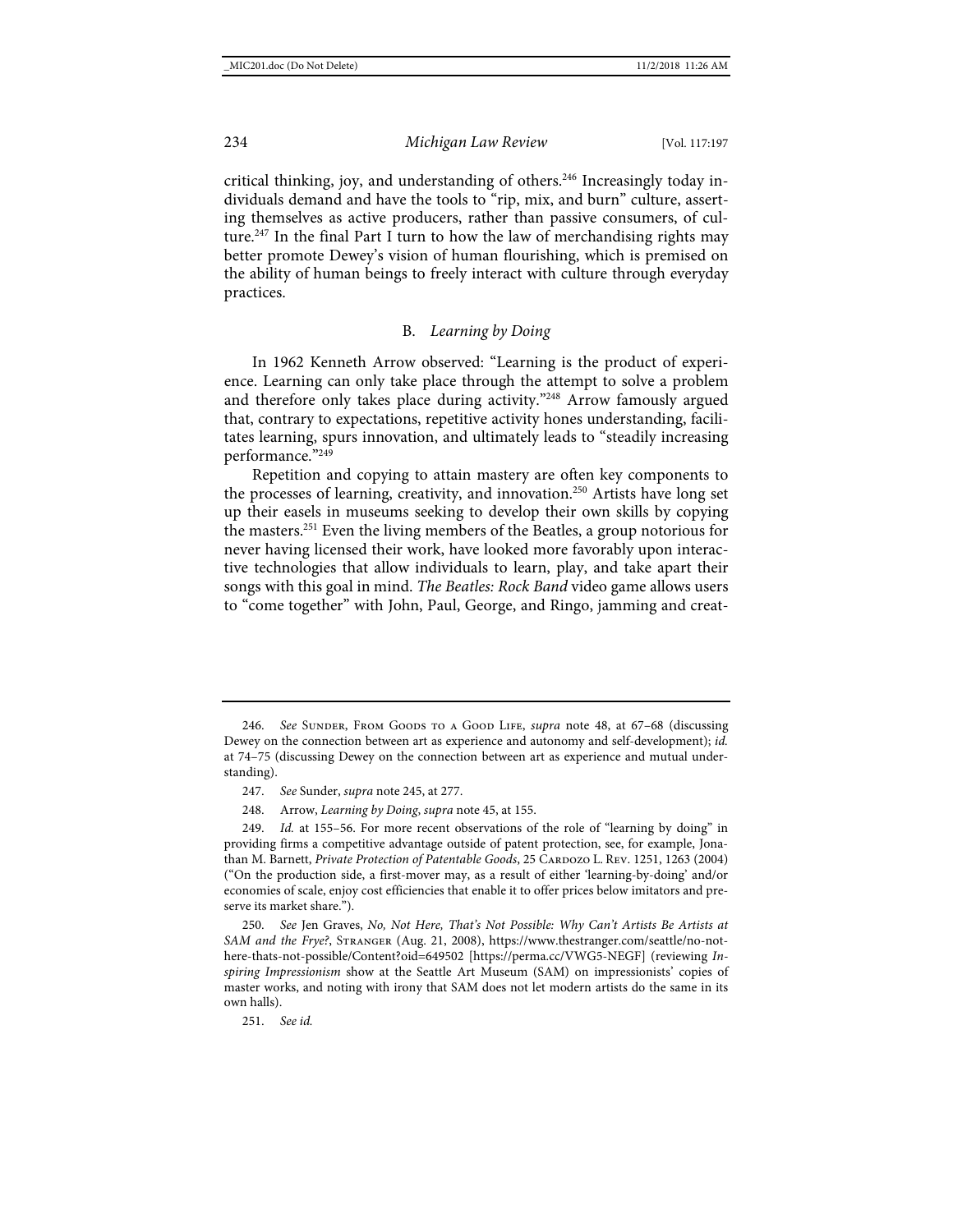ing songs.252 Learning is a key goal of the game.253 McCartney himself admits to emulating "Buddy Holly, Little Richard, Jerry Lee Lewis [and] Elvis."254 Tomorrow's musicians will learn by miming The Beatles and other rock bands.

<span id="page-39-0"></span>Learning by doing has a social dimension. Arrow describes the role played by personal contacts in the transmission of knowledge, as familiarity and trust facilitate knowledge disclosure and acceptance.<sup>255</sup> Individuals share knowledge through mentoring and apprenticeships with people they know and trust. Personal relationships can override efficiency in knowledge markets.<sup>256</sup> As Arrow concludes, "The production of knowledge is thus basically different in character from the production of goods."257

Learning has been a core purpose of copyright since its inception. The very first copyright law, the Statute of Anne enacted in England in 1710, was described as "An Act for the Encouragement of Learning," and the first U.S. Copyright Act of 1790 bore the same subtitle and aspiration.

In the fields of education and human development, nearly a century of clinical studies and theory have elaborated how children learn by actively working through the cultural discourses that surround them through "pretend play."258 Studies document that role-playing is a normatively beneficial way of learning. Elaborating on the world around us, children mime to learn social roles, yet they also take creative liberties that test expectations. Culture for children is a sphere not only of entertainment and enjoyment, or assimilation, but also of experimentation and innovation. Recent studies show oth-

254. Daniel Radosh, *While My Guitar Gently Beeps*, N.Y. Times Mag. (Aug. 11, 2009), <https://www.nytimes.com/2009/08/16/magazine/16beatles-t.html> (on file with the *Michigan Law Review*).

255. Kenneth J. Arrow, *Classificatory Notes on the Production and Transmission of Technological Knowledge*, Am. Econ. Rev., May 1969, at 29, 34 [hereinafter Arrow, *Classificatory Notes*].

256. *See* Barnett, *supra* not[e 249,](#page-38-0) at 1263–64 (arguing that first movers are advantaged by learning by doing and social relations they develop with resellers and retailers, which form a natural barrier to competitors, at least for some period of time).

257. Arrow, *Classificatory Notes*, *supra* not[e 255,](#page-39-0) at 30.

258. *See, e.g.*, Astrida Seja Kaugars & Sandra W. Russ, *Assessing Preschool Children's Pretend Play: Preliminary Validation of the Affect in Play Scale-Preschool Version*, 20 EARLY EDUC. & Dev. 733, 734 (2009) ("[P]retend play is considered integral to preschool children's development since it represents an intersection of cognitive processes, affective processes, and interpersonal processes.").

<sup>252.</sup> Seth Schiesel, *All Together Now: Play the Game, Mom*, N.Y. Times (Sept. 1, 2009), <http://www.nytimes.com/2009/09/06/arts/television/06schi.html> (on file with the *Michigan Law Review*).

<sup>253.</sup> On this point, see generally Cornelia Homburg, The Copy Turns Original: Vincent van Gogh and a New Approach to Traditional Art Practice (1996). I discuss this example in SUNDER, FROM GOODS TO A GOOD LIFE, *supra* note [48.](#page-10-0) Scholars such as Eric von Hippel and William Fisher have shown that practicing and using patented products can yield innovation by users who modify goods to better suit their work, art, or sport. *See* Eric von Hippel, Democratizing Innovation (2005); William W. Fisher III, *The Implications for Law of User Innovation*, 94 Minn. L. Rev. 1417 (2010).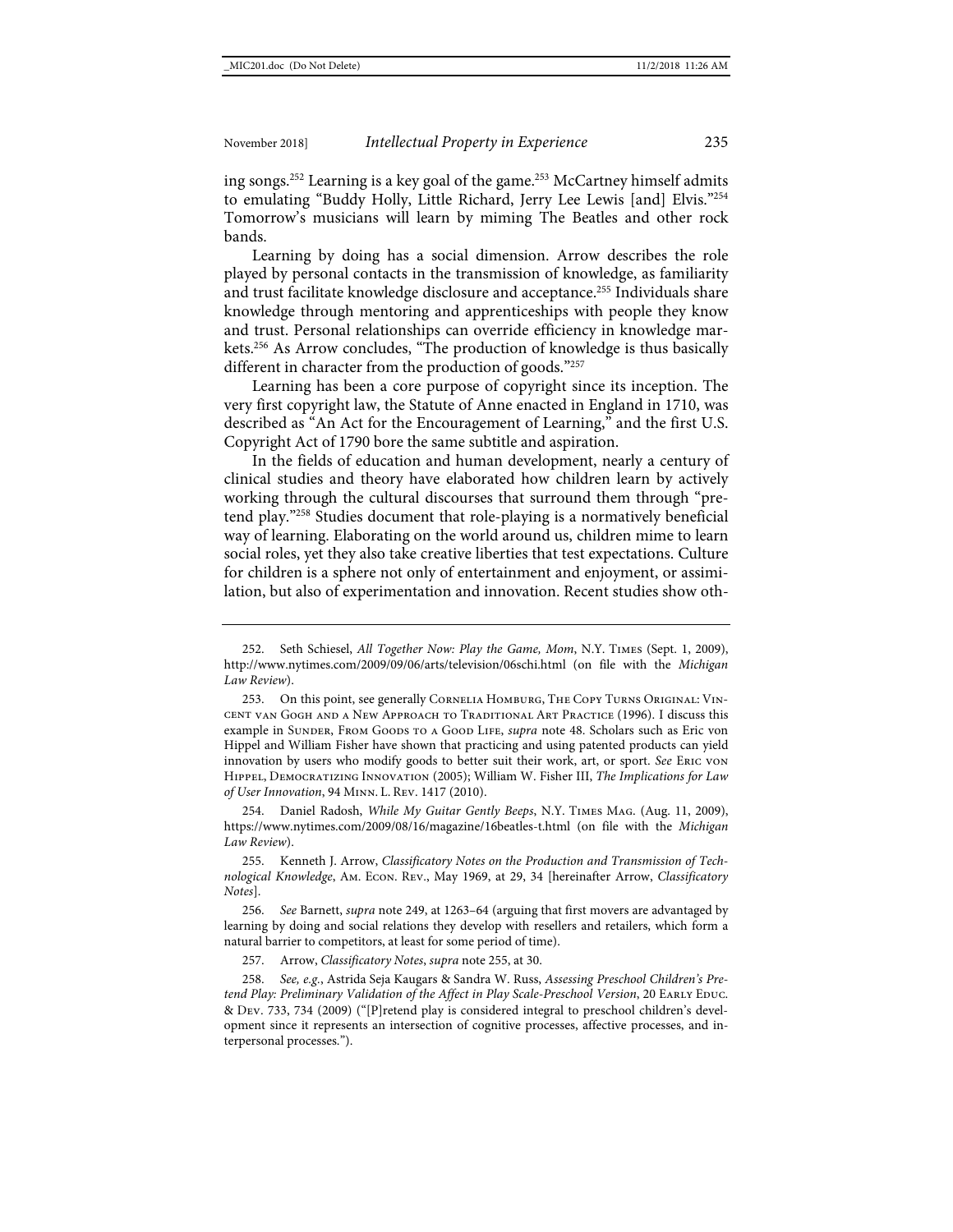er benefits of role-playing include helping children negotiate conflict, develop self-control, and foster language ability and collaborative skills.259

Perhaps most importantly in our diverse and increasingly interconnected world, physically and emotionally inhabiting the role of the other helps to foster empathy, enabling children to contemplate what it may be like to walk in another's shoes.260 Play-based learning is not limited to children. A worldwide phenomenon for adults called cosplay, short for "costume play," has spread from Japan to other parts of the globe celebrating these same principles.261 Individuals develop and wear elaborate costumes mimicking their favorite anime or manga characters; gender-switching called "crossplay" is common, as a vehicle for gaining greater understanding of the other and of challenging traditional gender roles.<sup>262</sup>

<span id="page-40-0"></span>Theories of learning by doing are gaining new purchase in the context of online games, the internet, and what Henry Jenkins has called "participatory culture."263 Watchwords in the new digital learning landscape are roleplaying, performance, embodiment, and appropriation.<sup>264</sup> As the authors of a critically acclaimed new book about digital learning write, "The twenty-first century . . . belongs to the tacit. In the digital world, we learn by doing, watching, and experiencing."<sup>265</sup> The new literacy skills in the digital age include:

<span id="page-40-1"></span> $Play$  — the capacity to experiment with one's surroundings as a form of problem-solving

259. *See id.* at 738–39 ("Children who engage in social fantasy play have more often have [sic] been found to be more socially competent . . . ."); *id.* at 751 ("Children who expressed more affect in their play and who played with ease demonstrated desirable levels of socioemotional adjustment and low levels of behavior problems.").

260. *See id.* at 739 ("[B]oys and girls who engaged in high levels of pretend play performed better on a task assessing understanding of emotions.").

261. *See* Melia Robinson, *An Introduction into the Wild World of Cosplay*, Bus. Insider (Oct. 9, 2015, 1:09 AM), <http://www.businessinsider.com/what-is-cosplay-2014-10> [\[https://](https://perma.cc/ZT7N-28D2) [perma.cc/ZT7N-28D2\]](https://perma.cc/ZT7N-28D2).

262. *See generally* Rachel Leng, *Gender, Sexuality, and Cosplay: A Case Study of Male-to-Female Crossplay*, Phx. Papers, Apr. 2013, at 89, [http://fansconf.a-kon.com/dRuZ33A/wp](http://fansconf.a-kon.com/dRuZ33A/wp-content/uploads/2013/04/Gender-Sexuality-and-Cosplay-by-Rachel-Leng1.pdf)[content/uploads/2013/04/Gender-Sexuality-and-Cosplay-by-Rachel-Leng1.pdf](http://fansconf.a-kon.com/dRuZ33A/wp-content/uploads/2013/04/Gender-Sexuality-and-Cosplay-by-Rachel-Leng1.pdf) [\[https://perma.](https://perma.cc/ST4V-K2UQ) [cc/ST4V-K2UQ\]](https://perma.cc/ST4V-K2UQ).

263. *See generally* Henry Jenkins et al., Confronting the Challenges of Participatory Culture: Media Education for the 21st Century (2009).

264. Michael Young et al., *MMOGs as Learning Environments: An Ecological Journey into*  Quest Atlantis *and* The Sims Online, Innovate, April/May 2006, art. 2, [https://](https://nsuworks.nova.edu/cgi/viewcontent.cgi?article=1135&context=innovate%20) [nsuworks.nova.edu/cgi/viewcontent.cgi?article=1135&context=innovate](https://nsuworks.nova.edu/cgi/viewcontent.cgi?article=1135&context=innovate%20) (on file with the *Michigan Law Review*) (elaborating "[c]ontemporary theories of learning as embodied and embedded in action").

265. Douglas Thomas & John Seely Brown, A New Culture of Learning: Cultivating the Imagination for a World of Constant Change 76 (2011); *see also* Kurt Squire, Video Games and Learning: Teaching and Participatory Culture in the Digital Age (2011).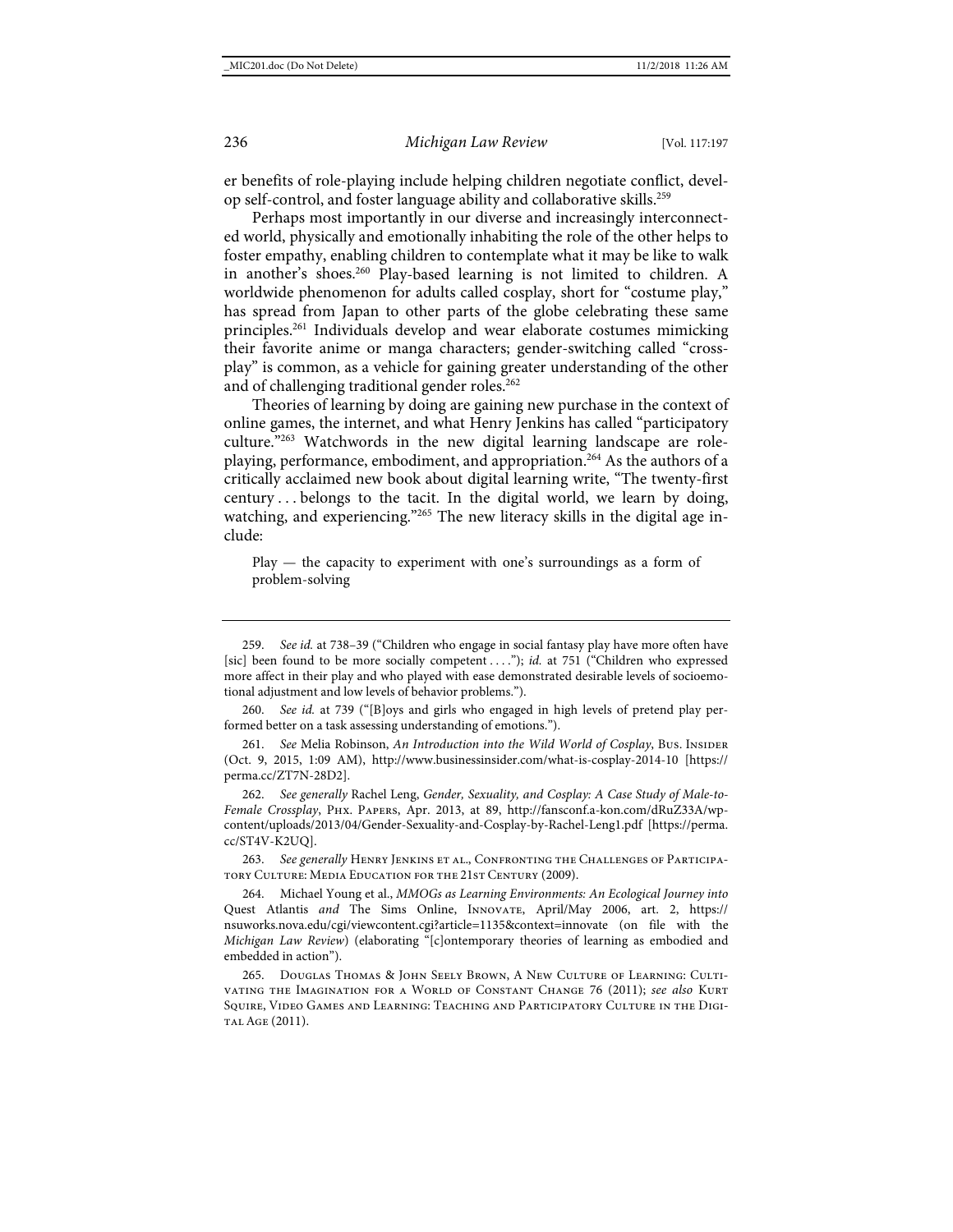Performance — the ability to adopt alternative identities for the purpose of improvisation and discovery

Simulation — the ability to interpret and construct dynamic models of realworld processes

Appropriation — the ability to meaningfully sample and remix media content  $\ldots$ <sup>266</sup>

The new literacy understands  $play<sup>267</sup>$  and performance<sup>268</sup> as essential learning practices for developing critical thinking, collaboration, creativity, and social skills. Fan activities, such as editing and writing a fictional, *Harry Potter*–inspired newspaper online, for example, teach professional skills, such as reading and writing and also how to collaborate and negotiate with young online participants around the world.<sup>269</sup> Making elaborate costumes or other fan art develops imagination and marketable skills for tomorrow. It was by playing Harry Potter in an unauthorized *Harry Potter* musical at the University of Michigan that *Glee* star Darren Criss first began developing his own following, which eventually led him to a lead role on the hit television show *Glee*. <sup>270</sup> In short, working through and deeply playing in the cultural worlds we love help us to develop both marketable talents and skills required in a democracy. Through role-playing we learn to problem solve with others and to develop understanding of others unlike ourselves. Yesterday we were bowling together to form social solidarity and foster citizenship.<sup>271</sup> Today we are playing Quidditch and engaging diverse others in imaginative, immersive play, online<sup>272</sup> and in the real world.<sup>273</sup>

268. *Id.* at 31 ("Performance brings with it capacities to understand problems from multiple viewpoints, to assimilate information, to exert mastery over core cultural materials, and to improvise in response to a changing environment.").

269. Henry Jenkins, Convergence Culture: Where Old and New Media Collide 171–79 (2006) (sharing example of 14-year-old Heather Lawver, who edited a real world, online *Daily Prophet* newspaper, inspired by the *Harry Potter* world, with other kids around the world).

270. Rae Votta, *Inside Darren Criss' Team StarKid: From 'A Very Potter Musical' to SPACE Tour*, Billboard (Nov. 28, 2011), [https://www.billboard.com/articles/news/464956/](https://www.billboard.com/articles/news/464956/inside-darren-criss-team-starkid-from-a-very-potter-musical-to-space-tour) [inside-darren-criss-team-starkid-from-a-very-potter-musical-to-space-tour](https://www.billboard.com/articles/news/464956/inside-darren-criss-team-starkid-from-a-very-potter-musical-to-space-tour) [\[https://perma.cc/](https://perma.cc/3XUG-YUU5) [3XUG-YUU5\]](https://perma.cc/3XUG-YUU5). (The *Michigan Law Review*'s own Executive Online Editor Joe Moses played Snape in 'A Very Potter Musical'!)

271. *See* Robert D. Putnam, Bowling Alone: The Collapse and Revival of American Community (2000).

272. Young et al., *supra* note [264](#page-40-1) at 1 ("Success in a MMOG requires developing new literacies, understanding intricate and intersecting rule sets, thinking creatively within constraints, collaborating with other participants towards shared goals, and perhaps most importantly, taking on new identities as players (via their avatars) inhabit game spaces.").

<sup>266.</sup> Jenkins et al., *supra* not[e 263,](#page-40-0) at 4.

<sup>267.</sup> *Id.* at 23 ("[T]here is a growing recognition that play itself, as a means of exploring and processing knowledge and of problem-solving, may be a valuable skill children should master in preparation for subsequent roles and responsibilities in the adult world.").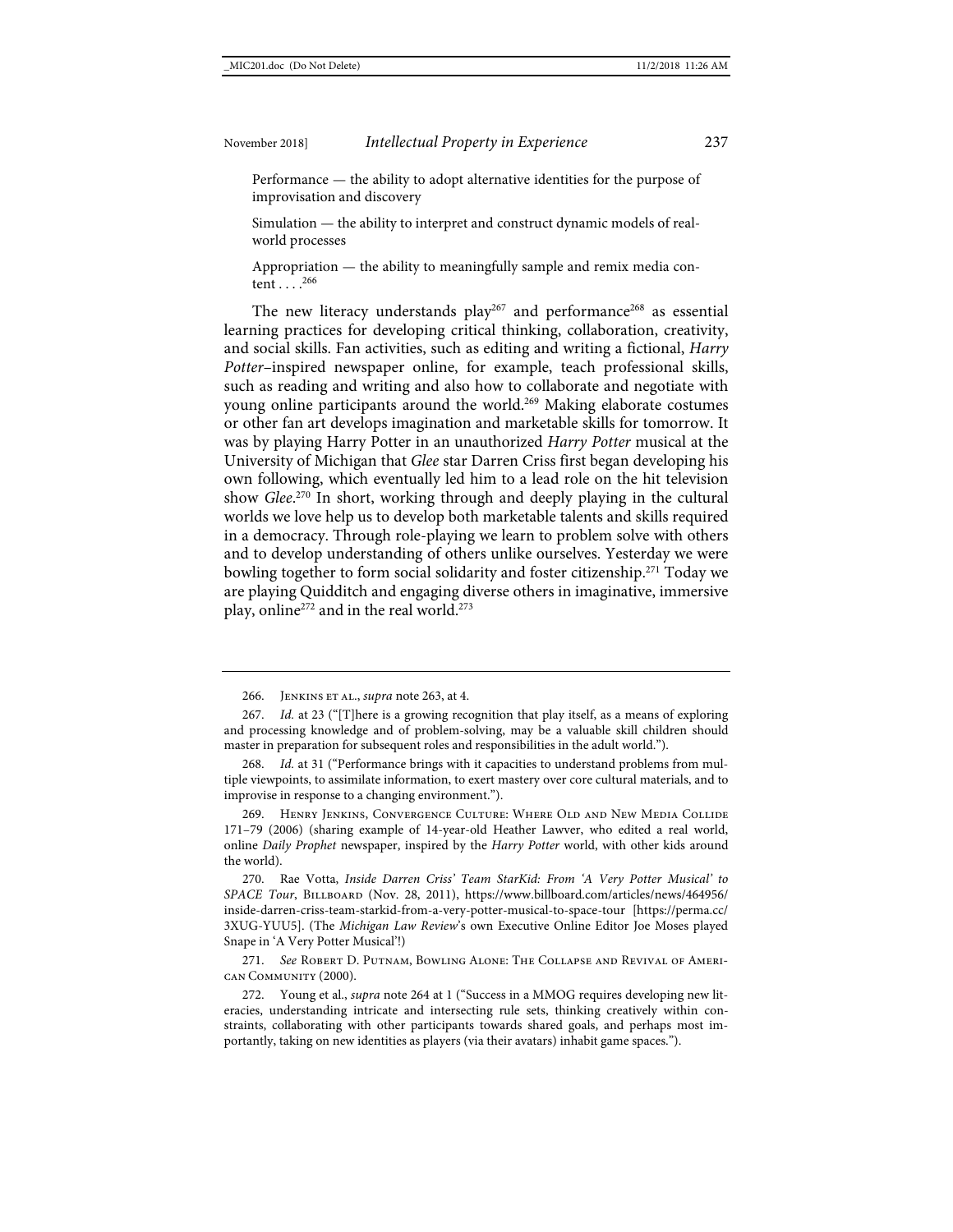#### C. *Tacit Knowledge*

Theories of tacit knowledge elaborate the social dimension of knowledge. Michael Polanyi famously defined tacit knowledge as implicated by the reality that "*we can know more than we can tell*."274 Others employ the term "sticky knowledge" to explain the same concept. As Margaret Chon describes, "Knowledge is sticky because it adheres to people along social routes . . . ."275 Thus far scholars have studied the implications of tacit or sticky knowledge for patent and trade secret law, describing how knowledge is understood and developed not by the mere patent disclosure, but through human interactions such as scholarly exchanges, visits to laboratories, and mentor/mentee relationships.<sup>276</sup> Recently, Chon explored the potential relevance of the concept to copyright law.<sup>277</sup> This Article also considers the insights of tacit knowledge in the context of copyright and trademark laws.

Copyright's goal is the promotion of knowledge. But tacit knowledge theory suggests that copyrighted *products*—books, films, music—are only goods. *Knowledge* lies between the lines. Chon is concerned that copyright law does not pay enough heed to tacit knowledge, the knowledge developed in the activities, conversations, and social relationships conducted around and through copyrighted works.<sup>278</sup>

Mutual understanding and knowledge exchange emerges through social interactions that foster experience and trust. In the context of scientific research, for example, star researchers may hold tacit knowledge that others will only come to know through apprenticing or collaborating with the individual and developing trust and mutual respect. Relationships are crucial to the transfer of tacit knowledge: apprentice and master, student and teacher, colleague and colleague, friend and friend. Cultural products, too, must be socially engaged in order to be more fully known. As Chon reminds us, "students still fill classrooms and implicitly demand by their presence that teach-

277. *See* Chon, *supra* not[e 227,](#page-35-0) at 177 ("This Article delves into sticky knowledge, which has been referenced . . . within the laws of patents and trade secrets but almost not at all within copyright law.").

278. *Id.* at 211–16.

<sup>273.</sup> For an important critique of digital culture's effects on sociability, see Sherry Turkle, Alone Together: Why We Expect More from Technology and Less from Each Other (2011).

<sup>274.</sup> Polanyi, *supra* not[e 46,](#page-10-1) at 4.

<sup>275.</sup> Chon, *supra* not[e 227,](#page-35-0) at 177.

<sup>276.</sup> *See* Dan L. Burk, *The Role of Patent Law in Knowledge Codification*, 23 Berkeley Tech. L.J. 1009 (2008); Peter Lee, *Transcending the Tacit Dimension: Patents, Relationships, and Organizational Integration in Technology Transfer*, 100 Calif. L. Rev. 1503, 1536–37 (2012) (arguing that the success of Silicon Valley is its geography—being near Stanford allows for fruitful collaborations between the academy and industry); Katherine J. Strandburg, *Norms and the Sharing of Research Materials and Tacit Knowledge*, *in* Working Within the Boundaries of Intellectual Property: Innovation Policy for the Knowledge Society 85 (Rochelle C. Dreyfuss et al. eds., 2010).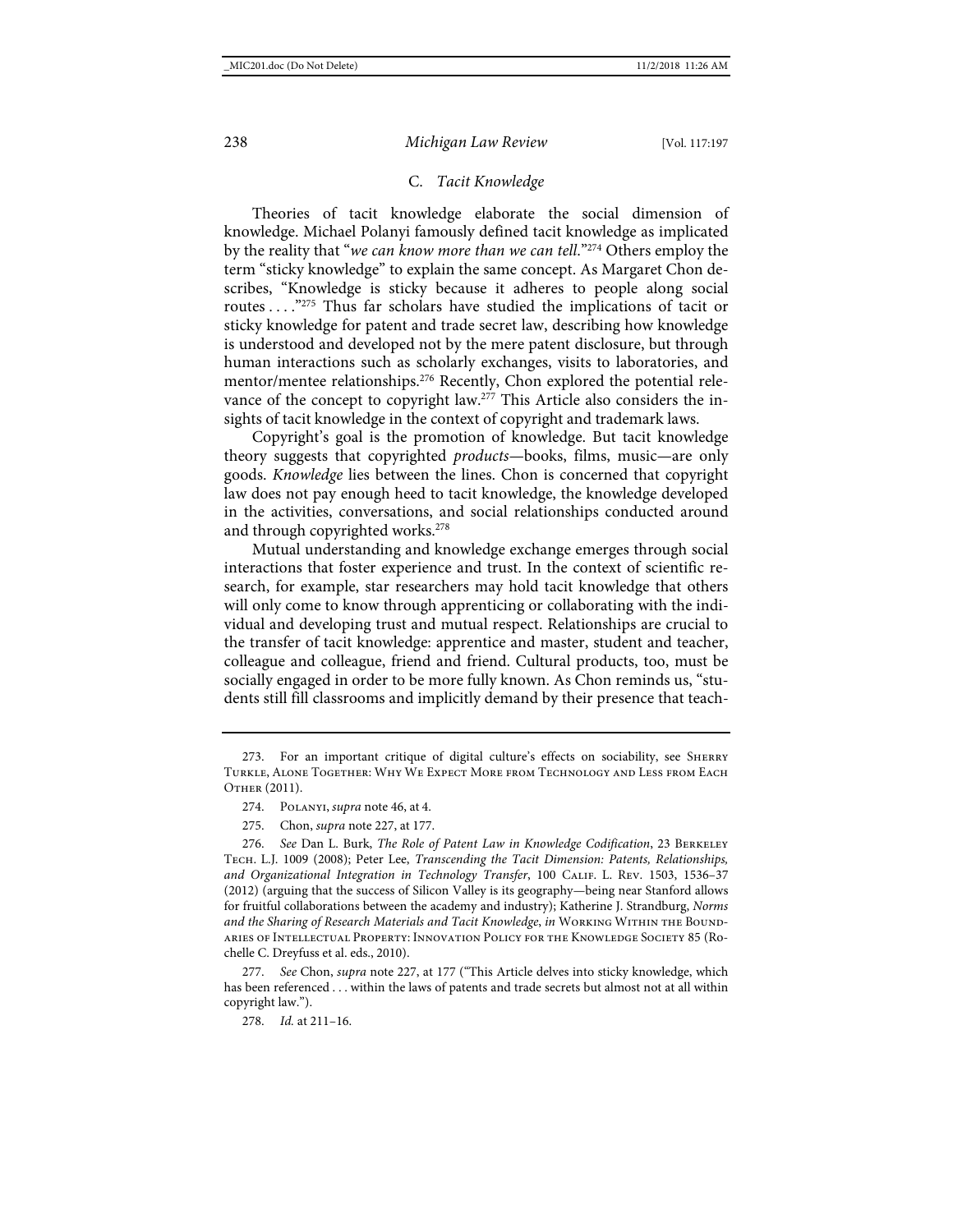ers explain the contents of their textbooks . . . . And visitors to art museums often feel that they do not comprehend a great piece of art unless it is viewed within the context of an experienced critic's or docent's guidance."<sup>279</sup> Reading literature together in social groups such as book clubs or in diverse classroom settings promotes understanding of the work and of one another.

Knowledge transfer requires a process Polanyi referred to as indwelling, defined as the practice of putting oneself in the mindset of another. "[I]ndwelling, or empathy," Polanyi wrote, "is the proper means of knowing man and the humanities."280 "[I]t is not by looking at things, but by dwelling in them, that we understand their ... meaning."<sup>281</sup> Repetition of a master's moves, for example, teaches a pupil not only crucial skills but the master's mindset. By dwelling in the master's moves, "the pupil gets the feel of a master's skill and may learn to rival him."282 Polanyi describes physical insertion into worlds as a critical means by which individuals develop knowledge and social skills. Lin-Manuel Miranda's runaway Broadway hit, *Hamilton*, exemplifies indwelling, as black and Latino actors embody the roles of the American Founding Fathers, forever changing how we understand our shared history.283

We may usefully reconsider some current legal doctrines as facilitating transfer of sticky knowledge. For example, cover licenses in copyright law allow bands to play music, thereby facilitating their learning and understanding of it. Similarly, fair use for educational purposes, book reviews, reference guides, and academic literature helps to more fully understand a work and promotes learning.

We should be careful to avoid characterizing tacit knowledge as a problem to be resolved, for example through more perfect disclosure in patent law. Sticky knowledge promotes our humanity because it requires engaging with others for learning and mutual understanding. Recalling Arrow, this *social dimension* is precisely what distinguishes *knowledge* from other goods.284 Processes of active and social engagement with cultural knowledge foster mutual understanding and humanity. As Polanyi long ago warned, if we "suppose that tacit thought forms an indispensable part of all knowledge, then the ideal of eliminating all personal elements of knowledge would, in effect, aim at the destruction of all knowledge."285 "[T]he process of formaliz-

<sup>279.</sup> *Id.* at 179; *see also id.* at 188 ("Moviegoers, opera lovers, and dance aficionados . . . [all] feel the need to discuss the impact and meaning of what they have just experienced . . . .").

<sup>280.</sup> Polanyi, *supra* not[e 46,](#page-10-1) at 16.

<sup>281.</sup> *Id.* at 18.

<sup>282.</sup> *Id.* at 30 (offering the example of the chess player who would "enter into a master's spirit by rehearsing the games he played, to discover what he had in mind").

<sup>283.</sup> Ben Brantley, *Review: 'Hamilton,' Young Rebels Changing History and Theater*, N.Y. Times (Aug. 6, 2015), [https://www.nytimes.com/2015/08/07/theater/review-hamilton-young](https://www.nytimes.com/2015/08/07/theater/review-hamilton-young-rebels-changing-history-and-theater.html)[rebels-changing-history-and-theater.html](https://www.nytimes.com/2015/08/07/theater/review-hamilton-young-rebels-changing-history-and-theater.html) (on file with the *Michigan Law Review*).

<sup>284.</sup> *See supra* not[e 255](#page-39-0) and accompanying text.

<sup>285.</sup> Polanyi, *supra* not[e 46,](#page-10-1) at 20.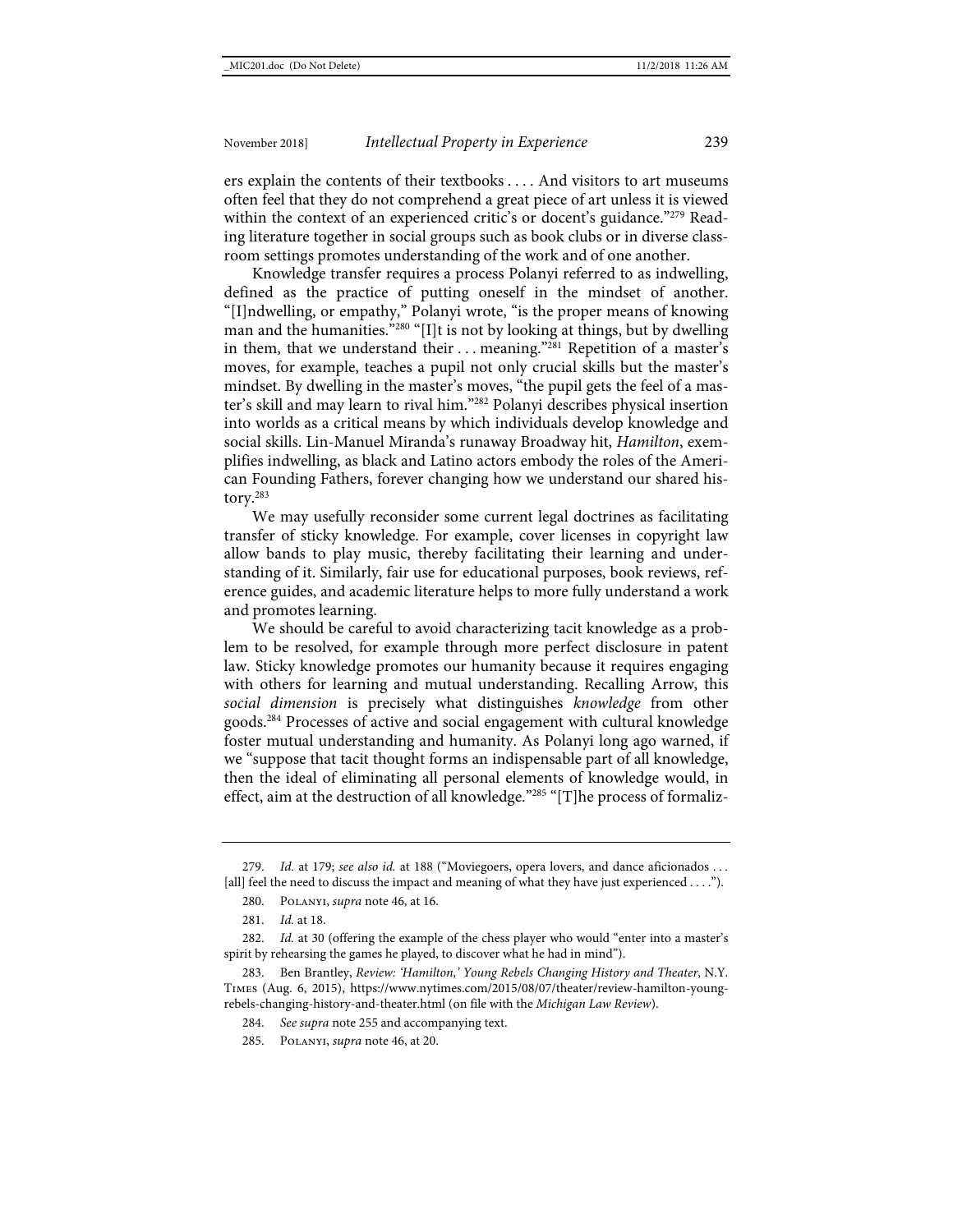ing all knowledge to the exclusion of any tacit knowing is self-defeating."286 In a foreword to a 2009 republication of Polanyi's work, Amartya Sen writes that "[t]his has subversive implications for the general approach of formalization since it looks for 'the kind of lucidity which destroys its subject matter.' "287 As Sen and Polanyi urge, striving for perfect disclosure is unwise, as that would make us less human.

#### D. *Performance*

By using the term "performance," theorists do not refer to "a means by which a text is represented, [or] 'licensed,' " but rather refer to performance "as an experience (or set of experiences) of sociability."<sup>288</sup>

In 1993, performance theorist Peggy Phelan put forth the provocative idea that performance by its nature cannot be reproduced or commodified.289 In a foundational essay, Phelan writes, "Performance's only life is in the present. Performance cannot be saved, recorded, documented, or otherwise participate in the circulation of representations *of* representations: once it does so, it becomes something other than performance."290

To what extent does the Copyright Act implicitly agree with this idea by giving less protection to performance qua performance? Phelan describes performance as uncommodifiable, and potentially understood as "valueless" because it escapes the reproductive economy.<sup>291</sup> Or is it the ability of performance to resist commodification that makes it priceless? At the same time, Phelan acknowledges that the

[P]ressures brought to bear on performance to succumb to the laws of the reproductive economy are enormous. For only rarely in this culture is the "now" to which performance addresses its deepest questions valued. (This is why the now is supplemented and buttressed by the documenting camera, the video archive.)<sup>292</sup>

290. *Id.* at 146.

291. *Id.* at 148 ("[P]erformance art is vulnerable to charges of valuelessness and emptiness."). As Phelan explains, because live performance that is not recorded "disappears into memory," it enters a "realm of invisibility" where it "eludes regulation and control. Performance resists the balanced circulations of finance." *Id.* For Phelan, "[p]erformance's independence from mass reproduction, technologically, economically, and linguistically, is its greatest strength." *Id.* at 149.

292. *Id.* at 146.

<sup>286.</sup> *Id.*

<sup>287.</sup> Amartya Sen, *Foreword* to Polanyi, *supra* not[e 46,](#page-10-1) at xi.

<sup>288.</sup> Simon Frith, Performing Rites: On the Value of Popular Music 204 (1996).

<sup>289.</sup> Peggy Phelan, Unmarked: The Politics of Performance 148 (1993) ("Performance in a strict ontological sense is nonreproductive.").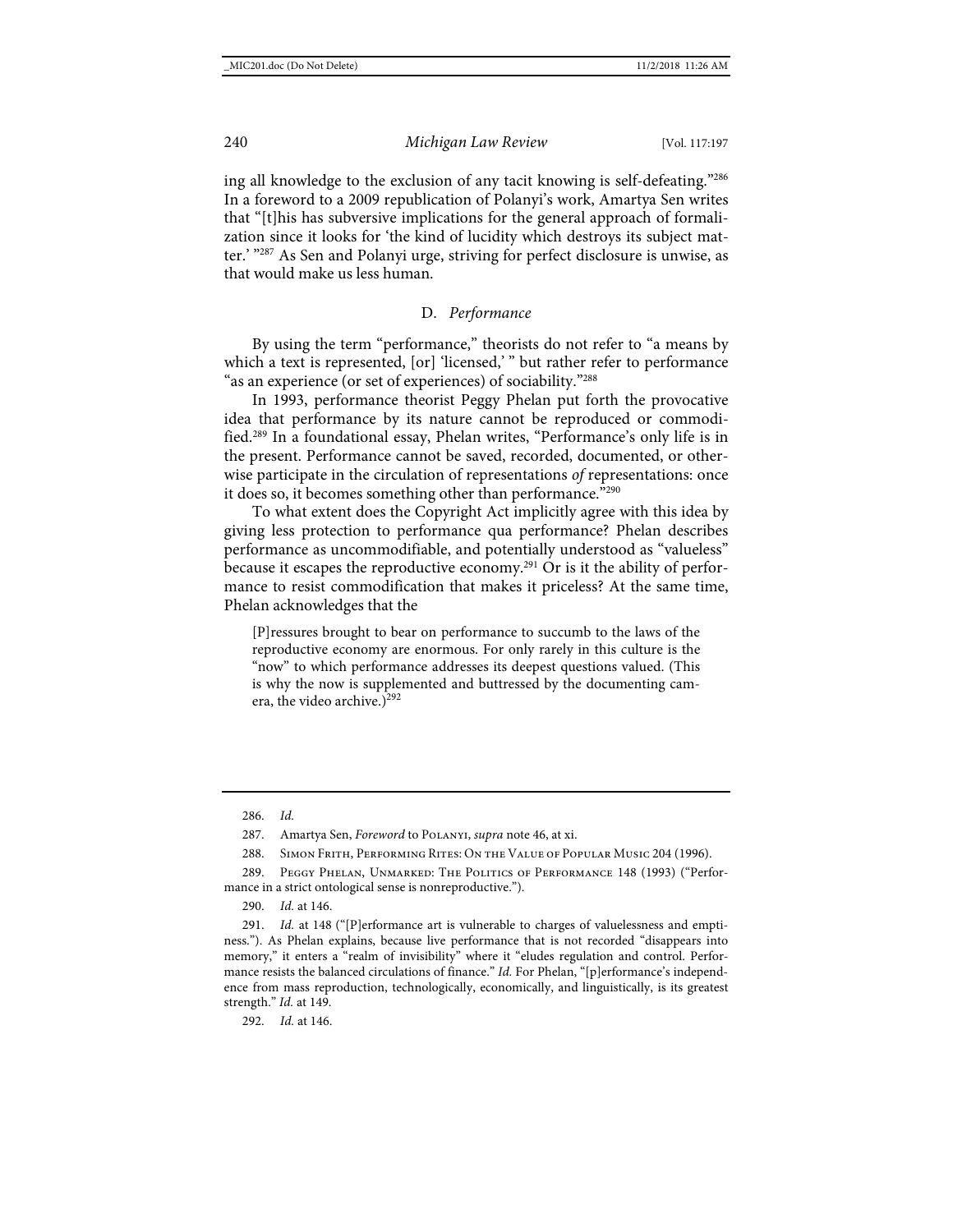Phelan's description raises the question whether performance is the kind of activity the Copyright Act intends to regulate. Is self-insertion really reproduction?293Human performance is not mechanical reproduction.

<span id="page-45-1"></span><span id="page-45-0"></span>At the same time, we must be cautious not to essentialize "live" performance as something unique and more authentic than mediatized performance. In an important critique of Phelan, Philip Auslander observes that even "live" performance is mediated by technology. Auslander notes that "live" performances from rock concerts to operas today are *made for television* and rock concerts seek to *recreate the record*. <sup>294</sup> "Remediation" refers to "the representation of one medium in another."295 Remediation paradoxically shows us that media does not just represent reality; for example, modern art may not represent reality at all. Rather, the process of remediation—of modern art's continual reference to itself—illustrates that media is itself *real*; the act of remediation reveals media as an artifact of our world.296 Concluding that all performance is remediated or mediatized—that is, recasting content from one context to another—Auslander rejects "the argument for ontological differences between live and mediatized cultural forms."297

This is an important point. I do not argue that the children's play should be specially permitted because it is pure and unadulterated, while mediatized performances—from television to films to YouTube—are not. To the contrary, as performance theorists like Auslander observe, all performance is a remediation of earlier performance. At Camp Half-Blood, children recast print media and film.298 The interactive web portal Harry Potter: Hogwarts Mystery299 remediates literature and film, allowing participants to be both actor and director.<sup>300</sup>

What is perhaps most important about remediation is that performance and embodied engagement with the social and cultural worlds that form us are critical tools for the assertion of individual agency back upon those worlds; performance is the vehicle for developing one's own place and voice in the story. This is the sense in which the social theorist Bruno Latour de-

<sup>293.</sup> *See* Celia Lury, Cultural Rights: Technology, Legality and Personality 15– 18 (1993) (describing how copyright law born alongside reproductive technologies, shifted focus from repetition to reproduction).

<sup>294.</sup> Philip Auslander, Liveness: Performance in a Mediatized Culture 184–85 (2d ed. 2008).

<sup>295.</sup> *See* Jay David Bolter & Richard Grusin, Remediation: Understanding New Media 45 (photo. reprt. 2000) (1999).

<sup>296.</sup> *See id.* at 19 ("Media have the same claim to reality as more tangible cultural artifacts; photographs, films, and computer applications are as real as airplanes and buildings."); *id.* at 58 ("Paradoxically, by eliminating 'the real' or 'the world' as a referent, modernism emphasized the reality of both the act of painting and its product. Painters offered us their works as objects in the world, not as a representation of an external world.").

<sup>297.</sup> Auslander, *supra* not[e 294,](#page-45-0) at 184.

<sup>298.</sup> *See supra* text accompanying not[e 76.](#page-14-2)

<sup>299.</sup> *See* Harry Potter: Hogwarts Mystery, *supra* not[e 3.](#page-3-0)

<sup>300.</sup> *See id.* at 51–52.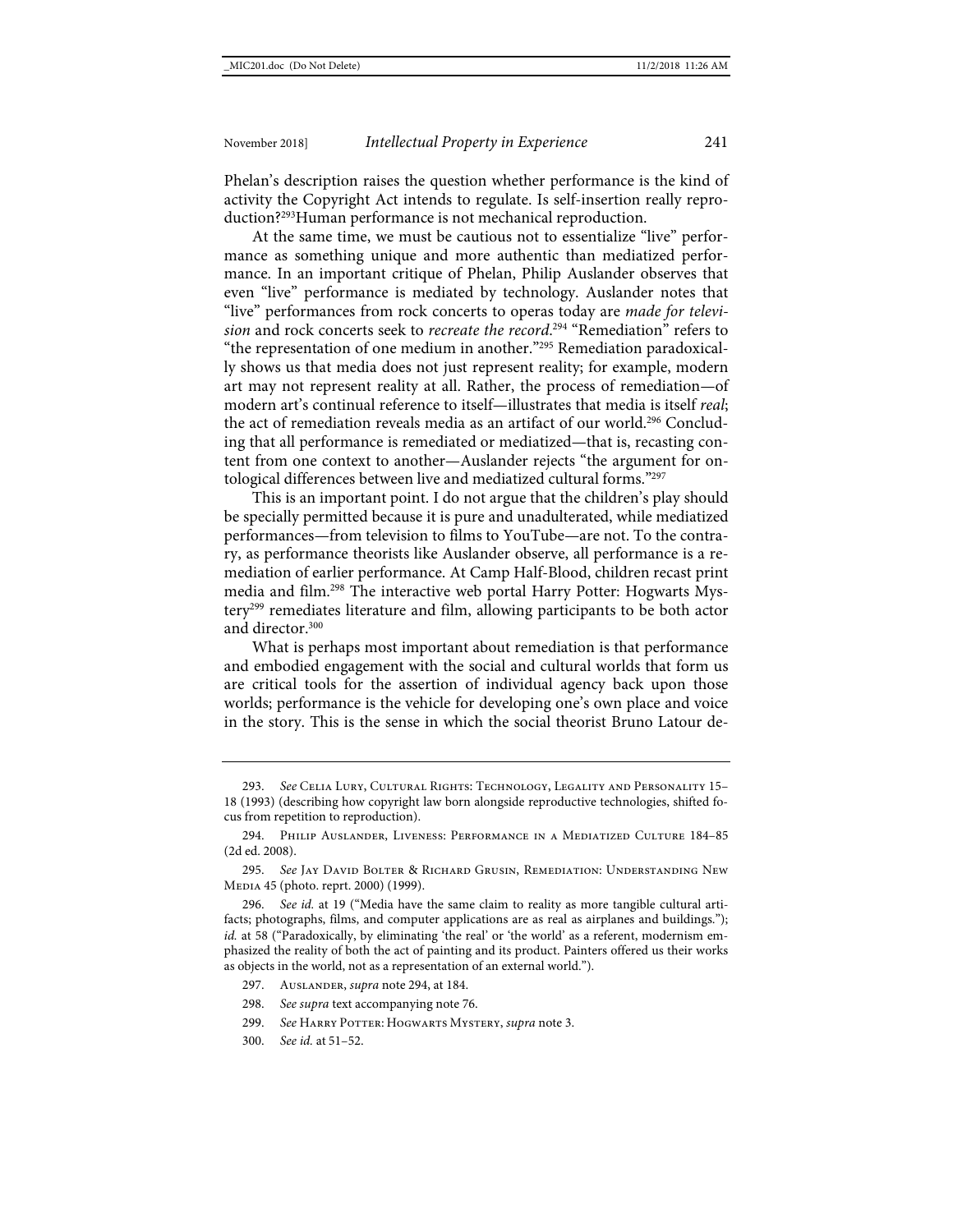scribes human beings as "hybrids" of the techno-cultural worlds in which we live.<sup>301</sup> Individuals are formed by our media while simultaneously developing our agency through that same media.

Carrie Noland's work on agency and embodiment sheds light on the value of kids and adults remediating shared cultural experiences in new contexts.302 Noland studies "the ways culture is both embodied and challenged through corporeal performance."<sup>303</sup> Writes Noland, "If bodily motility is . . . the single most important filtering device in the subject's negotiations with the external world, then a theory of agency that places movement center stage is essential to understanding how human beings are embodied within—and impress themselves on—their worlds."304

Noland defines embodiment as "the process whereby collective behaviors and beliefs, acquired through acculturation, are rendered individual and 'lived' at the level of the body."<sup>305</sup> While theorists after Foucault have worried about the ways cultural norms prescribe individual behavior, Noland offers a theory of embodiment and agency, where agency is defined as "the power to alter those acquired behaviors and beliefs for purposes that may be reactive (resistant) or collaborative (innovative) in kind."306 The body is a means through which individuals engage the world. She calls gesture "the organized forms of kinesis through which subjects navigate and alter their worlds."307 Noland argues that embodiment and gestures, though performing the culture around us, are not rote processes. Individuals exert their agency through bodily movement, elaborating their own place in the world. Noland rejects a binary approach to agency and embodiment that would only view embodiment as an act of cultural resistance.<sup>308</sup> Noland argues that "despite the very real force of social conditioning, human subjects continue to invent surprising new ways of altering the inscribed behaviors they are called on to perform."309

Legal scholar Julie Cohen pioneered the introduction of theories of embodiment and play to elaborate our understanding of copyright law.310 Co-

306. *Id.*

- 308. *Id.* at 3.
- 309. *Id.* at 7–8.

310. Cohen, *supra* note [39,](#page-8-0) at 57 (arguing for play to "be a central consideration" for copyright law).

<sup>301.</sup> Bruno Latour, We Have Never Been Modern 3 (Catherine Porter trans., Harv. Univ. Press 1993) (1991). The interdependent relationship between the self and technoculture is a central insight of Science and Technology Studies (STS). For a nice overview of STS and Latour, see Alain Pottage, *The Materiality of What?*, 39 J.L. & Soc'y 167 (2012).

<sup>302.</sup> See NoLAND, *supra* note [47.](#page-10-2)

<sup>303.</sup> *Id.* at 2.

<sup>304.</sup> *Id.*

<sup>305.</sup> *Id.* at 9.

<sup>307.</sup> *Id.* at 4.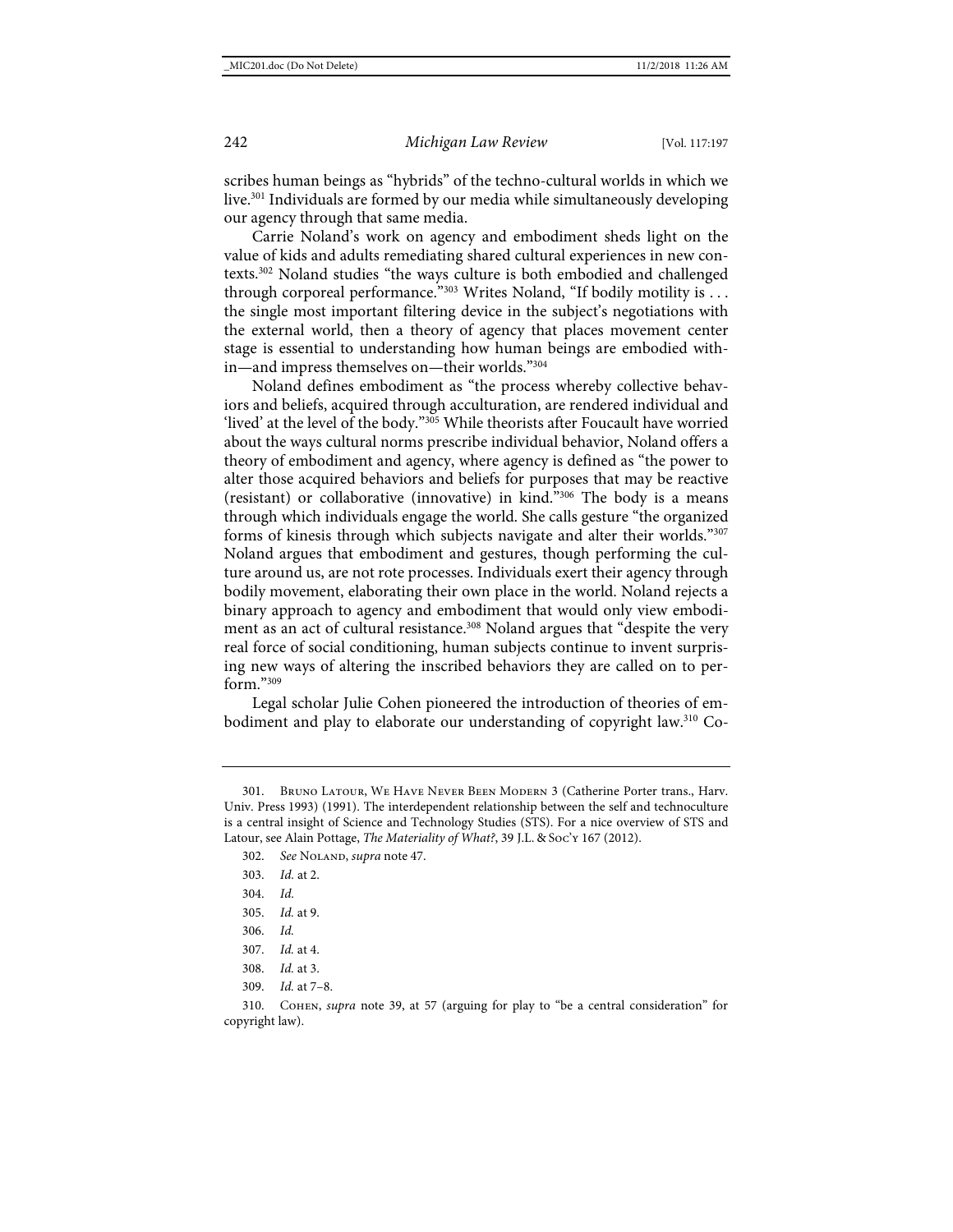hen writes that in the new networked world, the body continues to be an important site of self-creation and mediation<sup>311</sup> and should not be forgotten.<sup>312</sup> Similarly, she has elaborated the importance of play, not just for children, but for adults, as well.<sup>313</sup> Cohen is particularly concerned with "play with objects and narratives, which locates the individual in relation to material and intellectual culture, and play with conceptions of empathy and morality, which enables individuals to form and pursue conceptions of the good."<sup>314</sup>

#### E. *Critiques*

The critic will demur that my elaboration of the benefits of play posits cultural activity purely in an instrumental light. What about play for play's sake? Highlighting that learning, critical thinking, social skills, and mutual understanding emerge from play should not diminish play as an end in itself. Surely, creative and social play with others in communities of shared meaning is not only a means for attaining greater freedom and mutual recognition. Cultural play is an *end* of freedom, part of what makes a human life worth living.

We must be wary of a cultural merchandising law that does not pay heed to the broader cultural and social dimensions of play and learning by doing. Current law is, in Tom Conley's words, "commodifying the experience of experience."315 Property scholars raised concerns about commodifying body parts and reproductive services.<sup>316</sup> Where do we draw the line on commodifying experiences that foster play, sociability, collaboration, innovation, learning, and sheer joy?

I do not argue that all uses promoting learning must remain uncommodified. I do not mean to suggest that a poor child without a \$30 wand is deprived of the basic human right to imagine. Indeed, one could argue, persuasively, that not buying the wand would facilitate even more imaginative play. I do, however, caution that *exclusive licensing* rights ought only be

311. *See id.* at 50–57 (describing "play's twofold in-betweenness—in between reproduction and resistance").

313. *See id.* at 53 ("Social scientists who study play have concluded that its developmental functions extend into adulthood and remain centrally implicated in the processes by which individuals orient themselves in relation to the world.").

314. *Id.* at 53–54 ("[S]cholars from a number of disciplines have advanced a variety of theories about the social function of play—developing identity within the parameters established by community roles and norms, cultivating social and workplace skills or entrepreneurial instincts, constituting social narratives and mythologies, rehearsing social power.").

315. Conley likens the practice to commodifying a child's transitional blanket. Tom Conley, Lowell Professor of Romance Languages and Visual and Envtl. Studies, Harvard Univ., Remarks at the Tangibles and Intangibles Conference at Harvard University (Apr. 1–2, 2011).

316. *See* Margaret Jane Radin, Contested Commodities (1996).

<sup>312.</sup> *See id.* at 38 (discussing bodies "as both vehicles for social shaping and tools for the rejection of social shaping and the assertion of critical knowledge"); *id.* ("[T]he body has been too long neglected (or rejected) in social thought . . . ."); *id.* at 40 ("[W]e cannot simply leave bodies and spaces behind as we enter the networked information age.").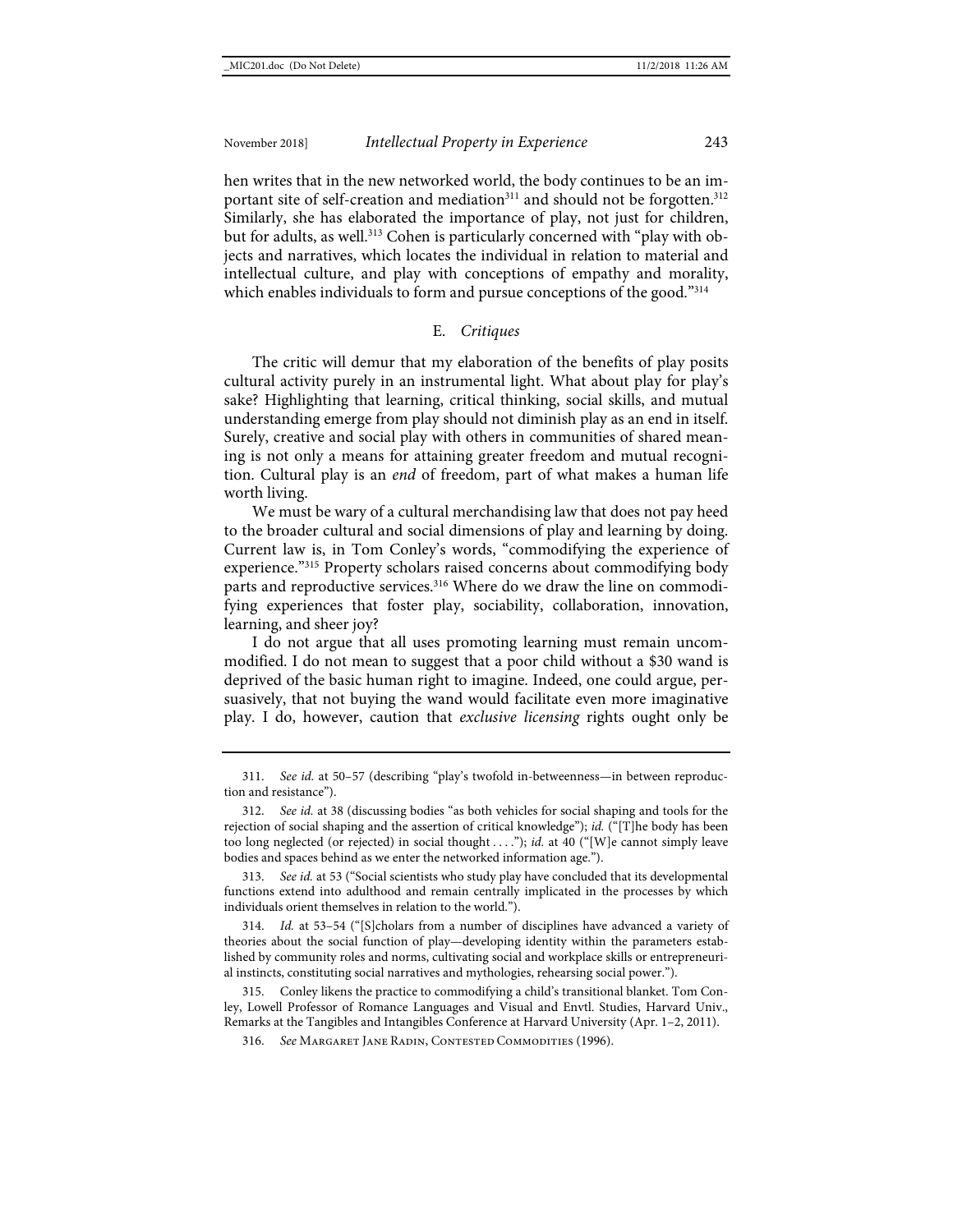granted when justified on traditional legal grounds, such as likelihood of confusion (trademark) and substantial similarity (copyright). In the absence of these concerns, third parties should be free to create and enter markets that would seek to bring new innovations to more people through cheaper prices. Moreover, even in cases where there is some likelihood of confusion or similarity, we ought to still weigh the factors that would constitute instances of fair use, which in copyright law include consideration of noncommercial and transformative use, the amount used, the nature of the underlying work, and the effect on the market for the original, as I discuss in Part IV.<sup>317</sup>

<span id="page-48-1"></span><span id="page-48-0"></span>Another objection will be that children's play need not require access to popular intellectual properties—indeed, that children's play is corrupted by obsession with commercial properties at the expense of their own creativity. Why can't today's children play wizards instead of *Harry Potter*?<sup>318</sup> To this, let me offer three replies. First, there is no culture without shared meaning. In that sense, *cultural* play and collaboration will necessarily revolve around the stories and discourses that children share and encounter together in the world; these cultural works inform them and provide a shared language. Culture is the social glue and shared meaning through which they communicate. Another way of saying this is that while cultural fantasy worlds may be fictional, they comprise "real" artifacts in the world that thereby act on the world—or mediate—between individuals and society.319

Second, this is particularly so of profitable intellectual properties, which bombard our discourse. Children inevitably *do* imagine themselves in these worlds. Moreover, they *should* be able to exert their agency in these worlds because it is important to be able to speak back against the dominant cultural forces that shape our perceptions of ourselves and others. Consider, for example, the popular Twitter meme #BlackHogwarts, reimagining the nearly all-white *Harry Potter* movies with black culture and cast.<sup>320</sup>

Third, as I have described elsewhere, critical engagement in the cultural sphere, not just outside of it, helps to promote central skills and values of democratic citizenship—caring, empathy, and critical thinking.<sup>321</sup>

In Part IV, I turn to consider how a Deweyan approach to art as experience, and contemporary theories of learning by doing, tacit knowledge, and performance, can inform us as we draw limits on the reach of trademark and copyright into imaginative play and activity.

<sup>317.</sup> *See infra* Section IV.B.

<sup>318.</sup> Thanks to Rebecca Tushnet for this query.

<sup>319.</sup> *See* Bolter & Grusin, *supra* note [295,](#page-45-1) at 58.

<sup>320.</sup> Mary Papenfuss, #BlackHogwarts Magically Takes Twitter by Storm, HUFFINGTON Post (Jan. 11, 2018, 11:20 PM), [https://www.huffingtonpost.com/entry/blackhogwarts-takes](https://www.huffingtonpost.com/entry/blackhogwarts-takes-twitter_us_5a58041ce4b04df054f778db)[twitter\\_us\\_5a58041ce4b04df054f778db](https://www.huffingtonpost.com/entry/blackhogwarts-takes-twitter_us_5a58041ce4b04df054f778db) [\[https://perma.cc/C35C-ZP5B\]](https://perma.cc/C35C-ZP5B).

<sup>321.</sup> Sunder, From Goods to a Good Life, *supra* not[e 48,](#page-10-0) at 9.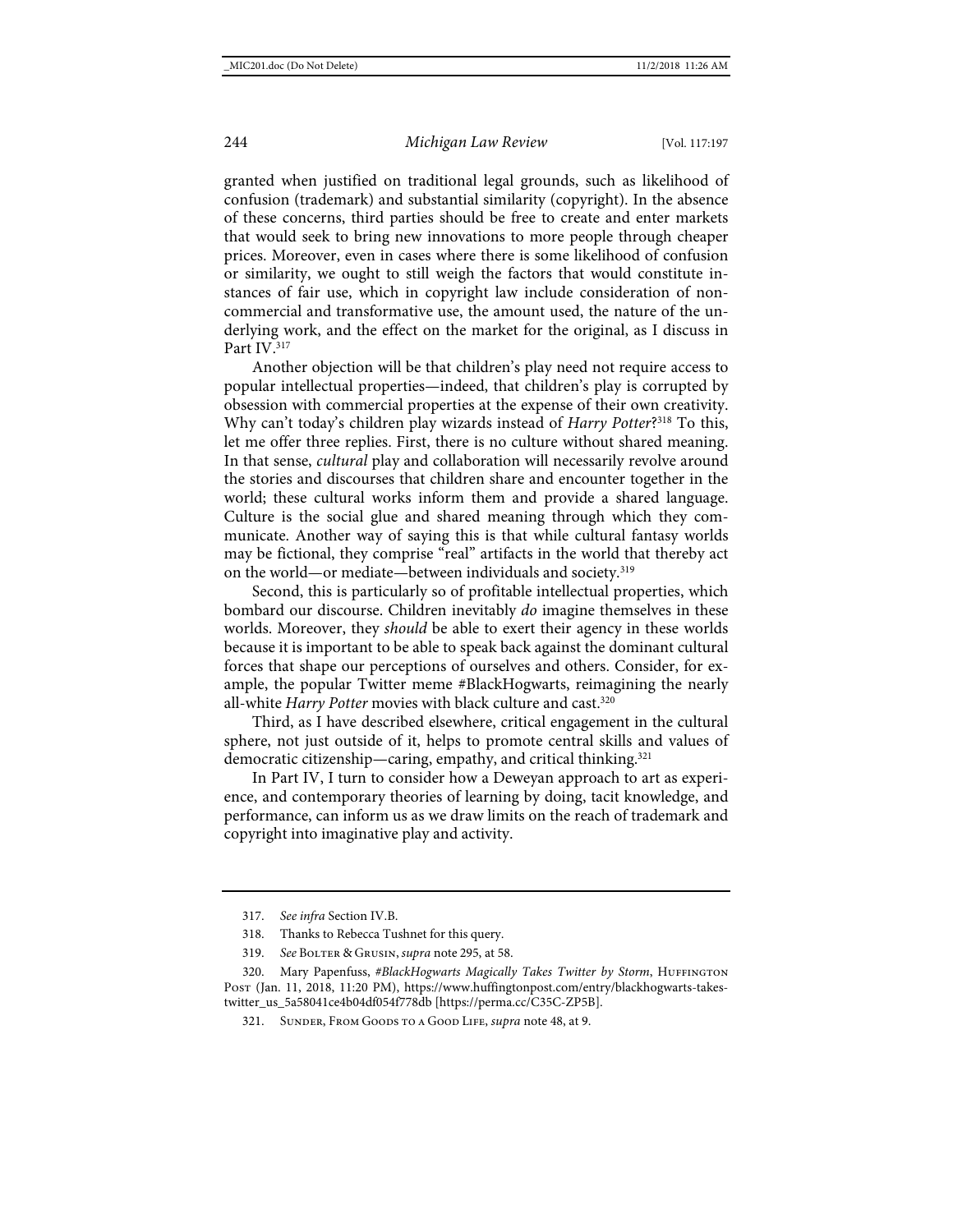#### IV. Reforming Merchandising Rights in Experience

Intellectual property scholarship has too often neglected "the interplay of cultural works with people."322 In an earlier paper, I asked, "what if we understood creative works as crucial to education, socialization, and even the creation of our own identities?"323 In this final Part, I seek to elaborate limits to merchandising rights in imaginary worlds informed by theories of art as experience, learning by doing, tacit knowledge, and performance.

Intellectual property law, from patent to copyright to trademark, is premised on balance between innovation and access, and doctrinally structured around the limits of these laws: from the high standards for patentability to promote access to everyday scientific advances, to the numerous rules and exceptions to protect competition, speech, and cultural interchange in copyright and trademark law. The theory and doctrine of intellectual property are premised on a skepticism of monopoly rights, particularly in spheres as critical to human development as science and the arts.

In contrast, the law of merchandising rights increasingly appears boundless, promising to the owners of intellectual property in fantasy worlds the right to exploit all potential derivative markets in their worlds. This Article proposes limits on merchandising rights in imaginary worlds that affect core human practices. Recognizing limits on these rights would make the emergent merchandising right consistent with other areas of intellectual property law. More importantly, limits guided by cultural and social theory would promote the ability to freely engage in activities central to our humanity.

Notably, two of the most powerful limits to copyright and trademark protection—fair use and the First Amendment—thus far have not proved to be strong bulwarks against property rights in fan activity and experience. The central limitation on the application of the fair use doctrine to fan activity is that this doctrine has been narrowly understood as a tool for rectifying market failure, and no more. Under this narrow economic view, there is market failure when trademarks or copyrights are used for parody or critique—the idea is who would grant a license to be made fun of?324 In such cases, fair use rectifies market failure, allowing parody to get made notwithstanding any license from the intellectual property owner.<sup>325</sup>

In contexts of fan fiction and fan activity, the economic theory holds there is no market failure because the fan work, far from critiquing the origi-

<sup>322.</sup> Anupam Chander & Madhavi Sunder, *Copyright's Cultural Turn*, 91 Tex. L. Rev. 1397, 1405 (2013) (highlighting Julie Cohen's *Configuring the Networked Self* as an exception to this rule).

<sup>323.</sup> *Id.*

<sup>324.</sup> *See* Robert P. Merges, *Are You Making Fun of Me?: Notes on Market Failure and the Parody Defense in Copyright*, 21 AIPLA Q.J. 305, 305–07 (1993).

<sup>325.</sup> *Cf.* Dr. Seuss Enters., L.P. v. Penguin Books USA, Inc., 109 F.3d 1394 (9th Cir. 1997) (affirming the district court's order enjoining the publication and distribution of *The Cat NOT in the Hat!*, an unlicensed satire of the O.J. Simpson trial featuring the character created by Dr. Seuss).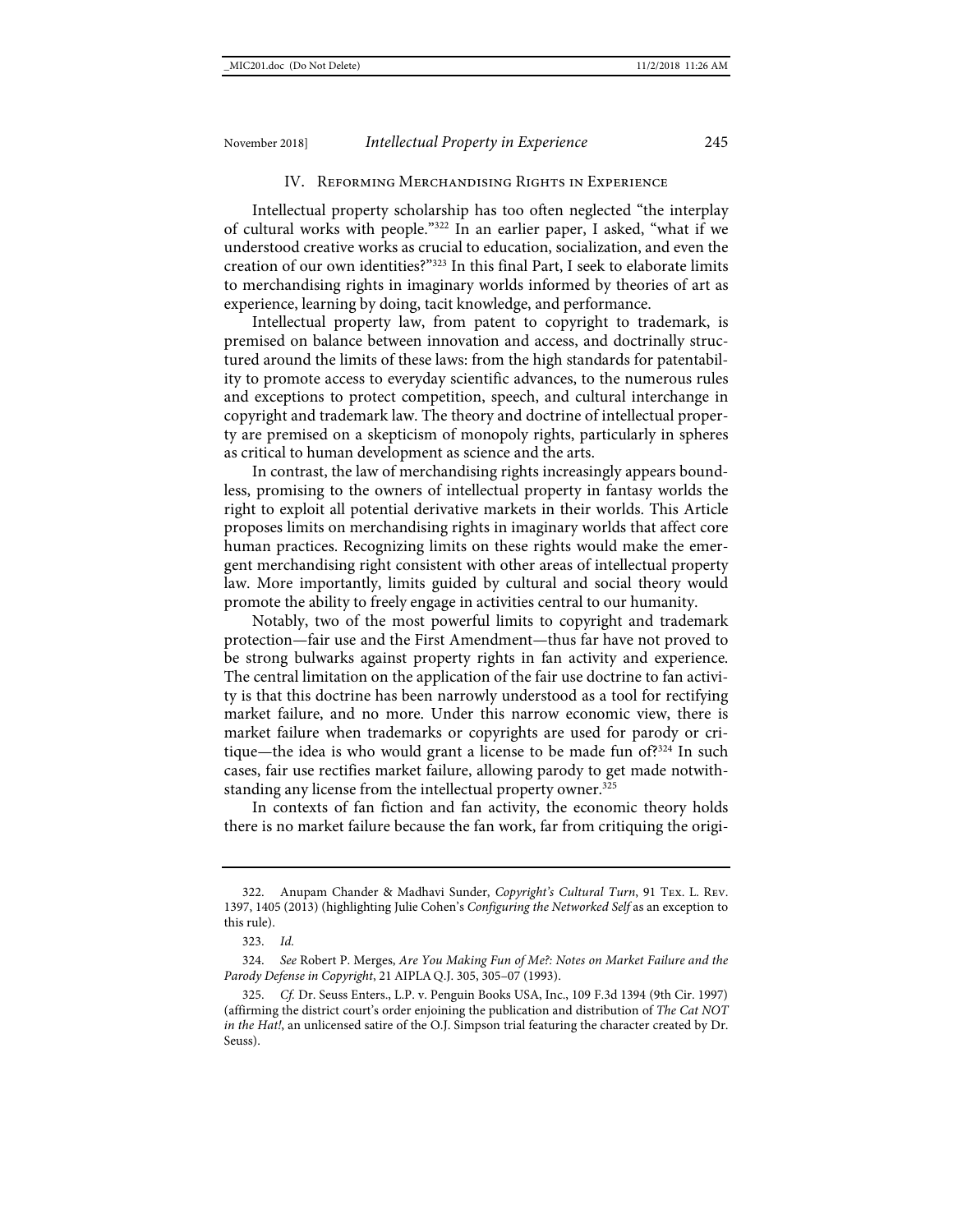nal, pays homage to the original fantasy world, seeking to deeply engage that world and extend it. The narrow economic approach would hold that in such cases there is no market failure, and thus no need for fair use. The operating principle is get a license or cease and desist.

The First Amendment is directly implicated in many cases of fan activity. But surprisingly, this amendment has not been used to directly regulate trademark or copyright law, with the notable exception of the recent decision of *Matal v. Tam*, in which the Supreme Court invalidated the federal trademark statute's ban on registration of marks that disparage minority groups on First Amendment grounds.<sup>326</sup> The conventional wisdom is that the First Amendment is built into the doctrines of trademark<sup>327</sup> and copyright,328 including but not limited to fair use. Indeed, the U.S. Supreme Court has recently rejected direct First Amendment challenges in two cases contesting extensions of the copyright term and their effects on the public domain $329$ 

In this Section, I propose analyses of trademark and copyright fair use driven by a Deweyan approach that recognizes the human need for *experience* of art. The approach I recommend stands in contrast to the current economic approach driven by concern for market failure alone. Where the market failure approach judges works of art as static objects, the Deweyan approach elucidates the continuum between the art object and the haptic experience of art, celebrating human beings' interactive discussion and play with works of art. This approach recognizes that imaginative fan activities are distinct from other market activity, and must be regulated with recognition of their salutary benefits to self and society.

328. Copyright provides First Amendment protections through, among other limits, the originality requirement, idea/expression dichotomy, merger doctrine, prohibition on copyright in facts, exceptions for standards, scene a fair, stock characters, and fair use.

329. Golan v. Holder, 565 U.S. 302 (2012) (holding that U.S. act restoring copyright status to foreign works previously in the public domain does not violate the First Amendment); Eldred v. Ashcroft, 537 U.S. 186 (2003) (holding that the 1998 Copyright Term Extension Act adding 20 years to the copyright term does not violate the First Amendment).

<sup>326.</sup> 137 S. Ct. 1744 (2017).

<sup>327.</sup> First Amendment values are accommodated in numerous ways internally to trademark doctrine, including prohibitions on trademarks in gross, the use in commerce requirement, the trademark use requirement, the distinctiveness requirement, prohibitions on protecting merely descriptive and generic marks, the law's traditional focus on consumer confusion, and fair use. In addition, the trademark law has incorporated the "*Rogers* test," articulated in *Rogers v. Grimaldi*, 875 F.2d 994 (2d Cir. 1989), to balance First Amendment interests in defendants' use of plaintiffs' trademarks in titles for defendants' expressive works. The *Rogers* test prohibits trademark protection unless the title "has no artistic relevance to the underlying work whatsoever, or, if it has some artistic relevance, unless the title explicitly misleads as to the source or the content of the work." *Id.* at 999.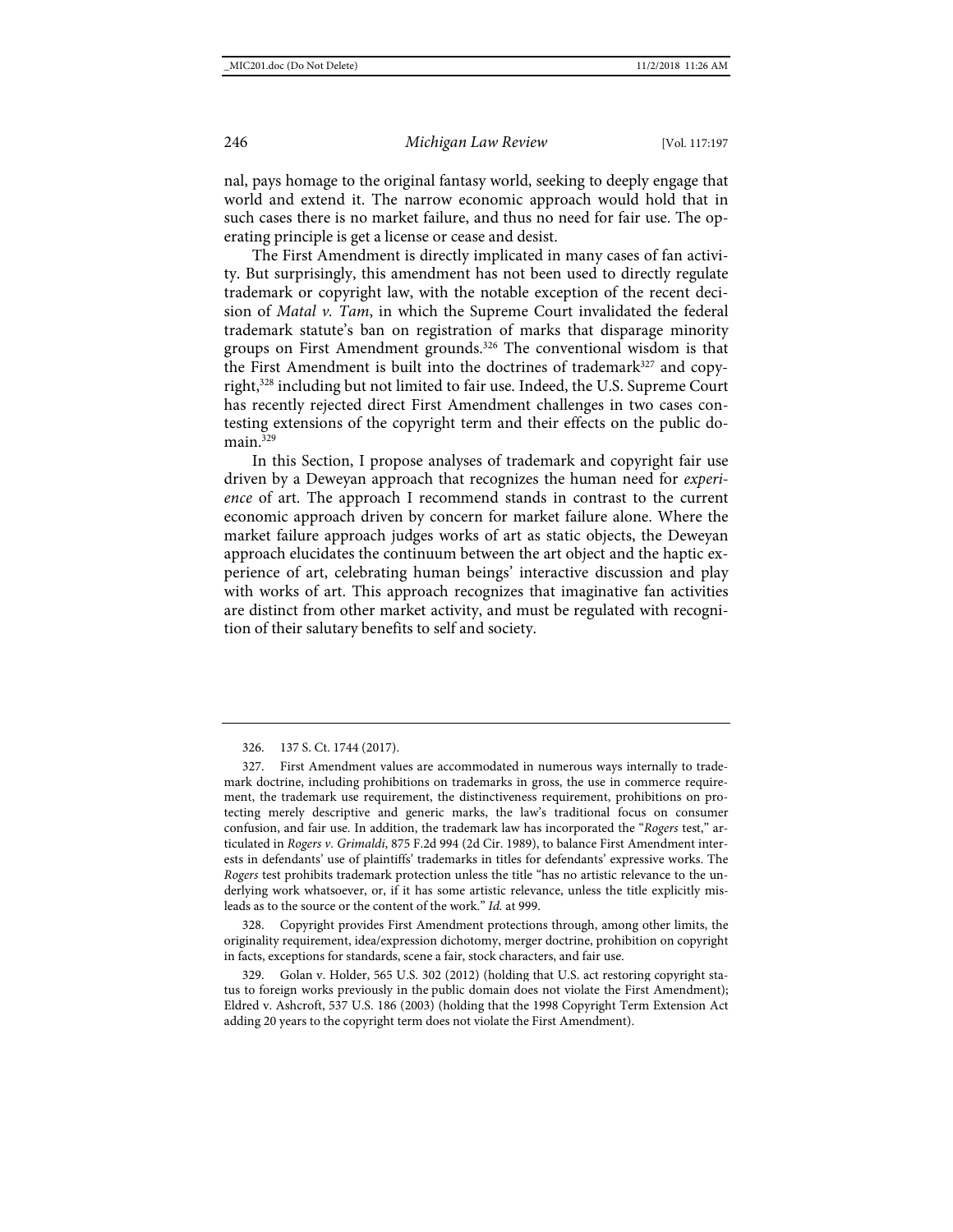#### A*. Trademark Fair Use*

There are two kinds of trademark fair use: classic fair use and nominative fair use. Classic fair use refers to statutory fair use provided for in section 33(b) of the Lanham Act, allowing a defendant's use of plaintiff's mark if it is "descriptive of and used fairly and in good faith only to describe the goods or services of" defendant.330 In the U.S. Supreme Court case of *KP Permanent Make-Up, Inc. v. Lasting Impression I, Inc.*, the Court held that defendant's use of the term "micro colors" to describe its own product, permanent makeup, was a good faith use to describe defendant's own product, not to trade on the goodwill of plaintiff's product.<sup>331</sup> This type of fair use is rarely applicable in cases involving fan activity, which directly borrows recognizable and protected character names, places, and phrases from fantasy works. In fan activity cases, the defendants' use of trademarked phrases is to refer to plaintiff's works, not to defendant's own products or services.

<span id="page-51-0"></span>Nominative fair use, on the other hand, is directly relevant to fan activity. Indeed, the U.S. Court of Appeals for the Ninth Circuit developed this judge-made fair use doctrine in the context of a fan activity case. In *New Kids on the Block v. News America Publishing, Inc.*, the Ninth Circuit faced the question whether the popular boy band of the early 1990s, New Kids on the Block, could prohibit newspapers from profiting off of the band's popularity.332 In that case, two national newspapers, *USA Today* and *The Star*, used for-profit, 900 area code phone numbers to poll their readers about their favorite members of the band.333 Fans could call the 900 area code phone numbers to answer questions such as "Who's the best on the block?," "[A]re they a turn off?," and "[W]hich kid is the sexiest?"334 The newspapers used the polls to generate stories about the band and donated the proceeds to charity.335 Despite the free publicity, New Kids sued. As the court explained, New Kids feared the newspapers "were undermining their hegemony over their fans."336 Among the nearly one-dozen claims raised by New Kids were unfair competition, commercial misappropriation, common-law misappropriation, and intentional interference with prospective economic advantage.<sup>337</sup>

<span id="page-51-1"></span>The Ninth Circuit in that case adopted nominative fair use to allow defendants to use a protected trademark to refer to plaintiff's goods or services.

- 332. 971 F.2d 302 (9th Cir. 1992).
- 333. *New Kids*, 971 F.2d at 304.
- 334. *Id.* at 304.
- 335. *Id.*
- 336. *Id.*
- 337. *Id.* at 304–05.

<sup>330.</sup> 15 U.S.C. § 1115(b)(4) ("[U]se of the name, term, or device charged to be an infringement is a use, otherwise than as a mark . . . of a term or device which is descriptive of and used fairly and in good faith only to describe the goods or services of such party . . .<sup>"</sup>").

<sup>331.</sup> 543 U.S. 111 (2004).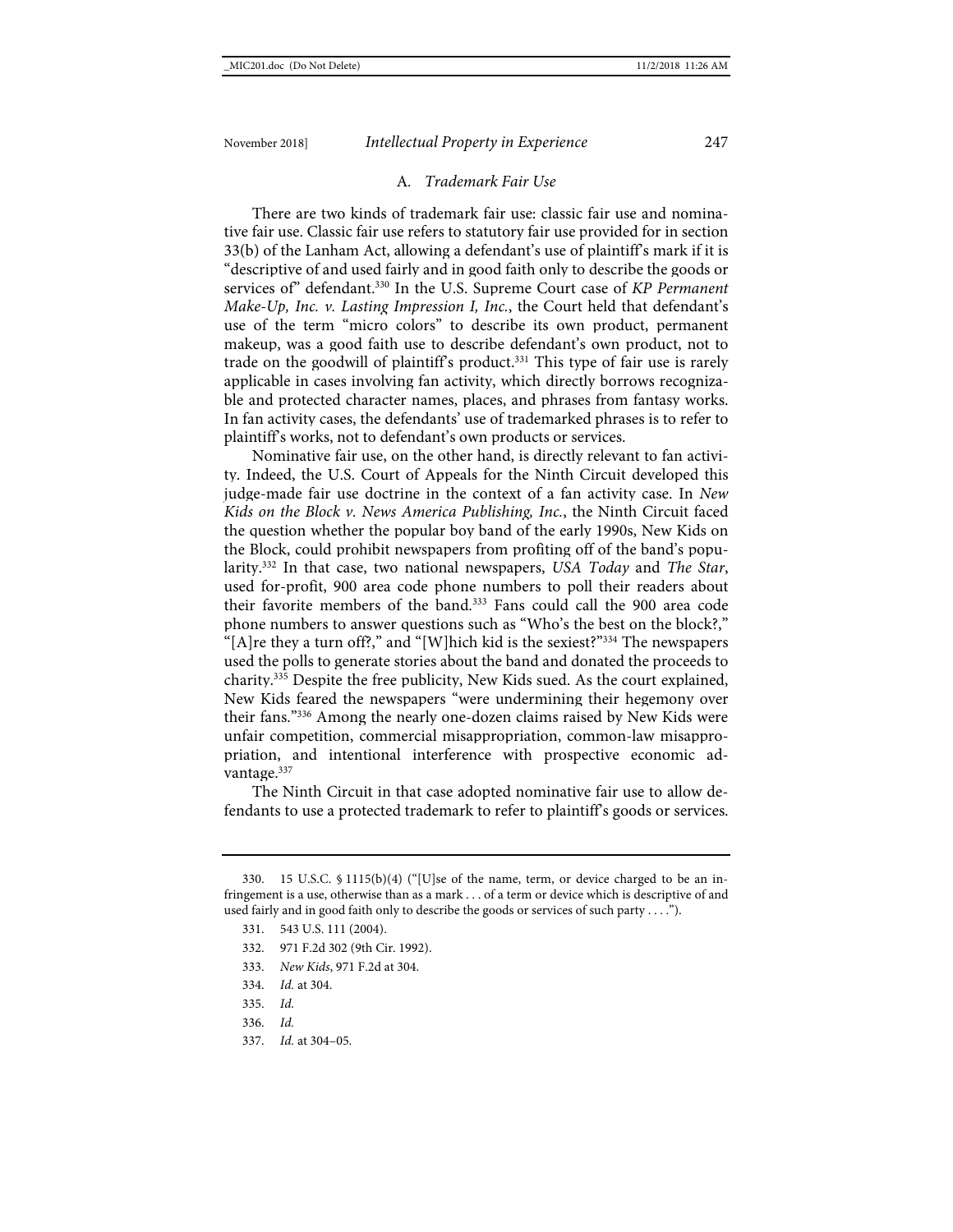"[N]ominative use of a mark—where the only word reasonably available to describe a particular thing is pressed into service—lies outside the strictures of trademark law," the court held.<sup>338</sup> The court adopted a three-part test to determine when nominative use is fair: (1) the product or service in question is not readily identifiable without use of the trademark, (2) only so much of the mark as is reasonably necessary to identify the product or service is used, and (3) use of the mark does not suggest sponsorship or endorsement by the trademark owner.<sup>339</sup>

While the New Kids conceded the right of the newspapers and fans to discuss and refer to the band, they contested the newspapers' right to profit from the band's fame. The New Kids argued that "their fans, like everyone else, have limited resources  $\dots$ . [A] dollar spent calling the newspapers[] . . . may well be a dollar not spent on New Kids products and services, including the New Kids' own 900 numbers."340 Thus, according to the New Kids, the nominative fair use defense was unavailable "where the use in question competes directly with that of the trademark holder."341

The Ninth Circuit rejected the plaintiff's argument, and with it, the notion that the New Kids could exercise hegemony over their fans' money.<sup>342</sup> "Where, as here, the use does not imply sponsorship or endorsement, the fact that it is carried on for profit and in competition with the trademark holder's business is beside the point."<sup>343</sup> The court concluded that "the trademark laws do not give the New Kids the right to channel their fans' enthusiasm (and dollars) only into items licensed or authorized by them."344

In other trademark cases, many involving Barbie, the Ninth Circuit has recognized that the First Amendment is implicated when popular trademarks become iconic and indelible parts of the popular culture and lexicon. As the Ninth Circuit stated in a case involving a song parodying Barbie, when trademarks "transcend their identifying purpose" and "enter our public discourse and become an integral part of our vocabulary," they "assume[]

341. *Id.*

<sup>338.</sup> *Id.* at 308 (emphasis omitted) ("Because it does not implicate the sourceidentification function that is the purpose of trademark, it does not constitute unfair competition; such use is fair because it does not imply sponsorship or endorsement by the trademark holder.").

<sup>339.</sup> *Id.*; *see also* Playboy Enters., Inc. v. Welles, 279 F.3d 796 (9th Cir. 2002) (holding that Terri Welles, the Playboy Playmate of the Year in 1981, had a nominative fair use right to use Playboy trademarks, including "Playmate of the Year," to describe herself on her website and the metatags to the site).

<sup>340.</sup> *New Kids*, 971 F.2d at 309.

<sup>342.</sup> *Id.* ("While the New Kids have a limited property right in their name, that right does not entitle them to control their fans' use of their own money.").

<sup>343.</sup> *Id.*

<sup>344.</sup> *Id.*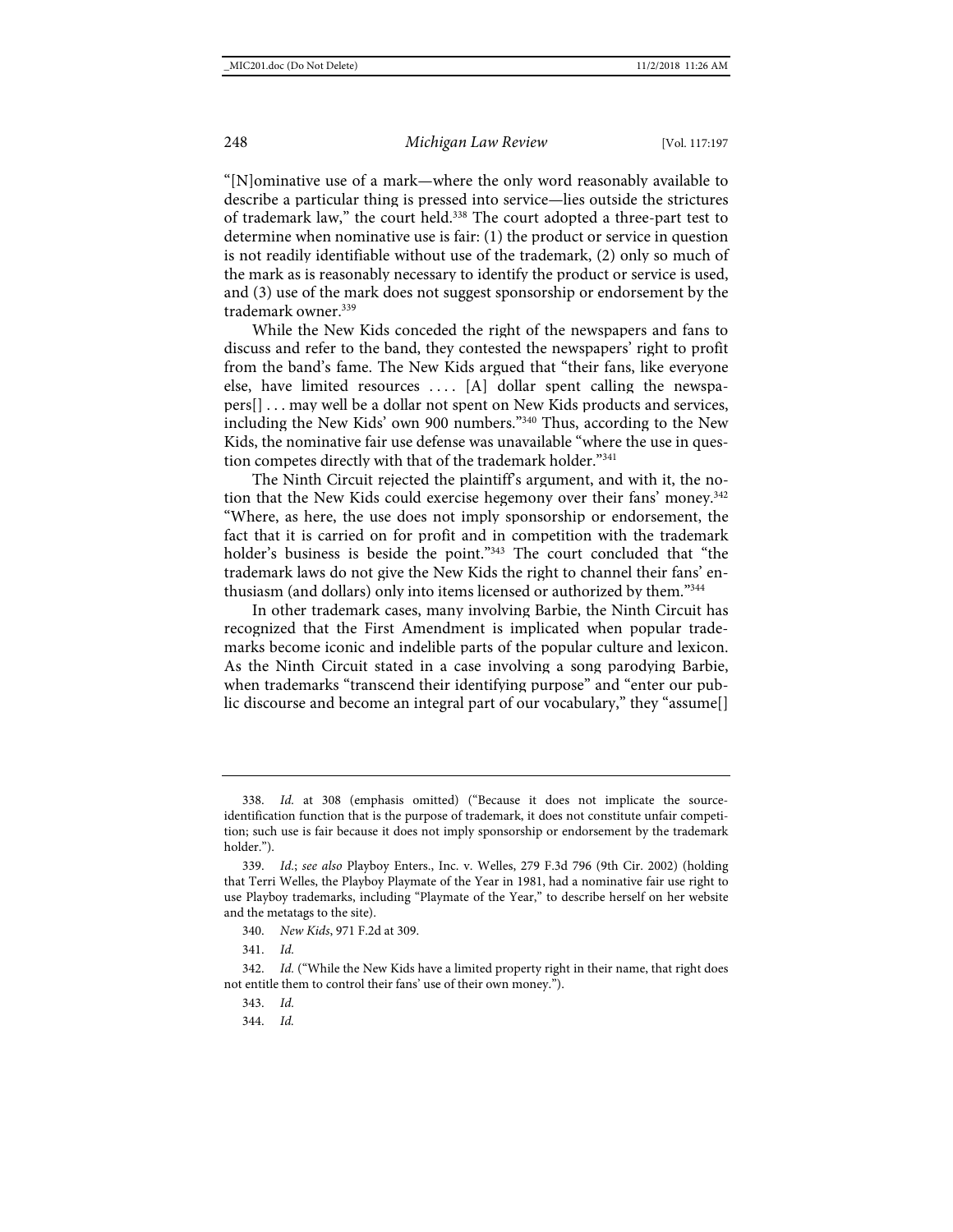a role outside the bounds of trademark law."345 In another Barbie parody case before the Ninth Circuit, Judge Harry Pregerson wrote, "[w]here a mark assumes such cultural significance, First Amendment protections come into play."346 In these situations, "the trademark owner does not have the right to control public discourse whenever the public imbues his mark with a meaning beyond its source-identifying function."347 Trademark jurisprudence recognizes that intellectual property can have its own cultural life. The First Amendment is implicated in the ability of fans to immerse themselves in popular culture and imaginary worlds.

There is a tension here with other areas of trademark law, such as the emergent law of initial interest confusion and sponsorship confusion, which seek to capture for trademark owners all the benefits conferred by the mark.348 Where there is no confusion as to sponsorship, however, trademark law itself does not confer an absolute right to the financial benefits of all pleasurable activity inspired by a popular culture work. Moreover, the importance of competition calls into question the rebuttable presumption of sponsorship confusion upon evidence of copying, described earlier.<sup>349</sup> To promote First Amendment interests in speech in trademarked works, courts ought to more liberally use the nominative use defense. Dewey's conception of art as experience, Arrow's learning by doing, and Polanyi's tacit knowledge give further support to these First Amendment rights, as they highlight the critical interplay between cultural works, human discourse, and play. In the next Section, I turn to whether copyright law has, or ought to have, similar limits.

### B*. Copyright Fair Use*

<span id="page-53-0"></span>The fair use doctrine serves as an important and necessary limit on copyright law's seemingly boundless derivative work right. Today's expansive derivative work right and fair use were codified together in the Copyright Act of 1976.350 Earlier, the 1870 Copyright Act had recognized authors' derivative work rights as extending only to the right to dramatize or translate their own works.<sup>351</sup> The 1909 Copyright Act added the right to abridge.<sup>352</sup> The Copyright Act of 1976 radically expanded this right. The Act defined a derivative work as one "based upon one or more preexisting works, such as a

- 347. *Id.* (quoting *MCA Records*, 296 F.3d at 900).
- 348. *See* discussion *supra* Section II.A.
- 349. *See supra* note[s 109](#page-20-0)[–117](#page-21-0) and accompanying text.
- 350. Paul Goldstein, *Derivative Rights and Derivative Works in Copyright*, 30 J. Copyright Soc'y U.S.A., 209, 214–15 (1983).
	- 351. *Id.* at 214.
	- 352. *Id.*

<sup>345.</sup> Mattel, Inc. v. MCA Records, Inc., 296 F.3d 894, 900 (9th Cir. 2002) (upholding Danish pop band Aqua's song, "Barbie Girl," as a parody that constitutes protected "noncommercial speech" under the Lanham Act).

<sup>346.</sup> Mattel Inc. v. Walking Mountain Prods., 353 F.3d 792, 807 (9th Cir. 2003).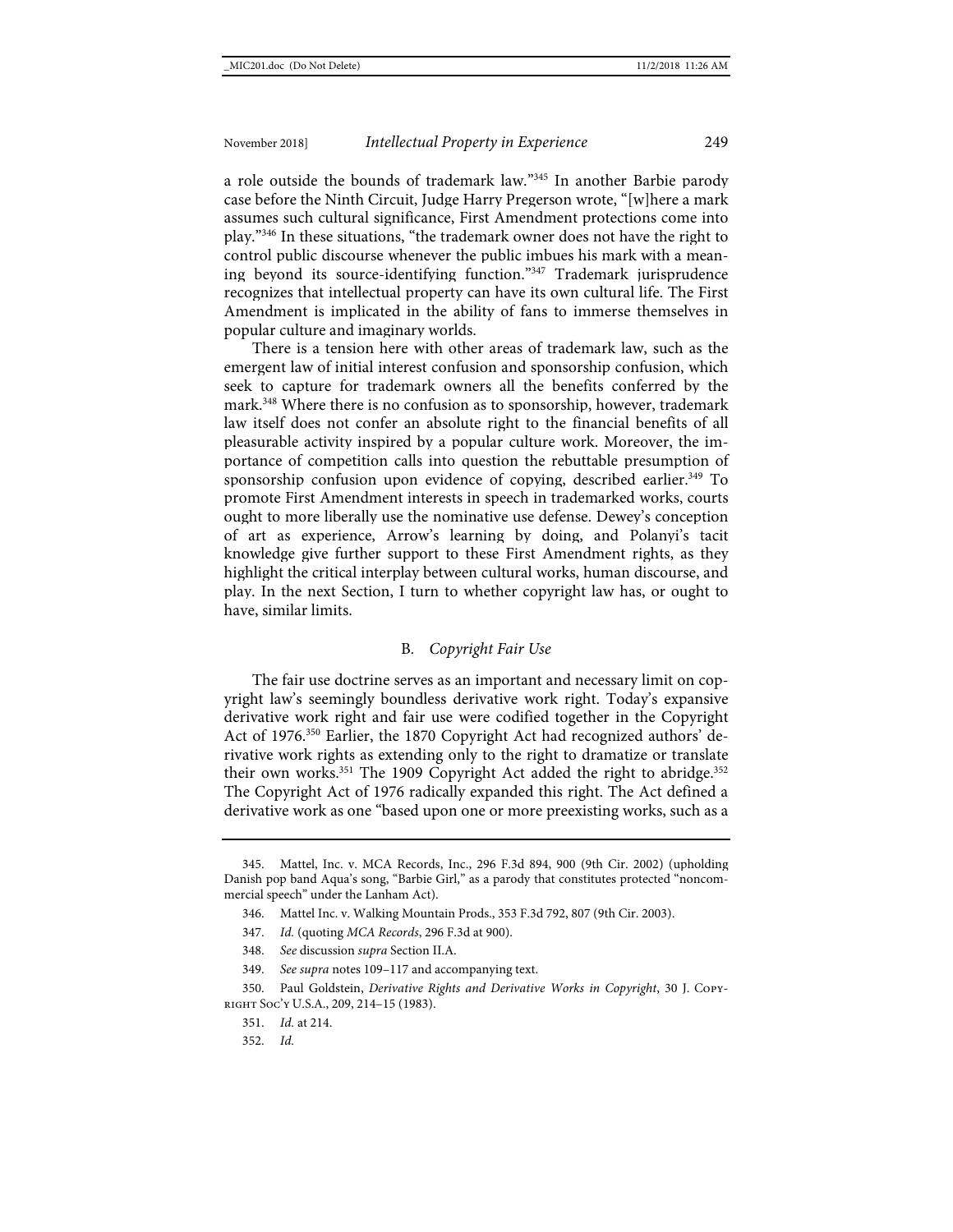translation, musical arrangement, dramatization, fictionalization, motion picture version, sound recording, art reproduction, abridgement, condensation, *or any other form in which a work may be recast, transformed, or adapted*."353 The open-ended definition has allowed copyright owners in fantasy worlds to extend their rights over the written word and film and musical adaptions to cover toys, amusement parks, and virtual worlds.<sup>354</sup> Indeed, copyright owners of fantasy properties claim the right to control and benefit financially from *any* potential derivative market inspired by their copyrighted universe.355 Everything from fan fiction to a Pop-Up Bar to Quidditch leagues are tolerated at the copyright owner's sufferance or ordered to cease and desist in the absence of a license.

*Star Wars* would not be *Star Wars* without the Copyright Act of 1976, which expanded considerably from focusing on exact or substantially similar reproductions in the same medium to ownership of derivatives in a wide range of media, even those far flung from the original work.<sup>356</sup> The derivative work right and *Star Wars* were born together.

<span id="page-54-0"></span>But there is another force in the legal galaxy intended to bring balance to the law. Fair use, codified for the first time in the 1976 Copyright Act, was intended to ensure that copyright law stay true to its purpose—incentivizing the creation of new works without impeding "the development of new ideas out of old."357 As Judge Pierre Leval put it in a highly influential 1990 *Harvard Law Review* article, the fair use doctrine recognizes that "[n]otwithstanding the need for monopoly protection of intellectual creators to stimulate creativity and authorship, excessively broad protection would stifle, rather than advance, the objective."358 Fair use, Judge Leval explained, "is a necessary part of the overall design" of copyright.<sup>359</sup>

Fair use plays an express role in fostering copyright as a tool for the promotion of learning. Recognizing that "one must not put manacles upon science,"<sup>360</sup> the statute's preamble explains that "fair use may be made for generally educational or illuminating purposes 'such as criticism, comment, news reporting, teaching . . . scholarship, or research.' "361

356. *See id.* at 214–15.

357. Pierre N. Leval, Commentary, *Toward a Fair Use Standard*, 103 Harv. L. Rev. 1105, 1109 (1990) ("Monopoly protection of intellectual property that impeded referential analysis and the development of new ideas out of old would strangle the creative process.").

358. *Id.*

359. *Id.* at 1110.

360. *See* Cary v. Kearsley (1802) 170 Eng. Rep. 679, 680 (KB); 4 ESP. 168, 169 (quoting Lord Ellenborough).

361. Leval, *supra* not[e 357,](#page-54-0) at 1110 (quoting 17 U.S.C. § 107 (1982)).

<sup>353.</sup> 17 U.S.C. § 101 (2012) (emphasis added) (defining "derivative work").

<sup>354.</sup> *See* Goldstein, *supra* not[e 350,](#page-53-0) at 209.

<sup>355.</sup> *Id.* at 227.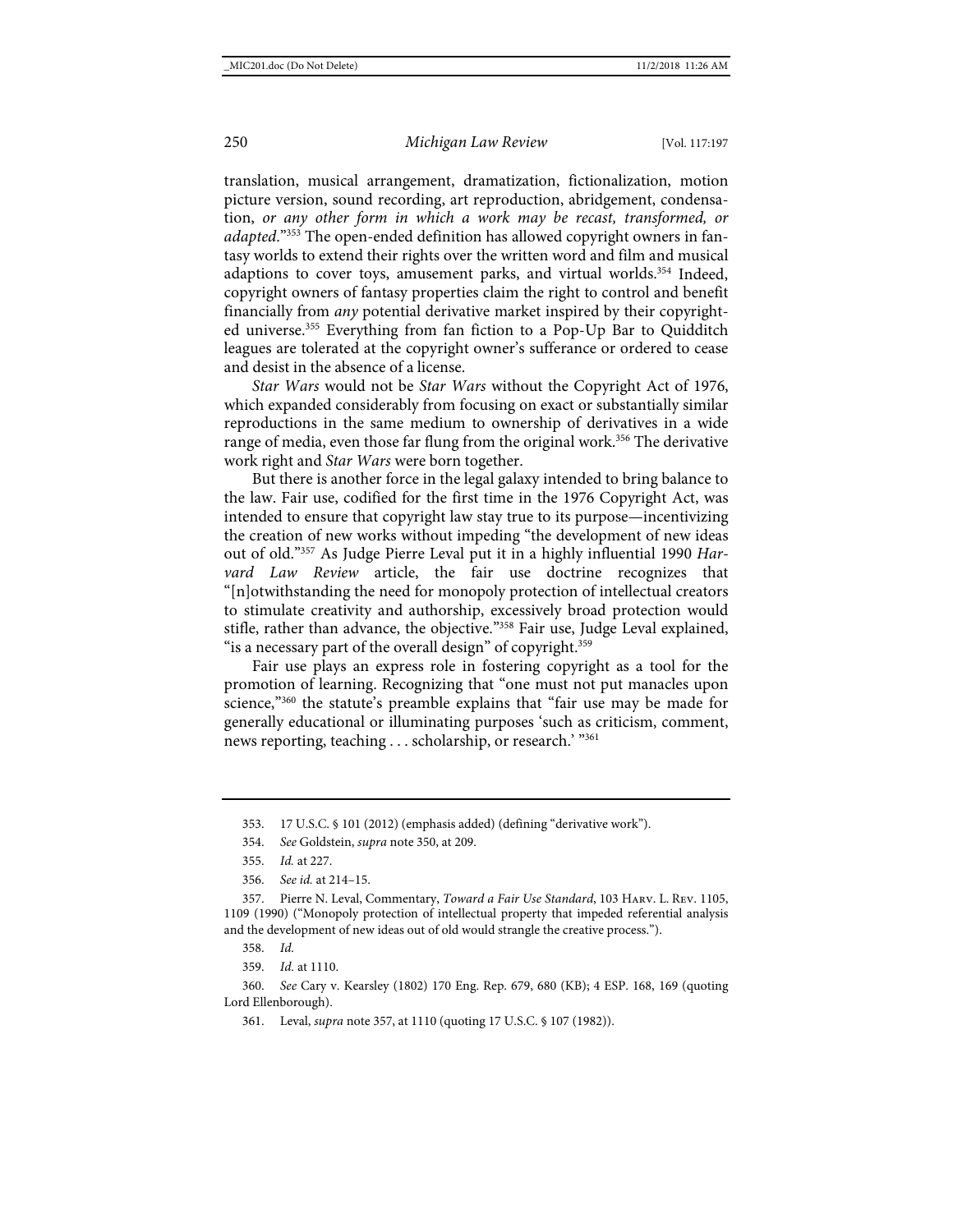More broadly speaking, fair use privileges *transformative* uses of an original copyrighted work. Since Judge Leval argued that the transformative nature of a secondary use should lie at the heart of the fair use inquiry,  $362$  this question has become the driving question in fair use analyses.<sup>363</sup> Judge Leval defined a transformative use as one where

[T]he secondary use adds value to the original—if the quoted matter is used as raw material, transformed in the creation of new information, new aesthetics, new insights and understandings—this is the very type of activity that the fair use doctrine intends to protect for the enrichment of society.<sup>364</sup>

Leval continued: "The use must be productive and must employ the quoted matter in a different manner or for a different purpose from the original."365 A use is not transformative if the secondary use "merely repackages or republishes the original,"366 or would merely "supersede the objects" of the original.<sup>367</sup> The Supreme Court has recognized that transformative works "lie at the heart of the fair use doctrine's guarantee of breathing space within the confines of copyright[,] and the more transformative the new work, the less will be the significance of other factors, like commercialism, that may weigh against a finding of fair use."368

The derivative work right's potential extension to all transformations of an original copyrighted work, and the fair use doctrine's privileging of transformative works, puts these two doctrines in direct tension.<sup>369</sup> This Part elaborates how fair use law ought to apply to different kinds of fan activities. I posit three categories of transformative uses by fans: *(a) works that promote learning by doing*, *(b) cases involving the creation of a new work*, *and (c) exploitation of derivative markets that plaintiff is unlikely to exploit.* 

<span id="page-55-0"></span>(a) *Works that Promote Learning by Doing*.

At the real world Camp Half-Blood kids embody characters from Rick Riordan's books for a "whole learning approach" that seeks to help campers "make meaningful connections between history, mythology, literature, art, science, sports, current events, language and rampant creativity."370 The im-

366. *Id.*

367. *Id.* (quoting Folsom v. Marsh, 9 F. Cas. 342, 348 (C.C.D. Mass. 1841) (No. 4901)).

368. *Campbell*, 510 U.S. at 579 (citation omitted).

369. Brian Soucek, *Aesthetic Judgement in Law*, 69 Ala. L. Rev. 381, 431–37 (2017) (demonstrating how all four prongs of the fair use test require aesthetic judgment).

<sup>362.</sup> *Id.* at 1111 ("This question is vitally important to the fair use inquiry, and lies at the heart of the fair user's case."); *id.* at 1116 ("Factor One is the soul of fair use. A finding of justification under this factor seems indispensable to a fair use defense.").

<sup>363.</sup> *See, e.g.*, Campbell v. Acuff-Rose Music, Inc., 510 U.S. 569 (1994); Cariou v. Prince, 714 F.3d 694 (2d Cir. 2013); Blanch v. Koons, 467 F.3d 244 (2d Cir. 2006).

<sup>364.</sup> Leval, *supra* not[e 357,](#page-54-0) at 1111.

<sup>365.</sup> *Id.*

<sup>370.</sup> *E.g.*, Topher Bradfield, *Dedicated to the Demigods: Our Lit Camps*, L.A. Rev. Books: Tumblr Edition (June 30, 2013), [http://tumblr.lareviewofbooks.org/post/54268763139/](http://tumblr.lareviewofbooks.org/%E2%80%8Cpost/%E2%80%8C54268763139/%E2%80%8Cdedicated-%E2%80%8Cto-the-demigods-our-lit-camps-by-topher) [dedicated-to-the-demigods-our-lit-camps-by-topher](http://tumblr.lareviewofbooks.org/%E2%80%8Cpost/%E2%80%8C54268763139/%E2%80%8Cdedicated-%E2%80%8Cto-the-demigods-our-lit-camps-by-topher) [\[https://perma.cc/29F6-WCAT\]](https://perma.cc/29F6-WCAT).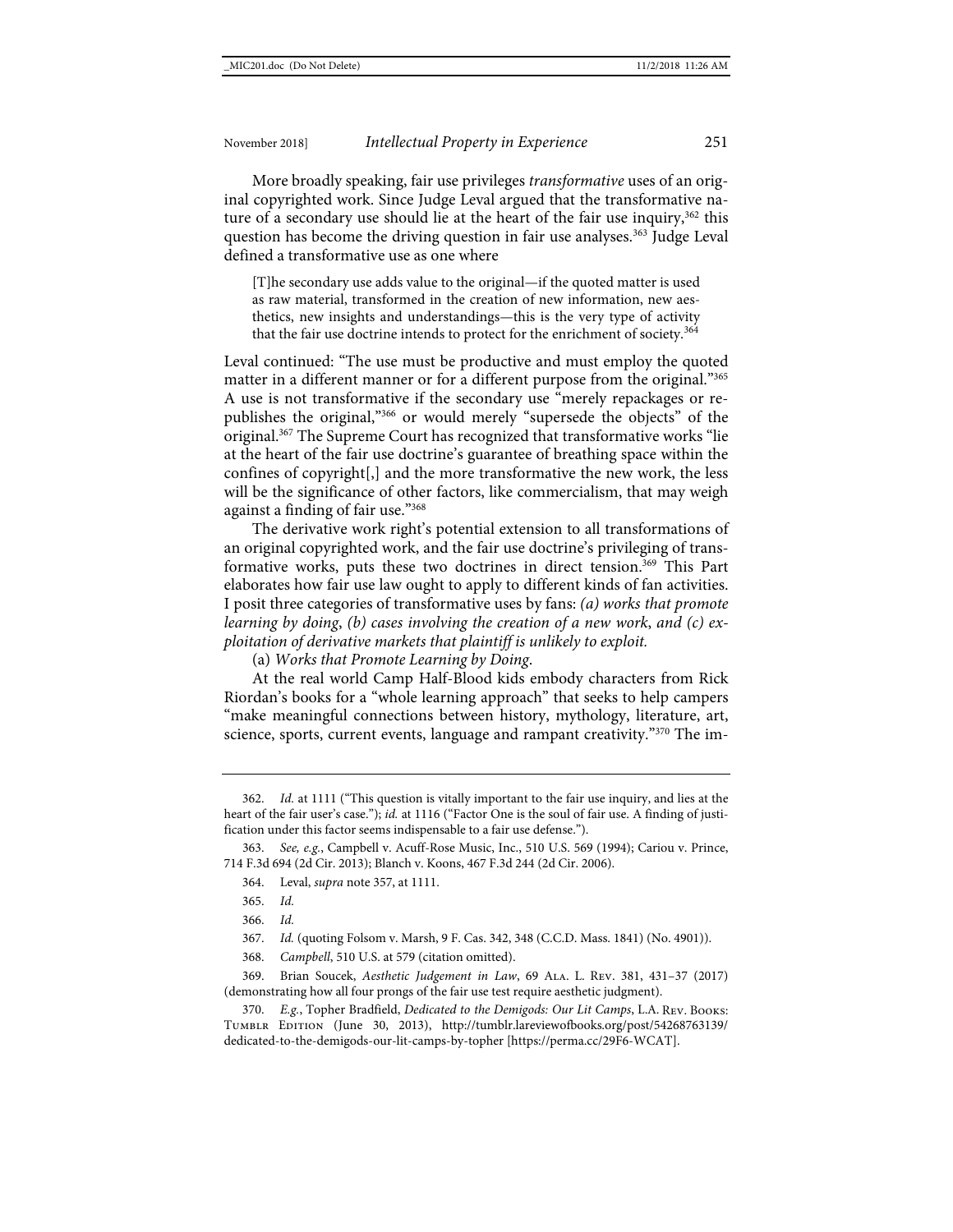mersive camp experience aids campers to "learn and utilize critical lateral problem solving skills and use creative play and teamwork to win the day."371 Writing and performing an unofficial *Harry Potter* Musical at the University of Michigan helped college students like future *Glee* actor Darren Criss to hone their writing and performing skills. The craftsmen and women who create elaborate works of handmade art sold on Etsy use this platform to express themselves and to develop their artistic skill and reputation.

The social benefits of learning by doing, including immersion and roleplaying, suggest these activities and experiences are highly transformative and are distinct from and not substitutes for the original works. Furthermore, as the Supreme Court stated, even commercial uses may be allowed, if the secondary use is highly transformative.<sup>372</sup>

Even for transformative works, however, the other factors must be considered. Particularly important is the second factor, the amount and substantiality of the portion of the original work used in relation to the copyrighted work as a whole. As Judge Leval recognized, "extensive takings may impinge on creative incentives." $373$  A transformative work must take care not to copy too much of plaintiff's original expression. A case involving an unauthorized *Harry Potter* reference book by a fan is instructive here. In *Warner Bros. Entertainment v. RDR Books*, the district court found that while reference books are transformative, in that case the defendant copied more of Rowling's original expressive language than was necessary.<sup> $374$ </sup> The court found that while copying names of characters, spells, and creatures from the *Harry Potter* books was allowed in a reference book, defendant went too far by describing these items using J.K. Rowling's exact expression, sometimes without quotes.<sup>375</sup> Notably, the decision turned on substantial similarity, and not a claim that Rowling has the exclusive right to make *Harry Potter* derivative works, including reference books.

The Supreme Court has recognized that "the extent of permissible copying varies with the purpose and character of the use."376 For example, copying some elements from the original is recognized as necessary in order for a work to be recognized as a parody.<sup>377</sup> Fan activity, too, by its very nature must recall and reference "the canon." Fidelity to the original in some re-

374. *Id.*

376. *Campbell*, 510 U.S. at 586–87.

377. *Id.* at 588 ("When parody takes aim at a particular original work, the parody must be able to 'conjure up' at least enough of that original to make the object of its critical wit recognizable.").

<sup>371.</sup> Telephone Interview with Topher Bradfield, *supra* note [76;](#page-14-2) Bradfield, *supra* note [370.](#page-55-0)

<sup>372.</sup> *Campbell*, 510 U.S. 569 (finding commercial nature of 2 Live Crew's rap parody outweighed by the transformative nature of parody).

<sup>373.</sup> Leval, *supra* not[e 357,](#page-54-0) at 1112.

<sup>375.</sup> Warner Bros. Entm't Inc. v. RDR Books, 575 F. Supp. 2d 513, 544 (S.D.N.Y. 2008).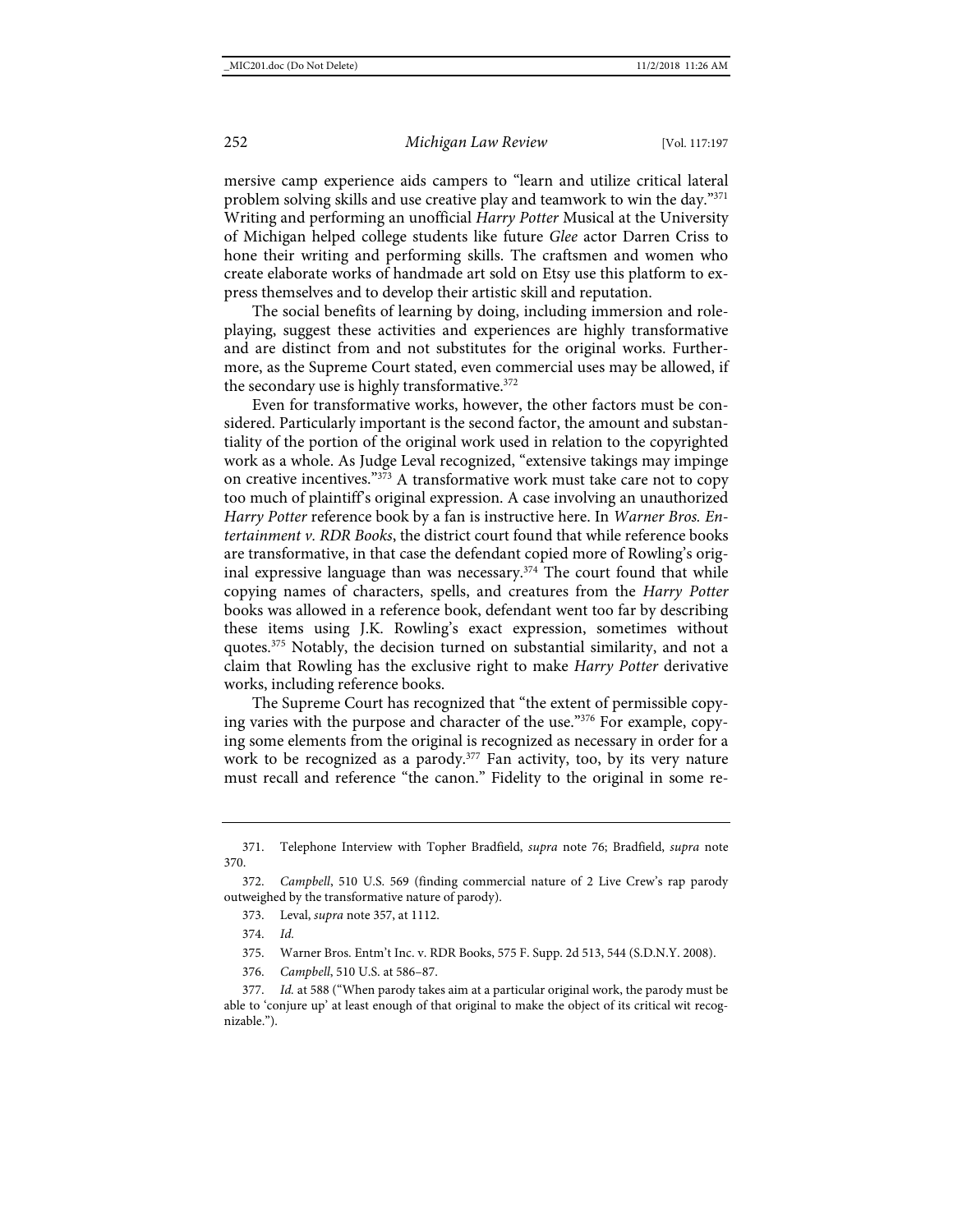spects—for example, the use of protected characters and settings—is what makes the work recognizable as a fan work. Courts analyzing this factor in the context of fan activity must allow for copying of some characters and settings as "raw materials" for new stories and experiences by fans, so long as the new work takes care not to copy the original author's exact prose.

With respect to the third factor, the nature of the copyrighted work, this factor in contexts such as parody or fan activity is not "likely to help much in separating the fair use sheep from the infringing goats . . . since parodies almost invariably copy publicly known, expressive works."378 Fan activity by its very definition copies elements of highly expressive worlds.

The fourth factor, the effect of defendant's use on the potential market for plaintiff's work "must take account not only of harm to the original but also of harm to the market for derivative works."379 Notably, the Supreme Court rejected the presumption that any commercial use by defendant harms the market for the copyright owner.<sup>380</sup> The Supreme Court required actual evidence of harm to plaintiff's derivative market.<sup>381</sup> The Court's reasoning suggests that efforts by the copyright owner to merely reserve a right in a potential derivative market will not suffice to claim an exclusive right over a derivative market.<sup>382</sup>

The theories considered in Part III are instructive with respect to the fair use factors. Aesthetic theory recognizes that claiming the exclusive right to control how and where a work is experienced interferes with the ability of individuals to freely engage works on their own terms, and to develop their own agency and understanding. Furthermore, Dewey's work recognizing that aesthetic experience requires *interaction* with the cultural work around us elaborates why defendants need to copy some elements of plaintiff's work—e.g., characters and settings—to serve as the springboard for their own creative practices. The inevitable interplay between dominant cultural works and individuals and communities also explains why the third fair use factor is less relevant in the context of fan activity. Theories of learning by doing and tacit knowledge reveal knowledge disclosure and learning involves

Id. at 593 ("And while Acuff-Rose would have us find evidence of a rap market in the very facts that 2 Live Crew recorded a rap parody of 'Oh, Pretty Woman' and another rap group sought a license to record a rap derivative, there was no evidence that a potential rap market was harmed in any way by 2 Live Crew's parody, rap version.")

382. There is an important analogy in trademark law here. The 1988 Amendment to the federal Lanham Act eliminated the ability to reserve a trademark based on "token use." *See* Trademark Law Revision Act of 1988, Pub. L. No. 100-667, 102 Stat. 3935; S. Rep. No. 100-515, at 5–6 (1988). This move curbed the anticompetitive practice of hording marks that are not actually being used in commerce.

<sup>378.</sup> *Id.* at 586.

<sup>379.</sup> *Id.* at 590 (quoting Harper & Row, Publishers, Inc. v. Nation Enters., 471 U.S. 539, 568 (1985)).

<sup>380.</sup> *Id.* at 591 ("[W]hen, on the contrary, the second use is transformative, market substitution is at least less certain, and market harm may not be so readily inferred."); *id.* ("No 'presumption' or inference of market harm . . . is applicable to a case involving something beyond mere duplication for commercial purposes.").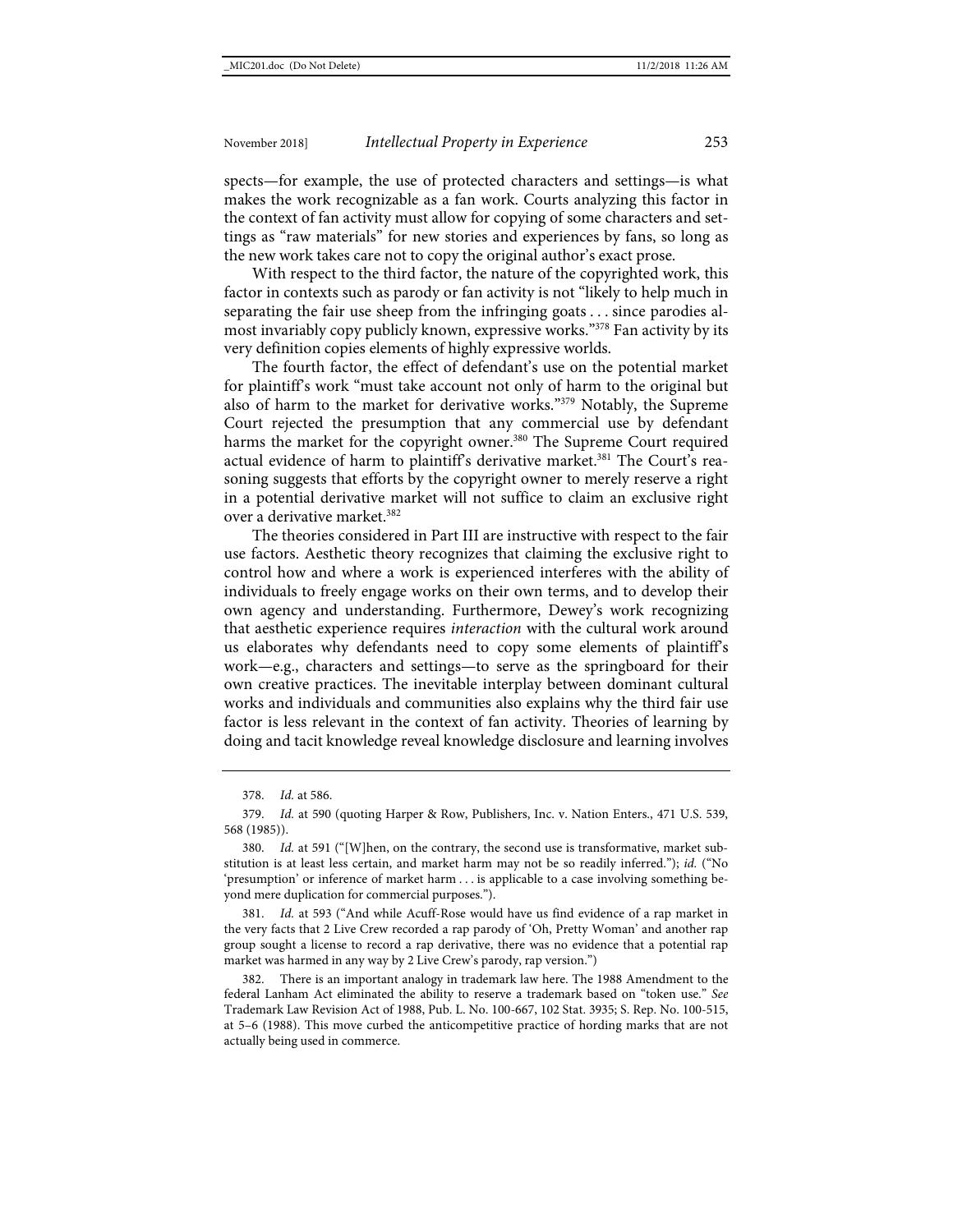experience, activity, social elaboration, and indwelling. Finally, performance theory would distinguish between an individual's unique performance in an unscripted summer camp, for example, where the individual makes unique choices and their own story, and the more straightforward reproduction the copyright law was meant to regulate.

Notably, some courts today reject application of fair use for fan fiction and fan activity off the bat under the presumption that fair use only protects parody, where there is market failure, and not fan activity, which pays homage to the original work.<sup>383</sup> But this approach is wrong for two reasons. First, this rigid bright-line-rule approach defies the requirement that fair use analysis take a case-by-case approach.384 Second, the parody analysis in *Campbell* does not rest on a theory of market failure. In *Campbell*, the Court recognized that "parody has an obvious claim to transformative value," not because of the unavailability of a licensing market in such cases, but because of the "social benefit" of parody.<sup>385</sup> Parody, the Court wrote, "[l]ike less ostensibly humorous forms of criticism . . . [can] shed[] light on an earlier work, and, in the process, creat[e] a new one."386 The Court held that "parody, *like other comment or criticism*, may claim fair use" under the statute.<sup>387</sup> Notably, the Court does not separate parody from comment, but characterizes parody as *a form of comment*, which is expressly mentioned in the Preamble of § 107.

The theories presented earlier provide a strong argument for preserving breathing space for comment, including but not limited to parody. Comment is the very process by which individuals engage and understand cultural knowledge. Comment under fair use is an important vehicle for engender-

<sup>383.</sup> *See* Paramount Pictures Corp. v. Axanar Prods., Inc., 121 U.S.P.Q.2d (BNA) 1699, 1707 (C.D. Cal. 2017) ("[T]he Court has difficulty discerning from the *Axanar* Works any criticism of the Star Trek Copyrighted Works. This is not surprising since Defendants set out to create films that stay faithful to the Star Trek canon and appeal to Star Trek fans.").

<sup>384.</sup> The Supreme Court has pointed out that fair use shuns "bright-line rules, for the statute, like the doctrine it recognizes, calls for case-by-case analysis." *Campbell*, 510 U.S. at 577; *see also* Warner Bros. Entm't Inc. v. RDR Books, 575 F. Supp. 2d 513, 540 (S.D.N.Y. 2008) ("The evaluation of these factors is 'an open-ended and context-sensitive inquiry.' " (quoting Blanch v. Koons, 467 F.3d 244, 251 (2d Cir. 2006)). Recently issued "guidelines" to Star Trek fans by Paramount Pictures and CBS are particularly problematic in this regard. Paramount and CBS state that in order to avoid being sued, "fan production must be less than 15 minutes for a self-contained story . . . not to exceed 30 minutes total with no additional seasons, episodes, parts, sequels or remakes." *See* Blanche Johnson, *CBS and Paramount Issue Guidelines to 'Star Trek' Fans*, Fox News Ent. (June 24, 2016), [http://www.foxnews.com/entertainment/](http://www.foxnews.com/entertainment/2016/06/24/cbs-and-paramount-issue-guidelines-to-star-trek-fans.html) [2016/06/24/cbs-and-paramount-issue-guidelines-to-star-trek-fans.html](http://www.foxnews.com/entertainment/2016/06/24/cbs-and-paramount-issue-guidelines-to-star-trek-fans.html) (on file with the *Michigan Law Review*). In addition, the guidelines forbid fans from using the name "Star Trek" in their titles, that the fan films only include amateur participants, and the works must be "noncommercial, family friendly, and . . . display a disclaimer." *Id.*

<sup>385.</sup> *Campbell*, 510 U.S. at 579.

<sup>386.</sup> *Id.*

<sup>387.</sup> *Id.* (emphasis added).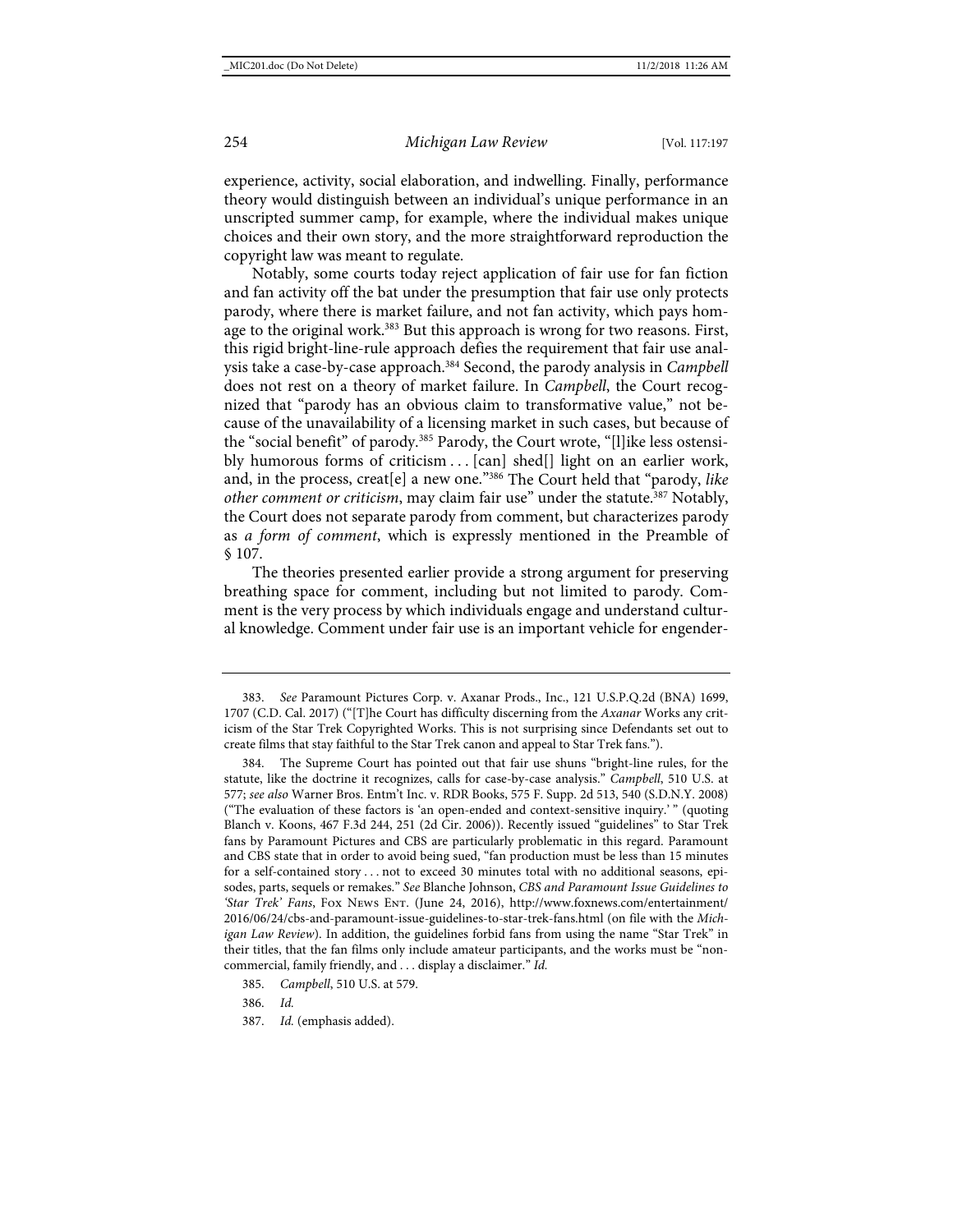ing a broader view of the promotion of culture—focusing not narrowly on the production of more books, but considering equally the importance of book clubs and coffee houses in which to discuss and debate the cultural works of the day.<sup>388</sup> Today, those fora include YouTube channels and Reddit.com.

(b) *Cases Involving the Creation of a New Work*.

The purpose of the copyright law is "[t]o promote the Progress of Science and useful Arts."389 Fair use, the Supreme Court declared, is "necessary to fulfill [this] very purpose."390 The fair use doctrine "permits [and requires] courts to avoid rigid application of the copyright statute when, on occasion, it would stifle the very creativity which that law is designed to foster."391

*Game of Thrones* fan videos analyzing the popular TV show are another example of new works that are threatened with the copyright "notice and take down" regime under section 512 of the Copyright Act, which allows limited liability for internet intermediaries such as Google and YouTube so long as they provide for copyright owners to give notice of infringement.<sup>392</sup> Algorithms intended to identify copyright infringement on the internet are inactivating video essays posted by *Game of Thrones* fans.393 These videos use short clips from the HBO TV series and quotations from George R.R. Martin's books to create short essays that dive deeply into the moral and political dilemmas presented in the series.<sup>394</sup> Most of these videos are highly transformative comments on the originals, serving not just to entertain but to engage fans in discussion and debate. Such videos easily qualify as the "creation of new information, new aesthetics, new insights and understandings."395 As scholars have observed, however, the use of algorithms to determine copyright infringement poses particular problems for copyright fair use, which requires careful, case-sensitive adjudication.396

Injunctions are particularly troublesome in the context of the creation of a new work.<sup>397</sup> The Supreme Court noted that while injunctive relief may be

- 389. U.S. CONST. art. I, § 8, cl. 8.
- 390. *Campbell*, 510 U.S. at 575.

391. Stewart v. Abend, 495 U.S. 207, 236 (1990) (quoting Iowa State Univ. Research Found., Inc. v. Am. Broad. Cos., 621 F.2d 57, 70 (2d Cir. 1980)).

- 392. *See* 17 U.S.C. § 512 (2012).
- 393. *See, e.g.*, Mills, *supra* not[e 17.](#page-5-0)
- 394. *See id.*
- 395. Leval, *supra* not[e 357,](#page-54-0) at 1111.

396. Dan L. Burk, *Algorithmic Fair Use*, U. Chi. L. Rev. (forthcoming 2018), [https://](https://papers.ssrn.com/sol3/papers.cfm?abstract_id=3076139%20) [papers.ssrn.com/sol3/papers.cfm?abstract\\_id=3076139](https://papers.ssrn.com/sol3/papers.cfm?abstract_id=3076139%20) [\[https://perma.cc/D4DC-KLQX\]](https://perma.cc/D4DC-KLQX); *see also* Lenz v. Universal Music Corp., 815 F.3d 1145 (9th Cir. 2015) (requiring online service providers like YouTube to engage in good faith fair use analysis before taking down content).

397. Campbell v. Acuff-Rose Music, Inc., 510 U.S. 569, 578 n.10 (1994) ("[T]he goals of the copyright law, 'to stimulate the creation and publication of edifying matter,' are not always best served by automatically granting injunctive relief . . . ." (quoting Leval, *supra* note [357,](#page-54-0) at 1134)).

<sup>388.</sup> *See* Sunder, From Goods to a Good Life, *supra* not[e 48.](#page-10-0)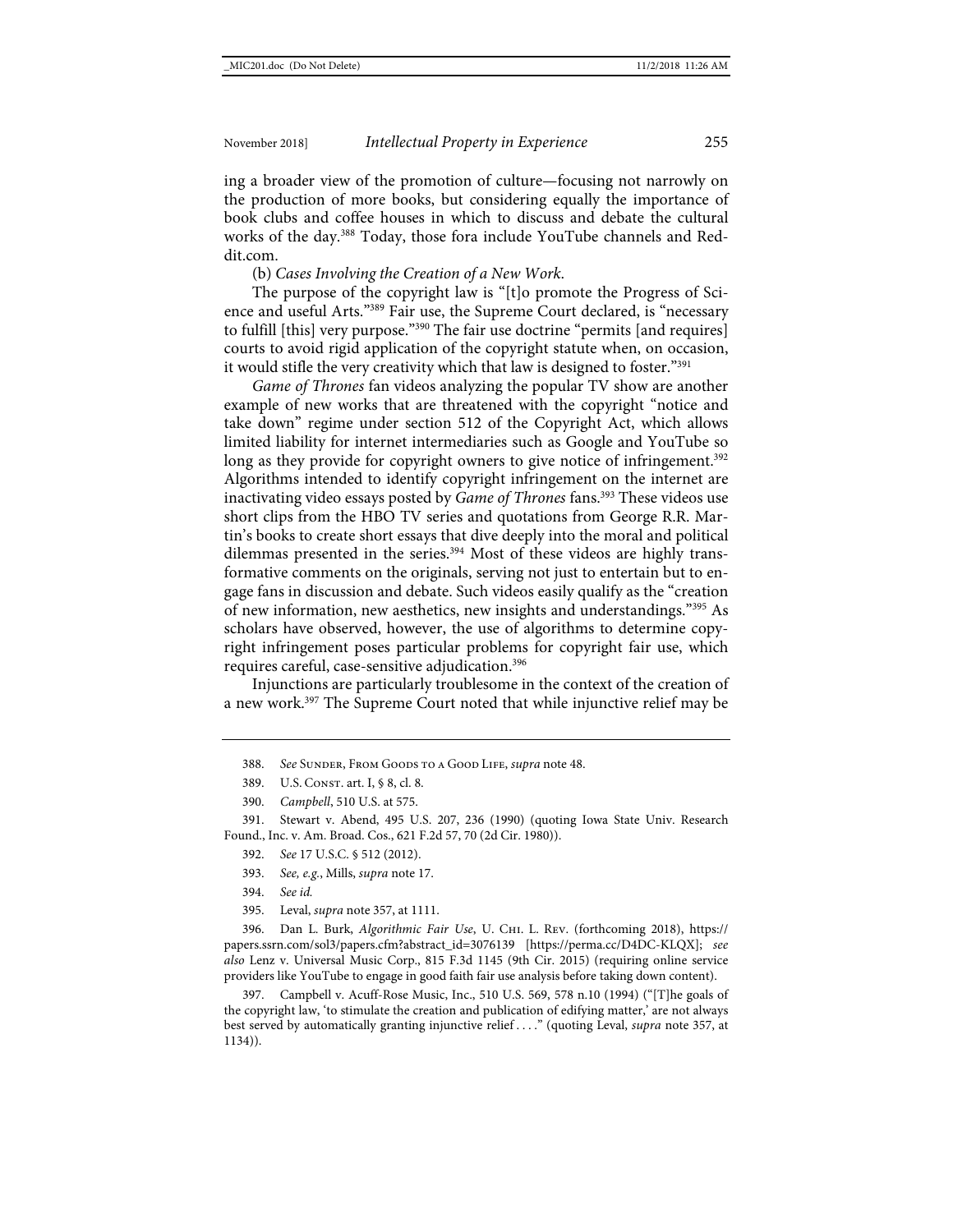appropriate in straightforward cases of piracy, "such cases are 'worlds apart from many of those raising reasonable contentions of fair use' where 'there may be a strong public interest in the publication of the secondary work [and] the copyright owner's interest may be adequately protected by an award of damages for whatever infringement is found.' "<sup>398</sup> The fair use doctrine "mediates between" "the property rights [copyright law] establishes in creative works, which must be protected up to a point, and the ability of authors, artists, and the rest of us to express them—or ourselves by reference to the works of others, which must be protected up to a point."399

(c) *Exploitation of Derivative Markets that Plaintiff is Unlikely to Exploit*.

Copyright owners act as though they have the right to exploit every potential market inspired by their fantasy copyrighted works. But this expansive claim has no basis in the law. In *Campbell*, the Supreme Court elaborated the fourth fair use factor's reach, stating that the "market for potential derivative uses includes only those that creators of original works would in general develop or license others to develop."400 There is a real question whether a temporary "pop-up bar" based on a copyrighted TV show, Quidditch leagues, or even a real-life Batmobile are derivative markets that the copyright owner intends to exploit, let alone imagined. The Supreme Court's instruction that in determining the extent of the monopoly right in a derivative market, the parties ought to present evidence of actual harm to an existing market, is a good one, promoting innovation, competition, and speech. Plaintiffs should not have a right to horde all potential derivative uses and markets inspired by the original work. This rule promotes the utilitarian goal of more works, but also promotes freedom to imagine and experience a work free of the exclusive control of the intellectual property owner. Courts must expand their view of copyrighted works beyond the art object to the full human *experience* of art. This would privilege unlicensed enterprises that offer products, such as a mobile form of the *Star Wars* game Sabaac or brooms and uniforms for Quidditch leagues, allowing for follow-on creativity, deep play, and haptic engagement with the defining cultural works of our time. Fair use must recognize that the advance of culture requires not only the production of more works, but also participation in creative worlds that become real artifacts of modern culture.

#### **CONCLUSION**

Intellectual property laws ought to promote the capacity of people to enjoy, think about, play with, learn from, and critique the cultural works that dominate and shape ourselves and our societies. As Salman Rushdie cautions, "[T]hose who do not have the power over the story that dominates

399. Blanch v. Koons, 467 F.3d 244, 250 (2d Cir. 2006).

<sup>398.</sup> *Id.* (alteration in original) (quoting Leval, *supra* not[e 357,](#page-54-0) at 1132).

<sup>400.</sup> *Campbell*, 510 U.S. at 592.